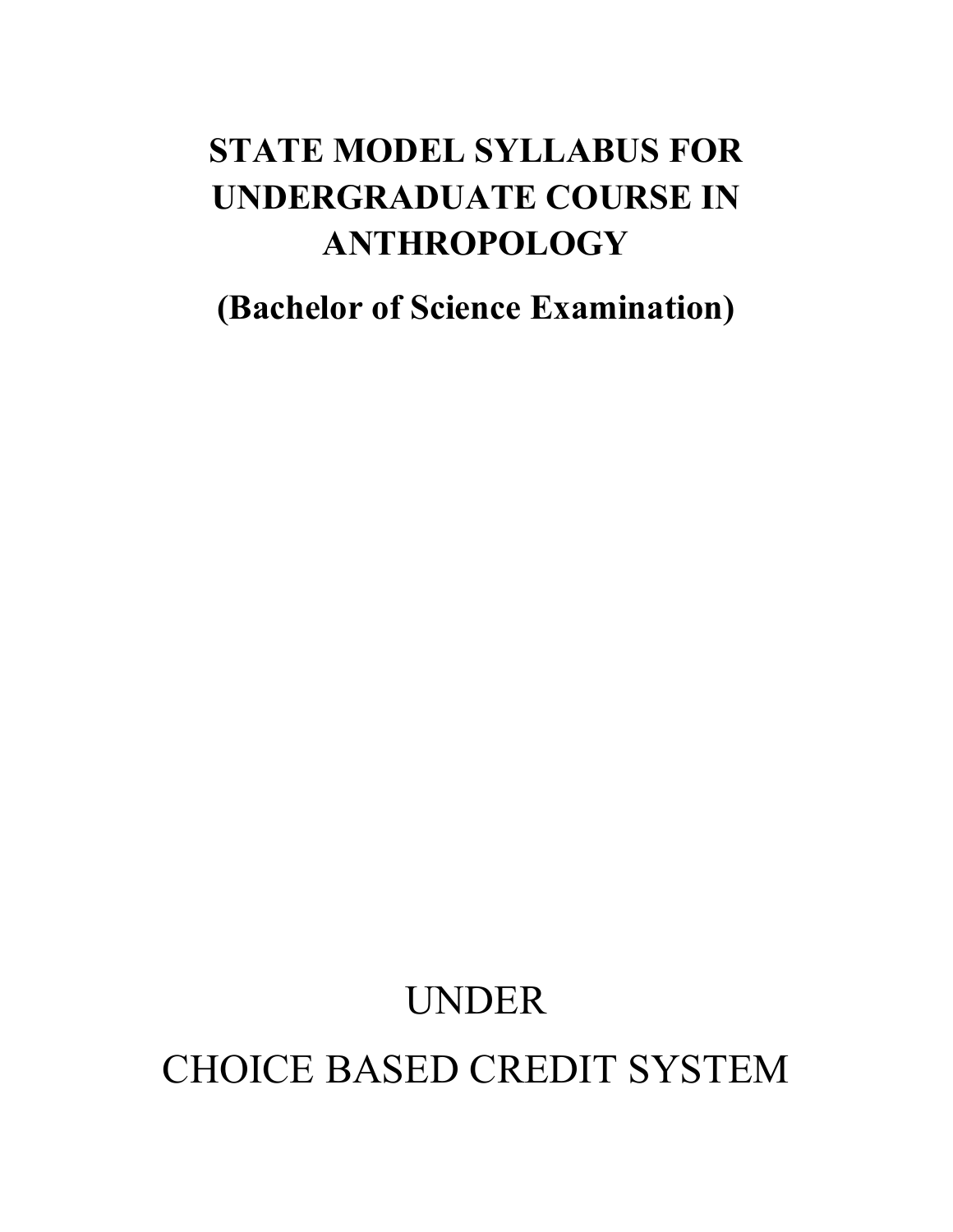# **ANTHROPOLOGY UNDERGRADUATESYLLABUS FOR HONOURS**

| SL.No          | Semester |                      |                        | Marks        | Credit                  |  |
|----------------|----------|----------------------|------------------------|--------------|-------------------------|--|
|                |          |                      | Title of the Course    | Theory-60    |                         |  |
|                |          | Number               |                        | Mid-Term-15  | Practical-2<br>Theory-4 |  |
|                |          |                      |                        | Practical-25 |                         |  |
|                |          |                      | Introduction to        |              |                         |  |
|                |          |                      | Biological             | 75           |                         |  |
| $\mathbf{1}$   |          | <b>CORE PAPER-1</b>  | Anthropology           |              | 6                       |  |
|                |          |                      | Practical              | 25           |                         |  |
|                |          |                      | Introduction to Socio- |              |                         |  |
| $\overline{2}$ |          | <b>CORE PAPER -2</b> | cultural Anthropology  | 75           | 6                       |  |
|                | 1st      |                      | Practical              | 25           |                         |  |
|                |          |                      | Introduction to        |              |                         |  |
|                |          | GE1.                 | Biological             | 75           |                         |  |
| $\overline{3}$ |          |                      | Anthropology           |              | 6                       |  |
|                |          |                      | Practical              | 25           |                         |  |
| $\overline{4}$ |          | AECC-1               |                        | 100          | $\overline{4}$          |  |
|                |          |                      | Archaeological         |              |                         |  |
| 5              |          | <b>CORE PAPER -3</b> | Anthropology           | 75           | 6                       |  |
|                |          |                      | Practical              | 25           |                         |  |
|                |          |                      | Fundamentals of        |              |                         |  |
|                | 2nd      | <b>CORE PAPER -4</b> | Human Origin &         | 75           |                         |  |
| 6              |          |                      | Evolution              |              | 6                       |  |
|                |          |                      | Practical              | 25           |                         |  |
|                |          |                      | Introduction to Socio- |              |                         |  |
| $\overline{7}$ |          | GE <sub>2</sub> .    | cultural Anthropology  | 75           | 6                       |  |
|                |          |                      | Practical              | 25           |                         |  |
| 8              |          | AECC-2               |                        | $100\,$      | $\overline{4}$          |  |
|                |          |                      | Tribes and Peasants in |              |                         |  |
| 9              | 3rd      | <b>CORE PAPER -5</b> | India                  | 75           | 6                       |  |
|                |          |                      | Practical              | 25           |                         |  |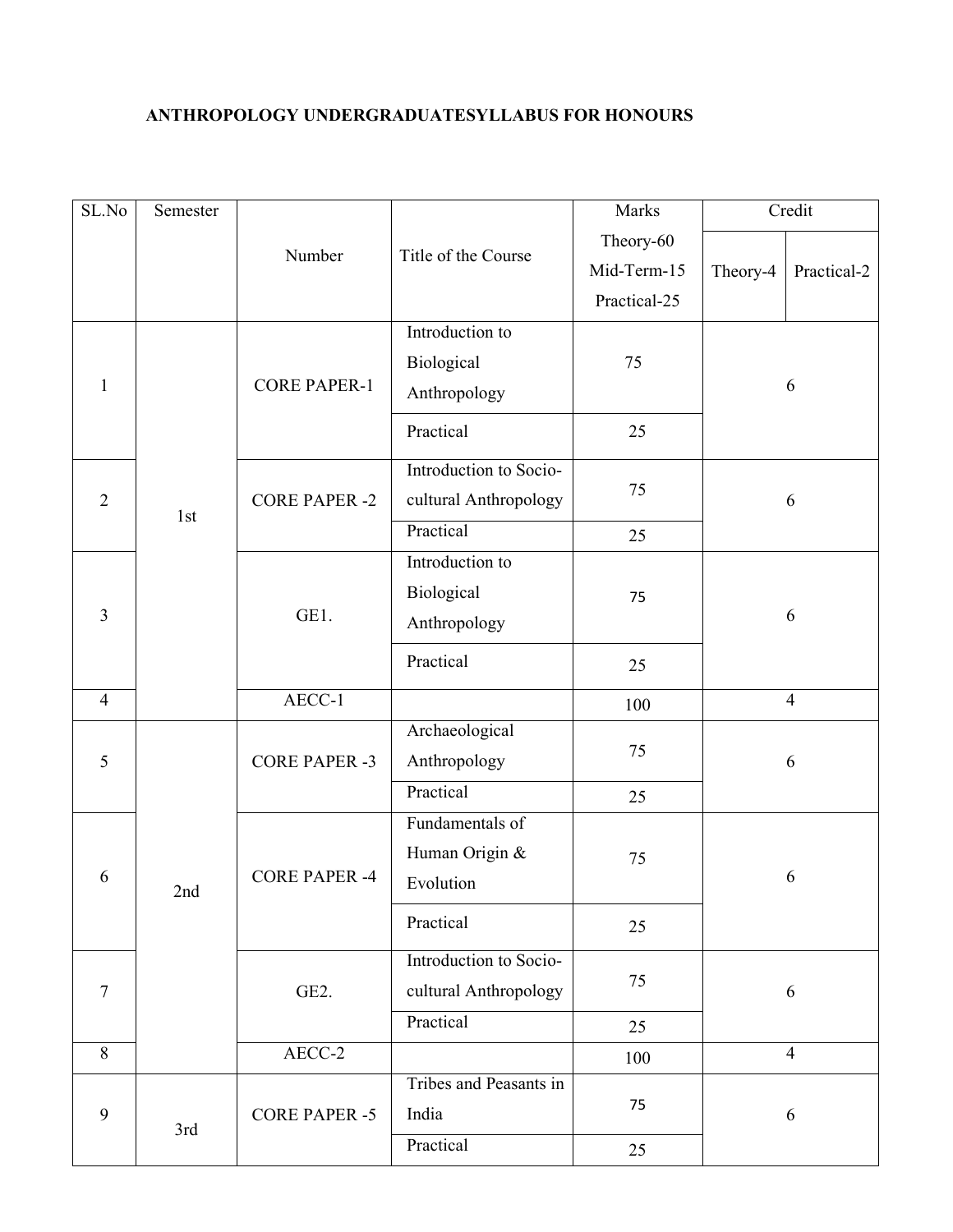| 10 |     | <b>CORE PAPER -6</b>  | Human Ecology               | 75  | 6              |
|----|-----|-----------------------|-----------------------------|-----|----------------|
|    |     |                       | Practical                   | 25  |                |
|    |     |                       | <b>Biological Diversity</b> |     |                |
| 11 |     | <b>CORE PAPER -7</b>  | in Human Populations        | 75  | 6              |
|    |     |                       | Practical                   | 25  |                |
|    |     |                       | Archaeological              |     |                |
| 12 |     | GE 3.                 | Anthropology                | 75  | 6              |
|    |     |                       | Practical                   | 25  |                |
| 13 |     | $SEC-1$               |                             | 100 | $\overline{4}$ |
|    |     |                       | Theories of Culture         |     |                |
| 14 |     | <b>CORE PAPER -8</b>  | and Society                 | 75  | 6              |
|    |     |                       | Practical                   | 25  |                |
|    |     |                       | Human Growth and            |     |                |
| 15 |     | <b>CORE PAPER -9</b>  | Development                 | 75  | 6              |
|    | 4th |                       | Practical                   | 25  |                |
| 16 |     | <b>CORE PAPER-10</b>  | Research Methods            | 75  | 6              |
|    |     |                       | Practical                   | 25  |                |
| 17 |     | GE4.                  | Anthropology of India       | 75  | 6              |
|    |     |                       | Practical                   | 25  |                |
| 18 |     | SEC-2                 |                             | 100 | $\overline{4}$ |
|    |     |                       | Prehistoric                 |     |                |
| 19 |     | <b>CORE PAPER -11</b> | Archaeology of India        | 75  | 6              |
|    |     |                       | Practical                   | 25  |                |
|    |     |                       | Anthropology in             |     |                |
| 20 |     | <b>CORE PAPER-12</b>  | Practice                    | 75  | 6              |
|    |     |                       | Practical                   | 25  |                |
|    | 5th |                       | Anthropology of             |     |                |
|    |     |                       | Religion, Politics and      |     |                |
| 21 |     | DSE1                  | Economy                     | 75  | 6              |
|    |     |                       | (Compulsory)                |     |                |
|    |     |                       | Practical                   | 25  |                |
|    |     |                       |                             |     |                |
| 22 |     | DSE2.                 | Tribal Cultures of          | 75  | 6              |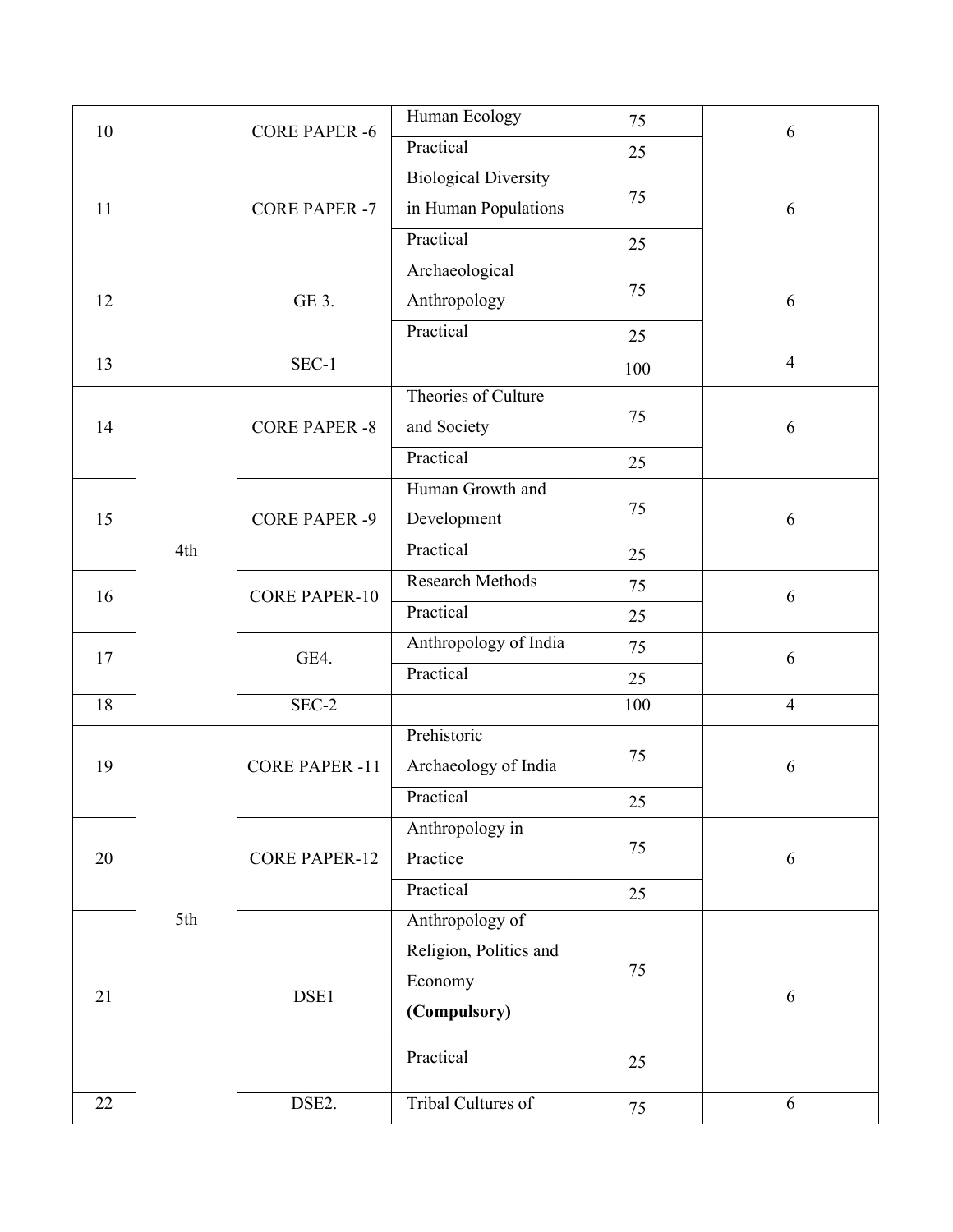|    |    |                              | India(Compulsory) |      |     |
|----|----|------------------------------|-------------------|------|-----|
|    |    |                              | Practical         | 25   |     |
|    |    |                              | Forensic          |      |     |
| 23 |    | <b>CORE PAPER-13</b>         | Anthropology      | 75   | 6   |
|    |    |                              | Practical         | 25   |     |
|    |    | <b>CORE PAPER -14</b><br>6th | Fieldwork and     | 75   |     |
| 24 |    |                              | Dissertation *    |      | 6   |
|    |    |                              | Practical         | 25   |     |
|    | 25 | DSE-3                        | <b>THEORY</b>     | 75   | 6   |
|    |    |                              | Practical         | 25   |     |
|    | 26 | DSE-4                        | <b>THEORY</b>     | 75   | 6   |
|    |    |                              | Practical         | 25   |     |
|    |    | <b>TOTAL</b>                 |                   | 2600 | 148 |

HONOURS PAPERS:

Core Papers – 14 papers Discipline Specific Elective – 4 papers Generic Elective for Non Anthropology students – 4 papers, Universities where 2 subjects of two paper each are offered can offer GE1 and GE2

Marks per paper - Midterm : 15 marks, End term : 60 marks, Practical: 25 Total – 100 marks Credit per paper – Theory : 4 , Practical : 2 Total- 6 Teaching hours per paper – 40 hours (theory) + 10 hours (practical)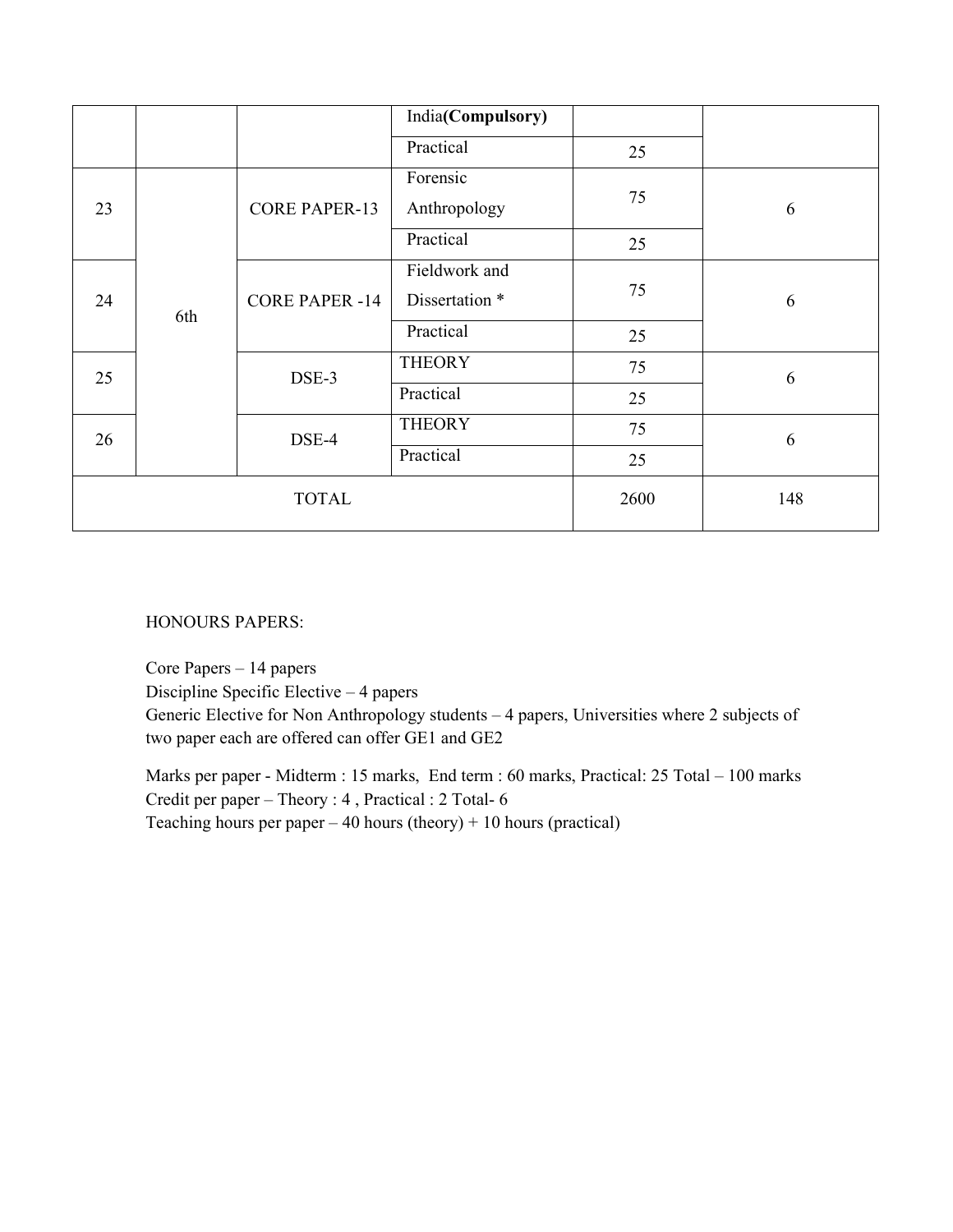#### COREPAPER **1**

#### **Introduction to Biological Anthropology**

#### **Theory**

**Unit I**: History of Physical Anthropology and development of Modern Biological anthropology, aim, scope and its relationship with allied disciplines; Difference in the approaches of modern and traditional Biological Anthropology.

**Unit II**: History and development of understanding human evolution (pre-19th and post-19th Century); Theories of evolution: Lamarckism, Darwinism, Synthetic theory, and Mutation theory.

**Unit III**: Primates: General Characteristics, Distribution and Classification of Non human living primates. Comparative anatomy and behaviour of human and non-human primates.

**Unit IV:** Structure and function of an animal cell; cell theory and cell division (Mitosis and Meiosis), Mendel's Laws of inheritance and its application to man.

# **Practical Osteology**

Somatometry

Introduction to Anthropology Laboratory: Dry Lab and Wet Lab, Calibration and Standardization of Instruments, Demonstration of Instruments: Anthropometry, Spreading Calliper, Sliding Calliper, Weighing Machine and Steel tape.

| <b>SUITARUITLE V</b>    |                                |
|-------------------------|--------------------------------|
| 1. Stature              | 6. Maximum bizygomatic breadth |
| 2. Sitting height       | 7. Bigonial breadth            |
| 3. Body weight          | 8. Morphological facial height |
| 4. Maximum head length  | 9. Head circumference          |
| 5. Maximum head breadth | 10. Minimum frontal breadth    |
|                         |                                |

#### **Text book recommended:**

1. Shukla B.R.K. & Rastogi, S. 1990. *Physical Anthropology & Human Genetics: An Introduction*. PlakaPrakashan. Delhi.

2. Das B.M. 2008. *Outlines of Physical Anthropology*. Kitab Mahal, New Delhi.

3. Sarkar, R. M. 2004. *Fundamentals of Physical Anthropology* (New Edition).Book World. Kolkata.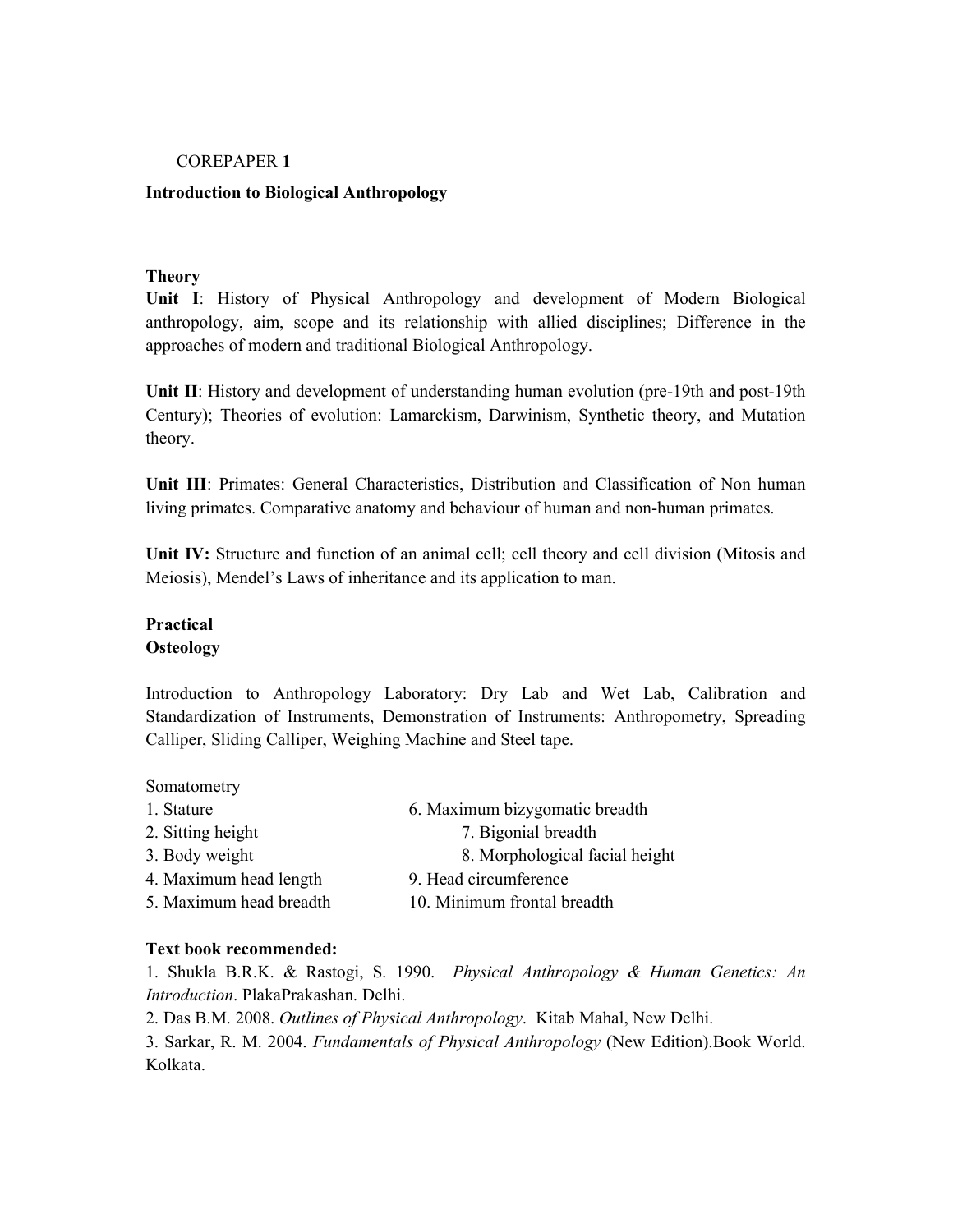4. Mukherji, D., D. Mukherjee and P. Bharti and A .Mukhopadhya. 2018. *Laboratory Manual for Biological Anthropology: Revised and Enlarged 2nd Edition*. SCHOLAR Booksellers & Publishers, Kolkata.

#### **Suggested Readings**

1. Jurmain R., Kilgore L., Trevathan W., Ciochon R.L. (2012). Introduction to Physical Anthropology Wadsworth Publ., USA.

2. Stanford C., Allen J.S. and Anton S.C. (2010). Exploring Biological Anthropology. The Essentials.

Prentice Hall Publ, USA.

# **CORE**PAPER **2 Introduction to Socio-cultural Anthropology**

#### **Theory**

**Unit I:** Anthropological perspective and orientation; Scope and relevance of Social Anthropology;Relationship of Social Anthropology with other disciplines.Its distinction from sociology.

Unit II: Concepts of society and culture; status and role; groups and institution, social stratification,and civil society.

**Unit III:** Social organization; social structure; social function; social system.

**Unit IV:** Theory and practice of ethnographic fieldwork; survey method; comparative and historical **Methods** 

#### **Practical**

Methods and Techniques of Social Anthropology: The practical will include the following techniques and methods in collection of data in Social Anthropology.

- 1. Observation
- 2. Interview
- 3. Questionnaire and Schedule
- 4. Case study
- 5. Life history

#### **Text book recommended:**

1. Ember C. R. et al. (2011). *Anthropology.* New Delhi: Dorling Kindersley.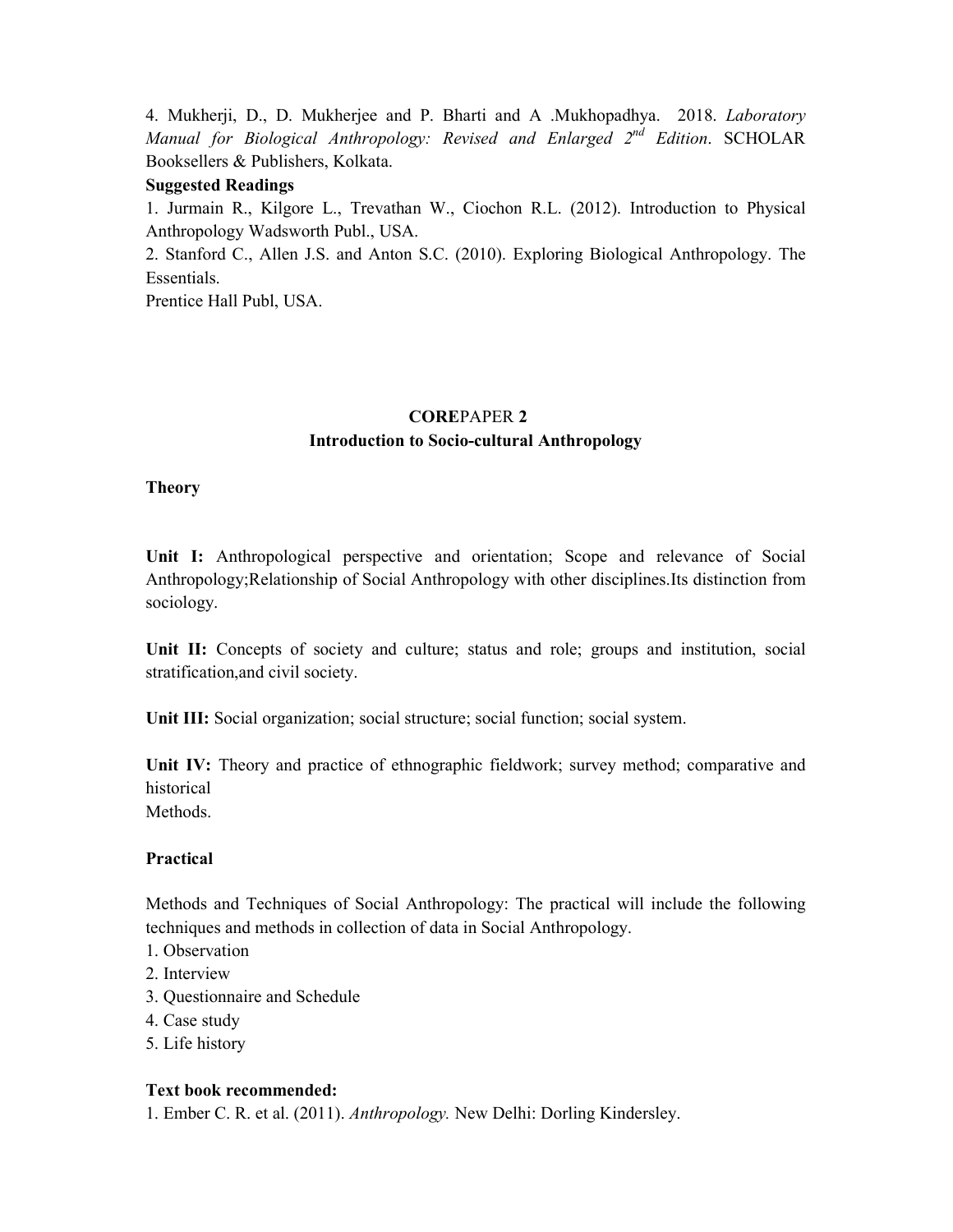2.Haviland, Prins, Walrath, McBride (2008).Cultural Anthropology. Cengage Learning India Pvt. Ltd., New Delhi.

3.Kapadia,K.M,1966,Marriage and Family in India, Oxford University Press,London 4.Murdock,G.P.1949,Social structure, Macmillan Co. London

5. Tylor, E. B. 1920 (originally in 1871), Primitive Culture, New York: J.

#### **Suggested Readings**

1. Beattie J. (1964). Other Cultures. London: Cohen & West Limited.

2. Bernard H.R. (1940). Research Methods in Cultural Anthropology. Newbury Park: Sage Publications.

3. Davis K. (1981). *Human Society.* New Delhi: Surjeet Publications.

*4.* Delaney C. (2004). *'Orientation and disorientation' In Investigating Culture: An Experiential Introduction to Anthropology.* Wiley-Blackwell.

5. Ferraro G. and Andreatta S. (2008). In *Cultural Anthropology: An Applied Perspective.*  Belmont: Wadsworth.

6*.* Karen O'reilly. (2012). *'Practical Issues in Interviewing' Ethnographic Methods.*  Abingdon: Routledge

8. Lang G. (1956). 'Concept of Status and Role in Anthropology: Their Definitions and Use. *The American Catholic Sociological Review,* 17(3): 206-218

8. O'reilly K. (2012). *Ethnographic Methods.* Abingdon: Routledge.

9. Parsons T. (1968). *The Structure of Social Action*. New York: Free Press

10*.* Rapport N. and Overing J. (2004). *Key Concepts in Social and Cultural Anthropology.*  London: Routledge.

10*.* Royal Anthropological Institute of Great Britain and Ireland (1971). *'Methods' In Notes and Queries on Anthropology*. London: Routledge & Kegan Paul Ltd.

#### **CORE**PAPER **3**

#### **Archaeological Anthropology**

#### **Theory**

**Unit I:** Introduction, Definition and scope of archaeological anthropology; Relation with other disciplines; Methods of studying archaeological anthropology.

**Unit II:** Methods of Estimation of Time and Reconstruction of the Past; Absolute dating methods: Radiocarbon<sup>14</sup> dating  $(C^{14})$ , Potassium-Argon, Dendochronology, Fission Track Dating; Relative dating methods: Stratigraphy, Palaeontology, Palynology.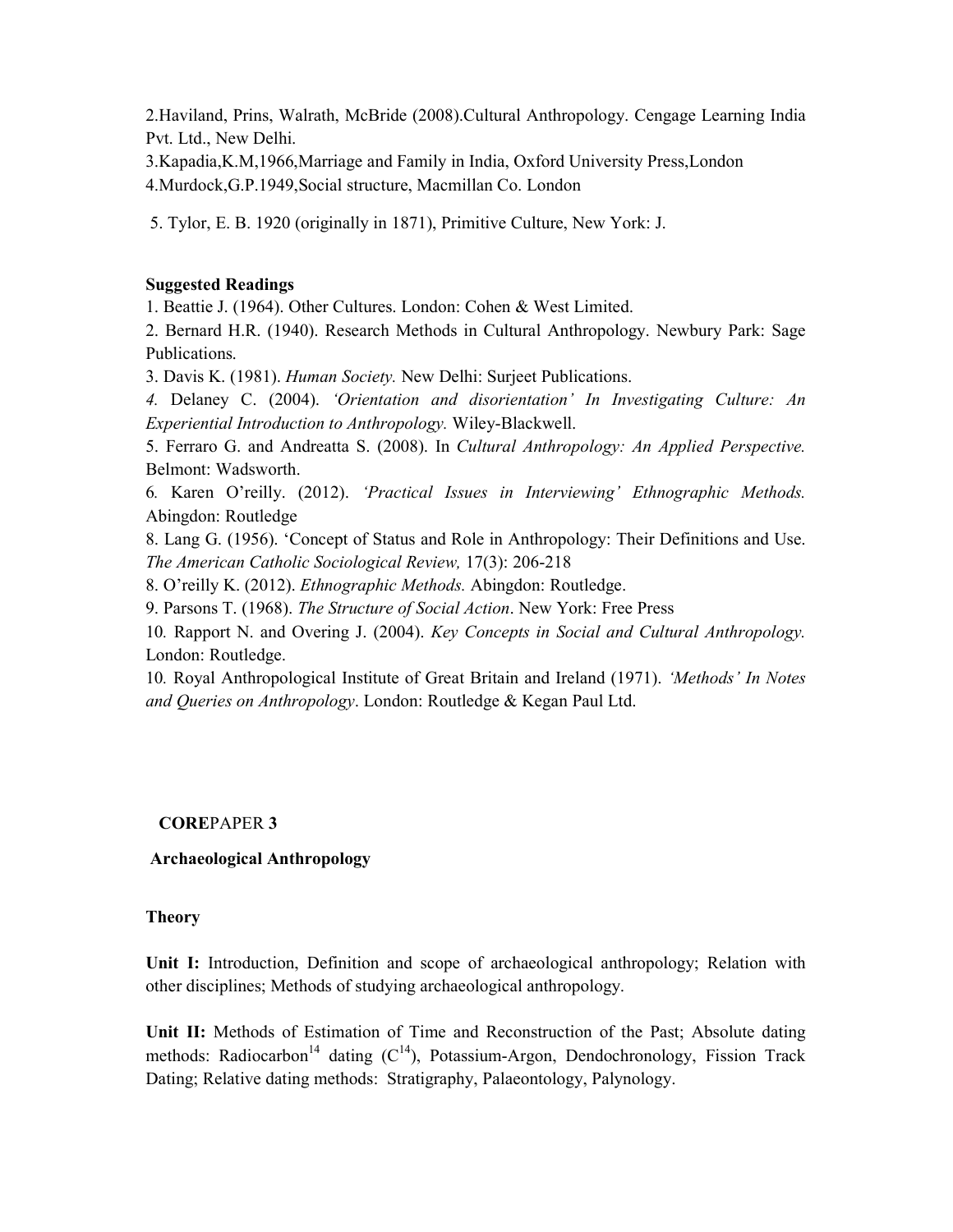**Unit III:** Geochronology of Pleistocene Epoch; Glacial and Interglacial; Pluviation and Inter Pluviation; Different types of geoclimatic events.

**Unit IV:** Understanding Culture; Technique of tool manufacture and estimation of their relative efficiency; Classification of tools: primary and combination of fabrication techniques; Earliest evidence of culture in the world: Konso, Olorgesaille, Olduvai Gorge, Pirro Nord, Damanisi, Attirampakkam, Isampur, Kuliana.

# **Practical**

Typo-technological Analysis of Prehistoric Tools: Identification, Interpretation and Drawings of the tool Types

- 1. Core Tool Types
- 2. Flake Tool Types
- 3. Blade Tool Types
- 4. Microlithic Tool Type
- 5. Neolithic Tool Type

# **Text book recommended:**

1. Bhattacharya D.K. (1978). *Emergence of Culture in Europe*, Delhi, B.R. Publication.

2. Bhattacharya D.K. (1979). *Old Stone Age Tools and Techniques*. Calcutta, K.P. Bagchi Company

3. Sankalia H.D. (1964). *Stone Age Tools.* Poona Deccan College

# **Suggested Readings**

1. Allchin and Allchin (1993). *The Rise of Civilization of India and Pakistan*. Cambridge University Press

2. Bhattacharya D.K. (1978). *Emergence of Culture in Europe*, Delhi, B.R. Publication.

3. Bhattacharya D.K. (1979). *Old Stone Age Tools and Techniques*. Calcutta, K.P. Bagchi Company

- 4. Bhattacharya D.K. (1996). *Palaeolithic Europe*. Netherlands, Humanities Press.
- 5. Champion et al. (1984). *Prehistoric Europe.* New York, Academic Press.
- 6. Fagan B.M. (1983). *People of Earth: An Introduction*. Boston, Little, Brown & Company.
- 7. Phillipson D. W. (2005). *African Archaeology*. Cambridge, Cambridge University Press.

8. Renfrew, C. and Paul Bahn 1996, Archaeology: Theory, Method and Practice:Thames & Hudson ... London

9. Sankalia H.D. (1964). *Stone Age Tools.* Poona Deccan College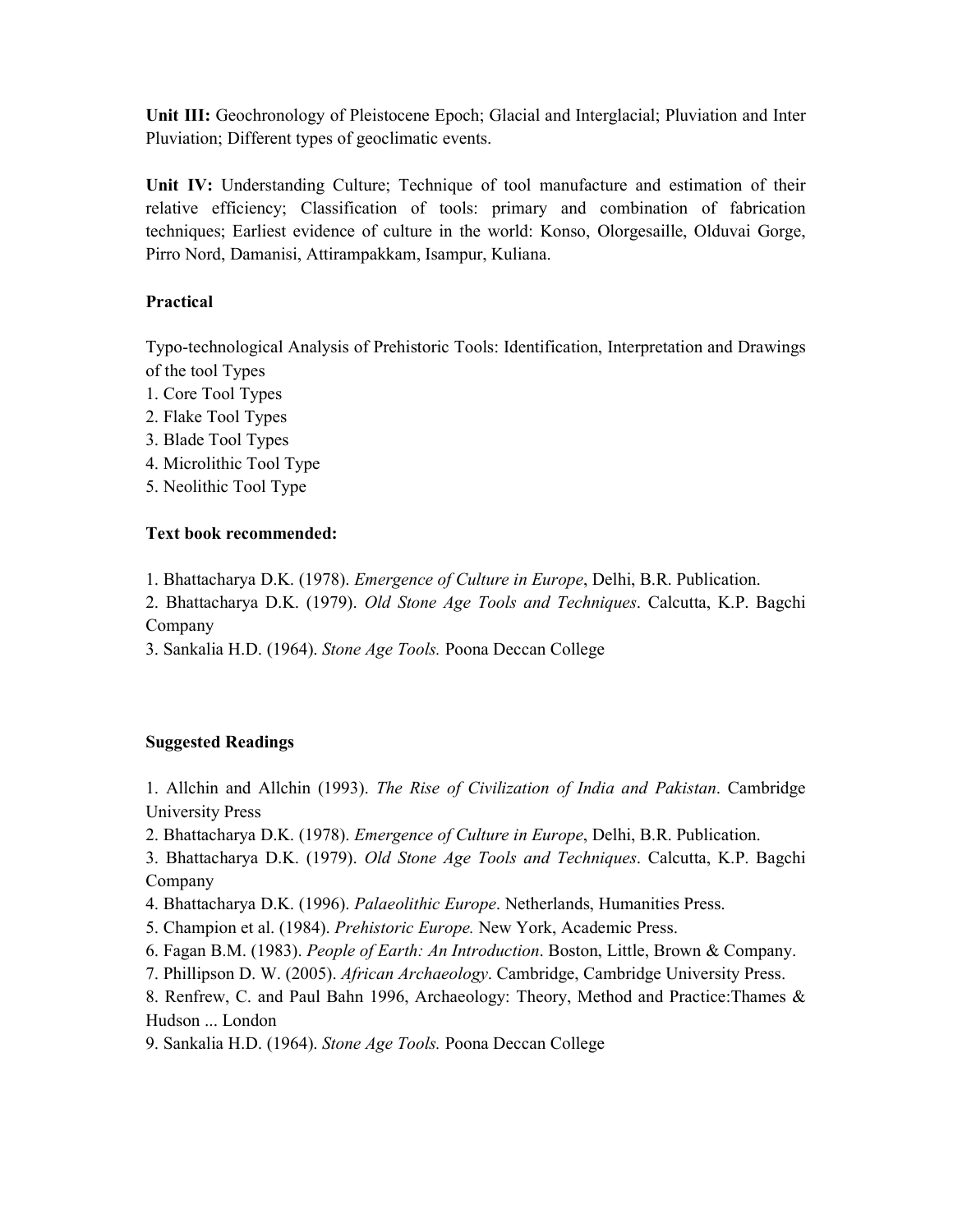# **CORE**PAPER**-4 Fundamentals of Human Origin & Evolution**

# **Theory**

Unit-I: Primate origin, evolution and radiation: Ramapithecus, Dryopithecus, distribution, features and their phylogenetic relationships.

**Unit-II:** Australopithecines: distribution, features and their phylogenetic relationships.Appearance of genus Homo (Homo habilis) and related finds.Homo erectus from Asia, Europe and Africa: Distribution, features and their phylogeneticstatus.

**Unit-III:** The origin of Homo sapiens: Fossil evidences of Neanderthals and Archaic *Homo sapienssapiens,* Origin of modern humans (*Homo sapiens sapiens*): Distribution and features

**Unit-IV:** Theories of human evolution:Multiregional and Out of Africa theory; Hominisation process**.** 

# **Practical**

| 1. Craniometry: Maximum cranial length | Maximum cranial breadth |
|----------------------------------------|-------------------------|
| Maximum bizygomatic breadth            | Maximum frontal breadth |
| Minimum frontal breadth                | Nasal height            |
| Nasal breadth                          | Bi-mastoid breadth      |
| Greatest occipital breadth             | Upper facial height     |
| Cranial index                          | Nasal index             |

2. Osteometry: Measurements of long bones: lengths, minimum/least circumference and caliber index

3. Identification of casts of fossils of family hominidae: Drawing and comparison of characteristics.

# **Text book recommended:**

1.Shukla B.R.K. & Rastogi, S. 1990. *Physical Anthropology & Human Genetics: An Introduction*. PlakaPrakashan. Delhi.

2. Das B.M. 2008. *Outlines of Physical Anthropology*. Kitab Mahal, New Delhi.

3.Sarkar, R. M. 2004. *Fundamentals of Physical Anthropology* (New Edition).Book World. Kolkata.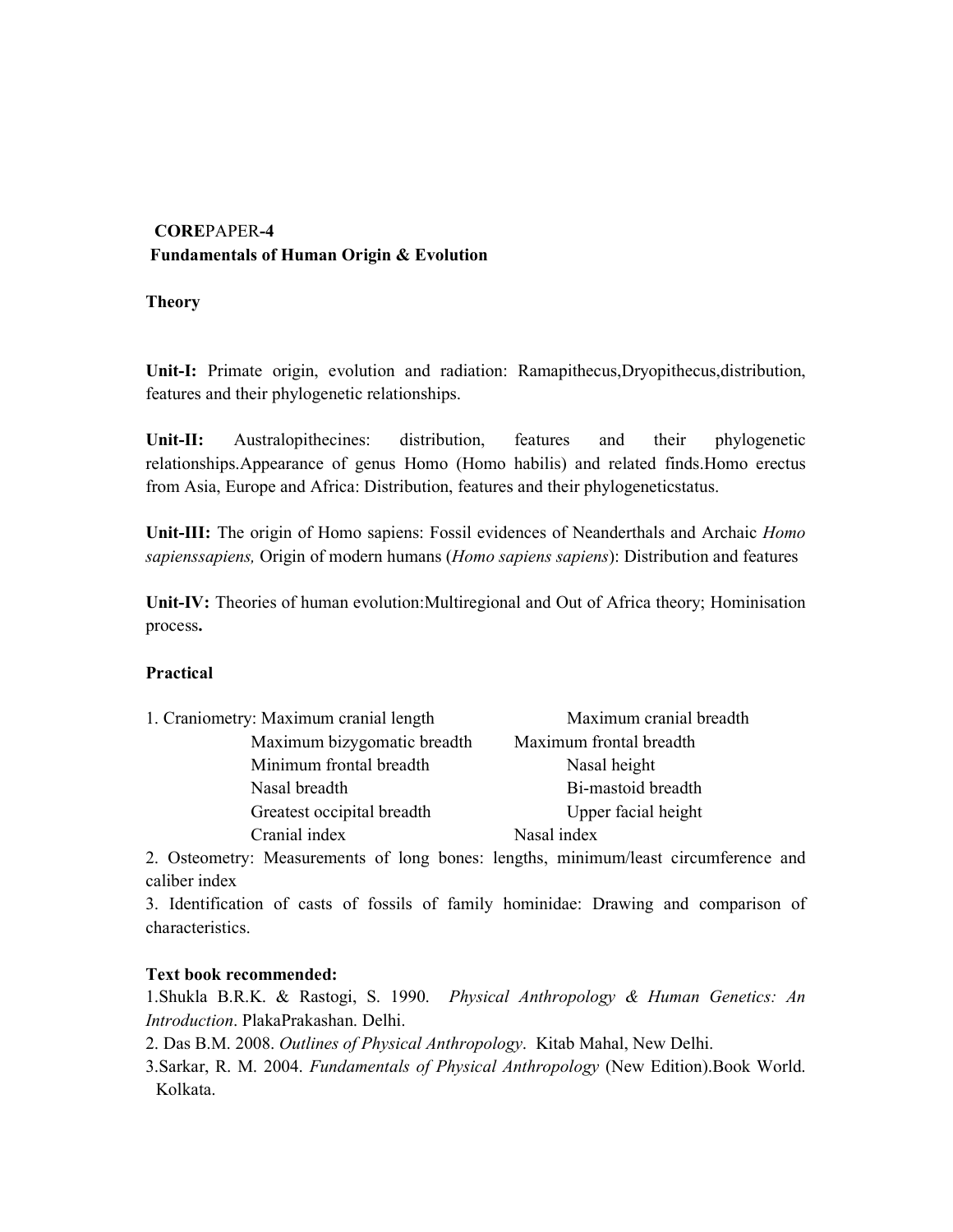4.Singh I.P. and M.K. Bhasin. 1989. *A Laboratory Manual on Biological Anthropology: Anthropometry*. Kamal-Raj Entreprises, Delhi.

#### **Suggested Readings**

1. Buettner-Janusch, J. (1966). *Origins of Man: Physical Anthropology*. John Wiley & Sons, Inc., New York, London, Sydney.

2. Conroy, G.C. (1997)*. Reconstructing Human Origins: A Modern Synthesis*. W. W. Norton & Company, New York, London.

3. Howell F.C. (1977). *Horizons of Anthropology*. Eds. S. Tax and L.G. Freeman, Aldine Publishing House, Chicago.

4. Nystrom P. and Ashmore P. (2011). *The Life of Primates*. PHI Learning Private Limited, New Delhi.

5. Seth P. K. and Seth S. (1986). *The Primates.* Northern Book Centre, New Delhi, Allahabad.

6. Singh I. P. and Bhasin M.K. (1989). *Anthropometry: A Laboratory Manual on Biological Anthropology.*Kamla-Raj Enterprises, Chawri Bazar, Delhi.

7. Standford C.; Allen J.S. and Anton S.C. (2012). *Biological Anthropology: The Natural History of Mankind.* PHI Learning Private Limited, New Delhi.

8. Swindler D. R. (2009). *Introduction to the Primates*. Overseas Press India Pvt. Ltd., New Delhi.

# **CORE**PAPER **5 Tribes and Peasants in India**

#### **Theory**

**Unit I:** Definition and Concept of Tribe; Problems of nomenclature, distribution and classification; Features of tribes in India.

**Unit II:** Tribes in India. The history of tribal administration; Constitutional safeguards; Draft of National Tribal Policy, Issues of acculturation assimilation and integration; Impact of development schemes and programme on tribal life.

**Unit III:** Concept of Indian Village; The concept of peasantry; Approaches to the study of peasants – economic, political and cultural. Characteristics of Indian village: social organization; economy and changes. Caste system and its changes in the Indian society.

**Unit IV:** Ethnicity Issues: Tribal and peasant, movements; Identity issues.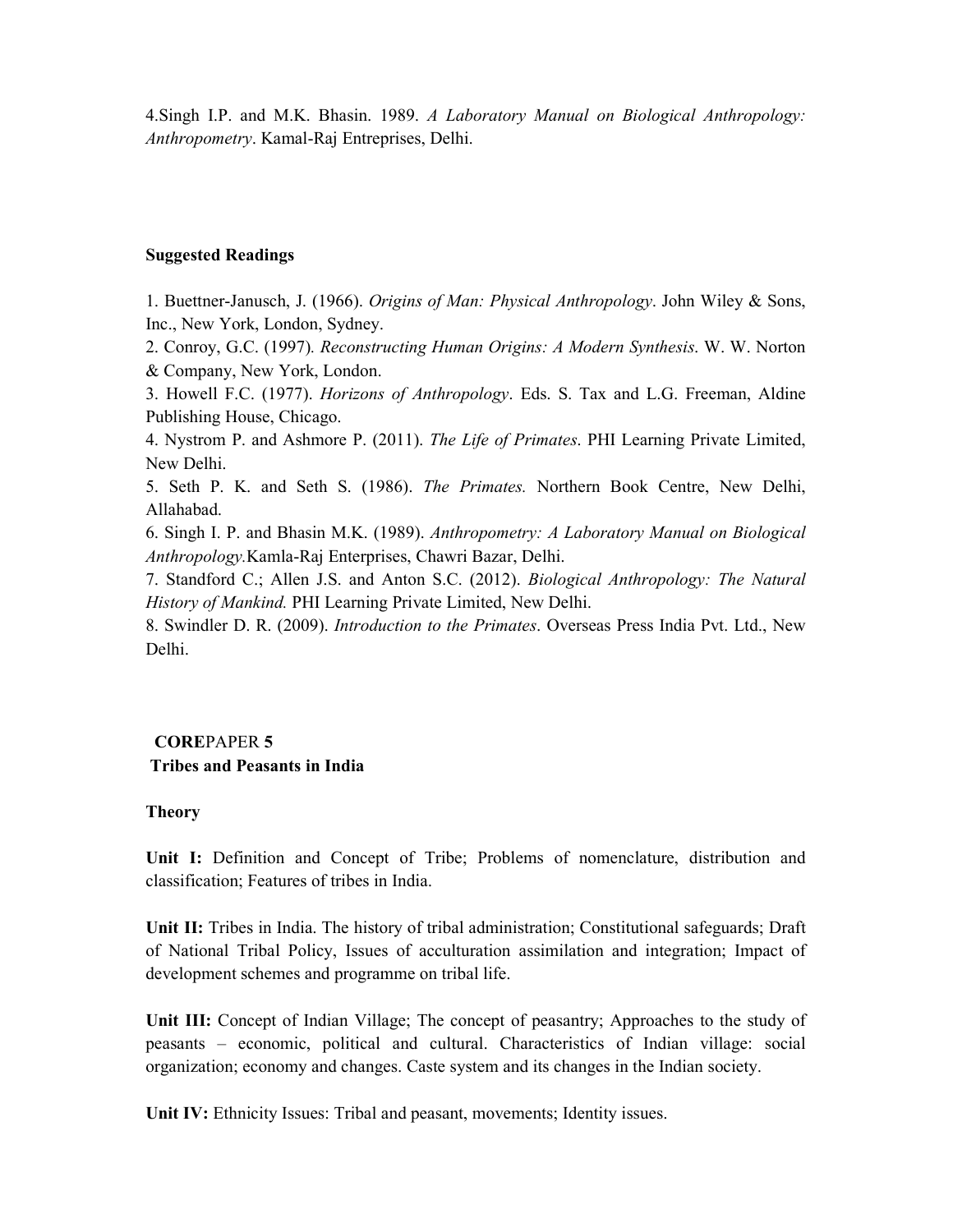# **Practical**

Reading of Ethnography: Students are required to read and analyze any two of the ethnographies (as listed below) and prepare a report based upon it. The report should clearly link up the study with the concept of tribe and peasantry and delineate clearly the concept used in the text.

- 1. Research questions/objectives of the study and their relevance.
- 2. Theoretical schema.
- 3. Methods and techniques used in the study.
- 4. Key findings and their significance in the context of the objectives of the study.
- 5. Critical analysis of the finding on the basis of contemporary available resources.

# **List of Ethnographies**:

- 1. Walker A. (1986). *The Todas.*Delhi : Hindustan Publishing Corporation
- 2. Verrier Elwin (1992). The*Muria and their Ghotul.* USA: Oxford University Press.
- 3. Malinowski M. (1922). *Argonauts of the Western Pacific.* London: Routledge and Kegan Paul Ltd.
- 4. Furer-Haimendorf C.V. (1939). *The Naked Nagas.* London: Methuen and Co.
- *5.* Evans-Pritchard E.E. (1940). *The Nuer: A Description of the Modes of Livelihood and Political Institutions of a Nilotic* People*.*Oxford : Clarendon Press.
- 6. Majumdar D. N. (1950). *Affairs of tribes.* Lucknow: Universal Publishers Ltd.
- 7. Dube S.C. (1955). *Indian Village*. London*:* Routledge and Kegan Paul Ltd.
- 8. Berreman G.D. (1963). *Hindus of the Himalayas.* Berkeley: California University Press.

# **Suggested Readings**

- 1. Gupta D. (1991). Social Stratification. Oxford University Press: Delhi.
- 2. Madan V. (2002). The Village in India. Oxford University Press: Delhi.
- 3. Nathan D. (1998). Tribe-Caste Question. Simla: IIAS.
- 4. National Tribal Policy (draft). (2006). Ministry of Tribal Affairs. Government of India.

5. Patnaik S.M. (1996). Displacement, Rehabilitation and Social change. Inter India Publication, Delhi.

- 6. Shah G. (2002). Social Movement and the State. Delhi: Sage.
- 7. Shanin T. (1987). Peasants and Peasantry. New York, Blackwell.

8. Vidyarthi L.P. and Rai B.K. (1985) Tribal Culture in India, New Delhi, Concept Publishing Company.

9. Wolf E. (1966). Peasants. NJ, Prentice Hall.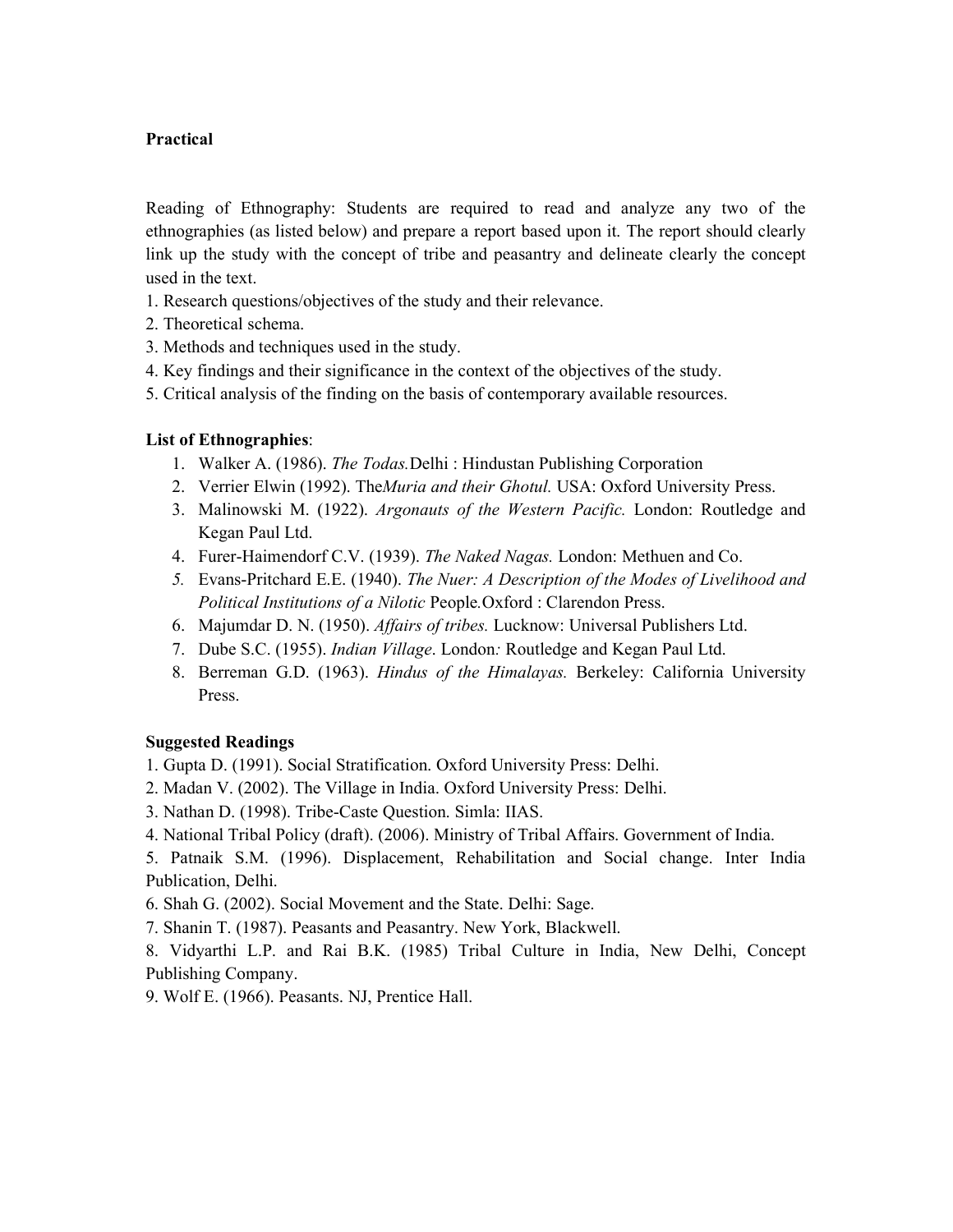# **CORE**PAPER **6**

# **Human Ecology**

# **Theory**

**Unit 1:** Concepts in Ecology: Definition, Ecosensitivity, adaptation, acclimation, acclimatization, Ecosystem: Types and Components (biotic and abiotic).

**Unit II:** Methods of studying human ecology. Adaptation to various ecological stresses: heat, cold and high altitude; Ecological rules and their applicability to human populations. **Unit III:** Culture as a tool of adaptation; various modes of human adaptation in pre-state societies; (i) Hunting and food gathering (ii) Pastoralism and (iii) Shifting cultivation and

Agriculture and peasantry.

**Unit VI:** Ecological themes of state formation: i. Neolithic revolution, ii. Hydraulic Civilization, Impact of urbanization and industrialization on Man.

# **Practical**

| <b>Biological Dimensions</b>     |                                          |
|----------------------------------|------------------------------------------|
| Size and Shape Measurements      |                                          |
| 1. Stature                       | 5. Total Lower Extremity Length          |
| 2. Sitting Height                | 6. Nasal Breadth                         |
| 3. Body Weight                   | 7. Nasal Height                          |
| 4. Total Upper Extremity Length  |                                          |
| Size and Shape Indices (Any two) |                                          |
| 1. Body Mass Index               | 4. Relative Upper Extremity Length       |
| 2. Ponderal Index                | 5. Relative Total Lower Extremity Length |
| 3. Relative Sitting Height       | 6. Nasal Index                           |

# **Cultural Dimensions**

1. Make a research design pertaining to any environmental problem and do a project based on it.

# **Text book recommended:**

1. Mukherji, D., D. Mukherjee and P. Bharti and A .Mukhopadhya. 2018. *Laboratory Manual for Biological Anthropology: Revised and Enlarged 2nd Edition*. SCHOLAR Booksellers & Publishers, Kolkata.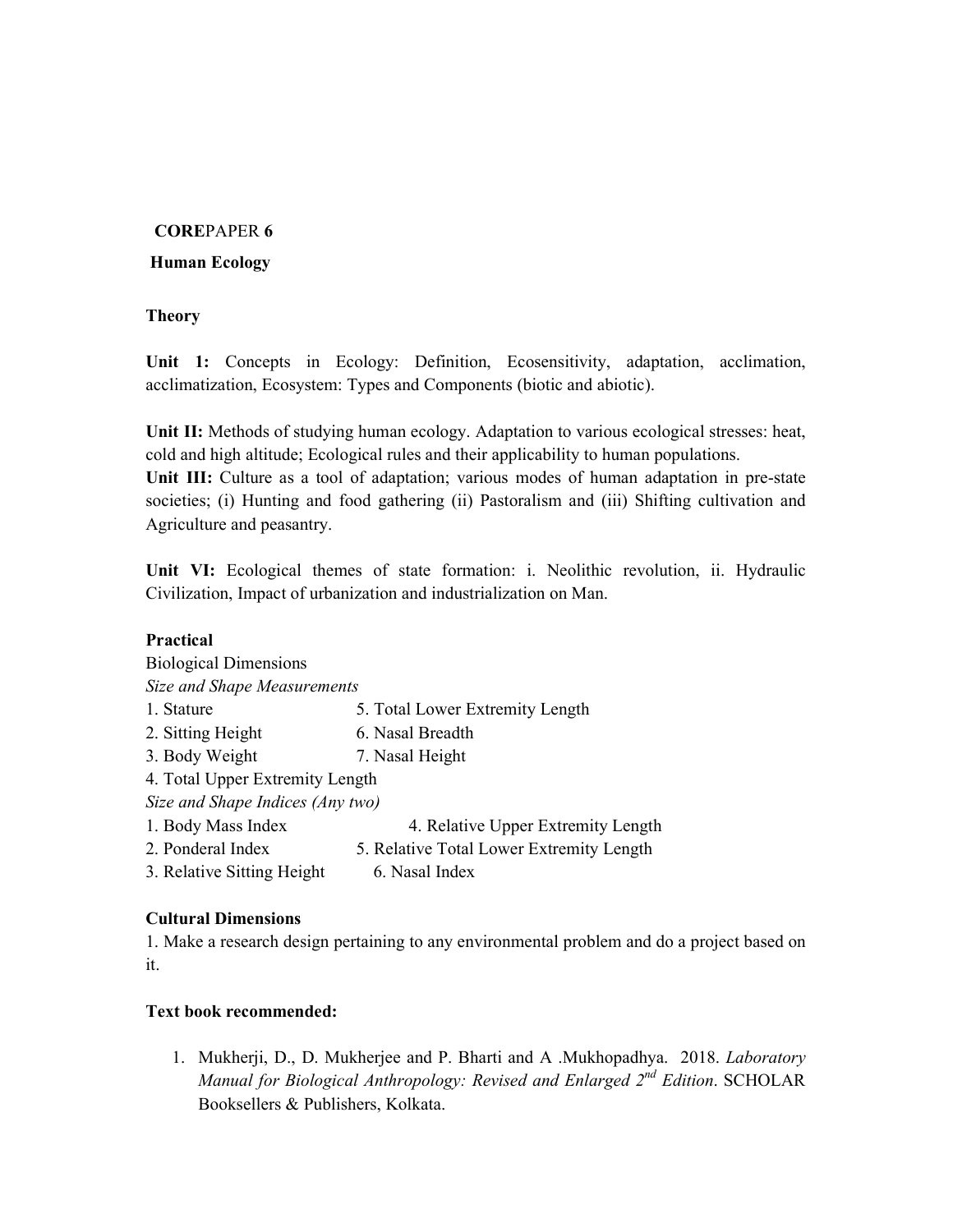#### **Suggested Reading**

1. Human ecology: biocultural adaptation in human communities. (2006) Schutkowski, H. Berlin. Springer Verlag.

2. Human ecology and cognitive style: comparative studies in cultural and physical adaptation. (1976).Berry, J.B. New York: John Wiley.

3. Human ecology. (1964) Stapledon. Faber & Faber.

4. Studies in Human Ecology. (1961) Theodorson, G.A. Row, Peterson & Company Elmsford, New York.

5. Human ecology: (1973) Problems and Solutions. Paul R. Ehrlich, Anne H. Ehrlich and John P. Holdress.W.H. Freeman & Company, San Francisco.

6. Cohen, Yehudi A. 1968. Man in adaptation; the cultural present. Chicago: Aldine Pub. Co.

7. Redfield, Robert. (1965). Peasent society and culture an anthropological approach to civilization. Chicago [u.a.]: Univ. of Chicago Press.

8. Symposium on Man the Hunter, Richard B. Lee, and Irven DeVore. 1969. Man the hunter. Chicago:Aldine Pub. Co.

9. Dave Deeksha& S.S. Katewa (2012). Text Book of Environmental Studies. Cengage Learning India Pvt. Ltd., Delhi

10. Eugene P. Odum and Gary W. Barrett (2004). Fundamentals of Ecology. Cengage Learning; 5 edition.

# **CORE**PAPER **7 Biological Diversity in Human Populations**

#### **Theory**

**Unit I**: Concept of Biological Variability; Sources of Genetic Variation; Structuring Genetic Variation; Interpretation of Human Variation, Genetic Polymorphism (Serological, Biochemical and DNA Markers).

**Unit II**: Concept of Race and UNESCO Statement on Race, A Comparative account of various races of the world. A critical appraisal of contribution of Risley, Guha, Rickstett and Sarkar towards understanding ethnic elements in the Indian populations.

**Unit III**: Demographic Anthropology: meaning and scope, Sources of Demographic Data, Demographic Processes, Demographic profile of Indian populations and its growth structure. National population policy.

**Unit IV**: Role of Bio-cultural Factors: Bio-cultural factors influencing the diseases and nutritional status; Evolution of Human diet, biological perspectives of ageing process among different populations.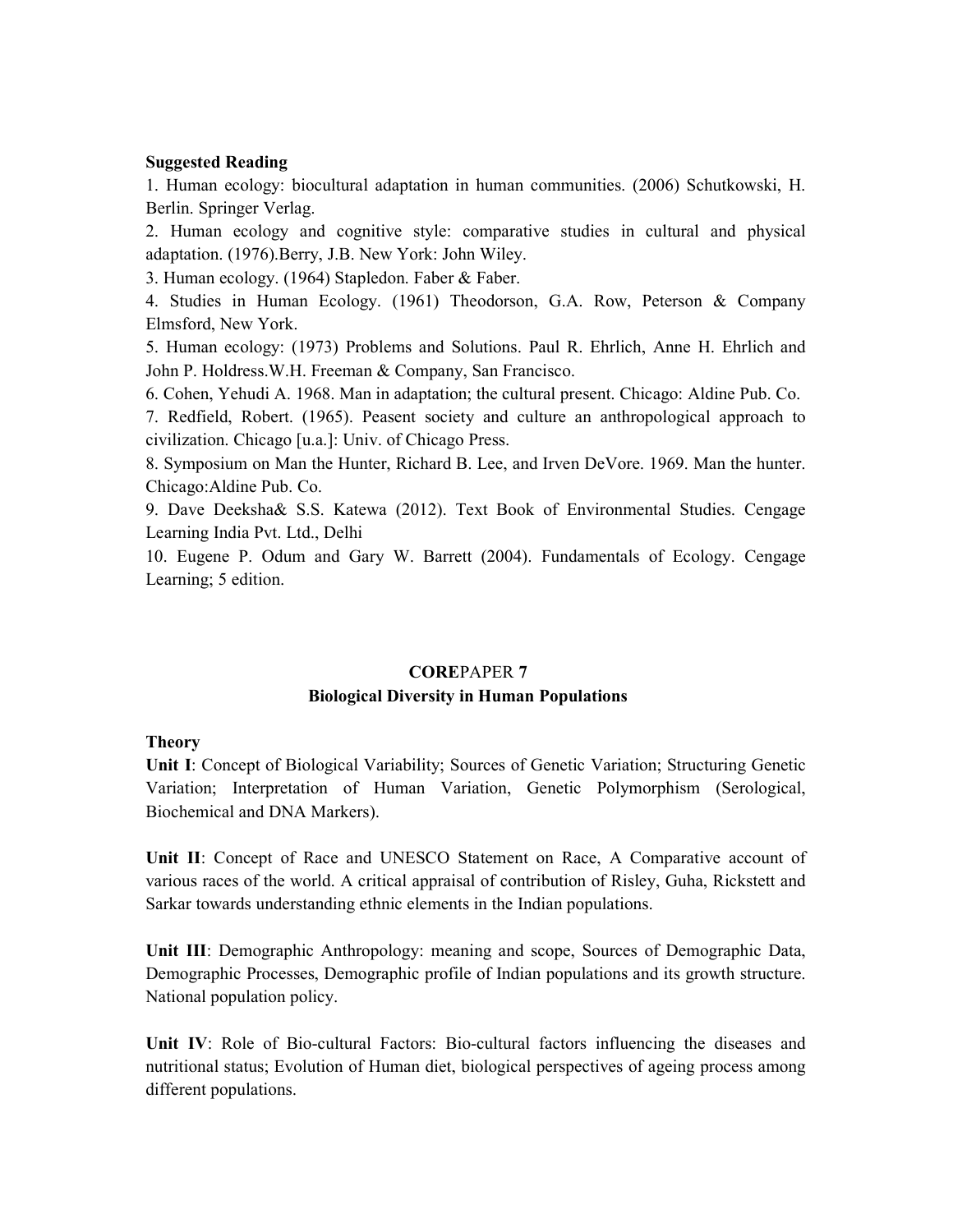#### **Practical (Any Two)**

1. Craniometric Measurements (Skull & Mandible)

2. Determination of B, O; and Rh blood groups of ten subjects.

3. Analysis and interpretation of finger ball pattern types, palmar main lines and pattern index; Finger print classification and development of chance prints and statistical treatment of the data collected (Ten Subjects)

4. Collection of demographic data from secondary sources.

# **Text book recommended:**

1. Shukla B.R.K. & Rastogi, S. 1990. *Physical Anthropology & Human Genetics: An Introduction*. PlakaPrakashan. Delhi.

2. Das B.M. 2008. *Outlines of Physical Anthropology*. Kitab Mahal, New Delhi.

3. Sarkar, R. M. 2004. *Fundamentals of Physical Anthropology* (New Edition).Book World. Kolkata.

4. Mukherji, D., D. Mukherjee and P. Bharti and A .Mukhopadhya. 2018. *Laboratory Manual for Biological Anthropology: Revised and Enlarged 2nd Edition*. SCHOLAR Booksellers & Publishers, Kolkata.

# **Text book recommended:**

1. Shukla B.R.K. & Rastogi, S. 1990. *Physical Anthropology & Human Genetics: An Introduction*. PlakaPrakashan. Delhi.

2. Das B.M. 2008. *Outlines of Physical Anthropology*. Kitab Mahal, New Delhi.

3. Sarkar, R. M. 2004. *Fundamentals of Physical Anthropology* (New Edition).Book World. Kolkata.

4. Mukherji, D., D. Mukherjee and P. Bharti. 2009. *Laboratory Manual for Biological Anthropology*. Asian Books Pvt. Ltd., New Delhi.

# **Suggested readings:**

1. Baker P.T. and J.S. Weiner (ed.) (1996) *The Biology of Human Adaptability*. Oxford & New York, Oxford University Press.

2. Bhende A. and T. Kantikar (2006) *Principles of Population Studies*. Himalayan Publishing House, Mumbai

3. Bogin B. (1999). *Pattern of Human Growth*. 2nd edition CUP.

4. Cameron Noel and Barry Bogin (2012) *Human Growth and development*. Second edition, Academic

Press Elsevier.

5. Eckhardt R.B.(1979) *The Study of Human Evolution*. McGrand Hill Book Company, USA.

6. Frisancho R. (1993) *Human Adaptation and Accommodation*. University of Michigan press

7. Harrison G.A., Tanner, J.M., Pilbeam, D.R., Baker, P.T. (1988) *Human Biology*. Oxford University Press.

8. Jurmain Robert Lynn kilgoreWendaTrevathan and Ciochon (2010). *Introduction to*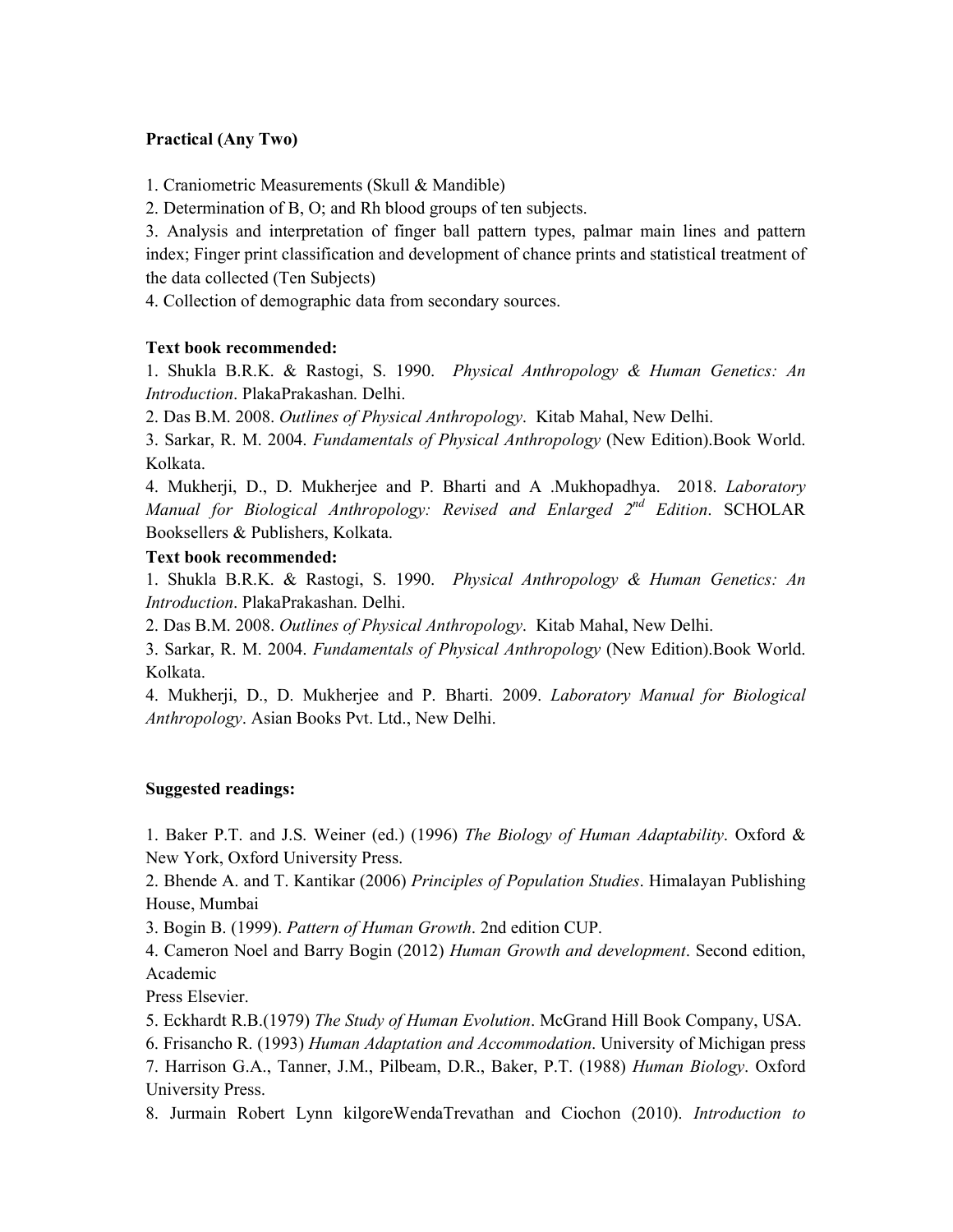*Physical Anthropology*. Wadsworth Publishing, USA.

9. Kapoor A.K. and Satwanti Kapoor (ed) (1995). *Biology of Highlanders*. Jammu, Vinod Publisher & Distributor.

10. Kapoor A.K. and Satwanti Kapoor (eds) (2004) *India's Elderly-A Multidisciplinary Dimension*. Mittal Publication, New Delhi.

11. Klepinge L.L. (2006). *Fundamentals of Forensic Anthropology*. John Willey &Sons.,New Jersey.

12. Malhotra K.C. and B. Balakrishnan(1996) *Human Population Genetics in India.* 

13. Malina Robert M., Claude. Bouchard, Oded. Bar-Or. (2004) Growth, and Physical Activity. *Human Kinetics*.

14. Stanford C., Allen, S.J. and Anton, C.S. (2013): *Biological Anthropology*. 3rd edition, Pearson, USA.

15. Bhende A. and Kaniikar, T. (2010) *Principles of Population Studies. Himalaya Publishing House.* Mumbai (All Units, It covers most to

# **CORE**PAPER **8**

# **Theories of Culture and Society**

#### **Theory**

**Unit I**: Emergence of Anthropology: Interface with evolutionary theory and colonialism, Evolutionism, Diffusionism and Culture area theories.

**Unit II**: Emergence of Fieldwork tradition; Historical Particularism, American Cultural Tradition.

**Unit III**: Durkheim and Social integration; Functionalism and Structural-functionalism and British Social Anthropology.

**Unit IV**: Structuralism: Claude Levi-Strauss and Edmund Leach; Symbolism and Interpretative approach.

# **Practical**

As a part of the practical following exercises will be undertaken by the students so as to enable them to connect the theories they learn with things of everyday living.

1. To identify a topic relating to contemporary issue and formulate research questions and clearly identify the theoretical perspectives from which they are derived.

2. Identification of variables of a study.

3. Various types of hypotheses.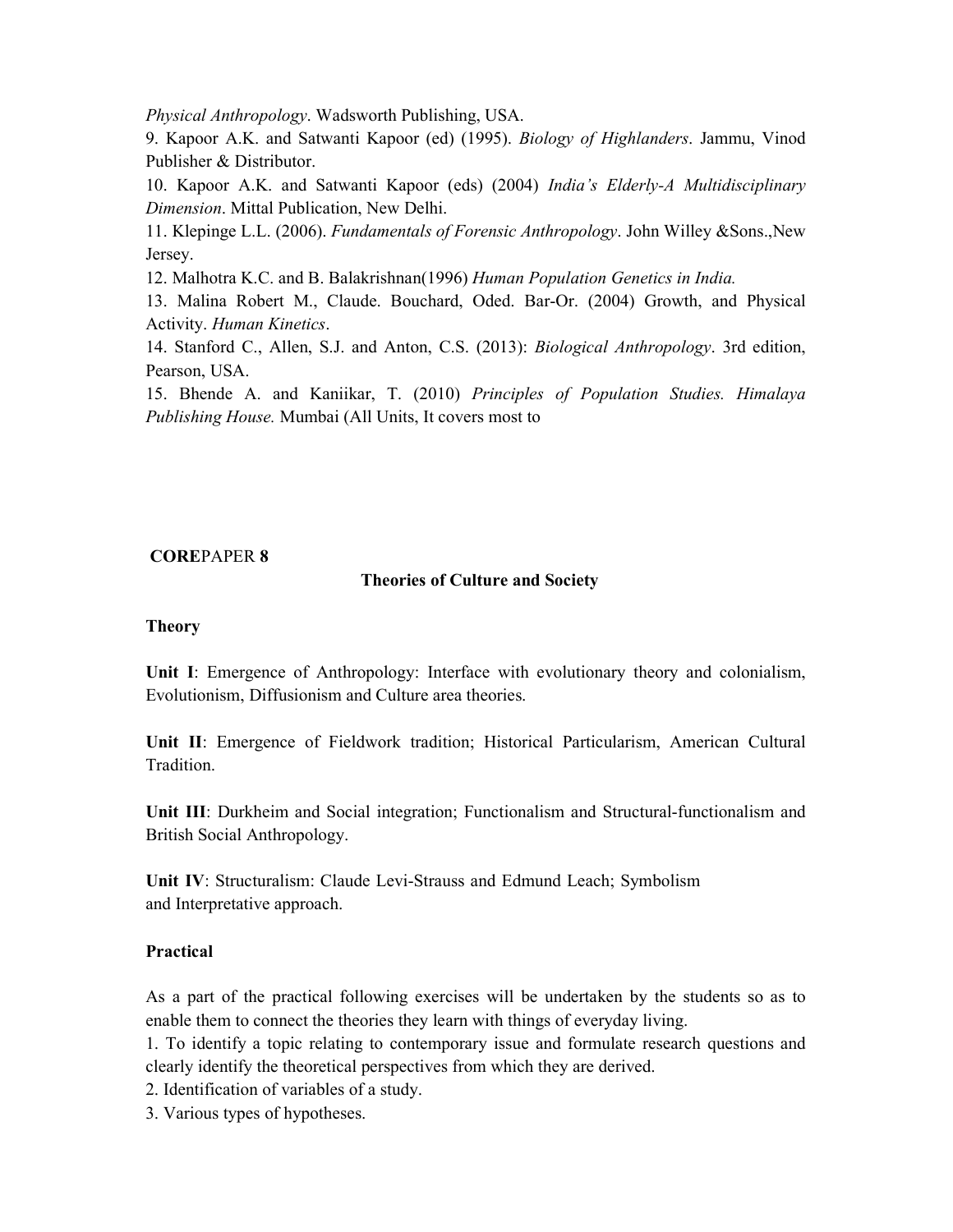4. Formulation of hypothesis.

5. Distinction between hypothesis testing and exploratory research.

6. Identification of universe and unit of study with justifications.

7. Choice of appropriate research technique and method in the context of theoretical framework.

8. Data collection and analysis

#### **Suggested Readings**

1. Applebaum H.A. (1987) *Perspectives in Cultural Anthropology*. Albany: State University of New York.

2. Barnard A. (2000). *History and Theory in Anthropology*. Cambridge: Cambridge University.

3. McGee R.J. and Warms R.L. (1996) *Anthropological Theories: An Introductory History***.** 

4. Moore M. and Sanders T. (2006). *Anthropology in Theory: Issues in Epistemology*,

Malden, MA: Blackwell Publishing

# **Text Book Recommended:**

1.. Behura, N.K. Anthropological thought and Theories ,New Delhi

2. Geertz, C. 1973. *The Interpretation of Culture*, New York: Basic Books.

 3.. Harris, M. 1969. *The Rise of Anthropological Theory*, London: Routledge and Kegan paul.

 4. Honnigman, J. J. (Ed). 1997, *A Hand Book of Social and Cultural Anthropology*, Vol-II, University

of North Carolina, New Delhi: Rawat Publications

5. Kroeber, A. L. 1953. *Anthropology Today: An Encyclopedic Inventory*. Chicago

6. Levi-Strauss, C. 1983, *Structural Anthropology*, Chicago: University of Chicago Press

7. Manners and Kaplan (Ed). 1968. *Theory in Anthropology: A Course Book*, Chicago: Aldine

Publishing Company

8. Morgan, L. H. 1963. (Originally 1877), *Ancient Society*, New York

9. Merton, R. K. 1957, *Social Theory and Social Structure*, New York

10. Radcliffe-Brown, A. R. 1952, *Structure and Function in Primitive Society.* New York: Free Press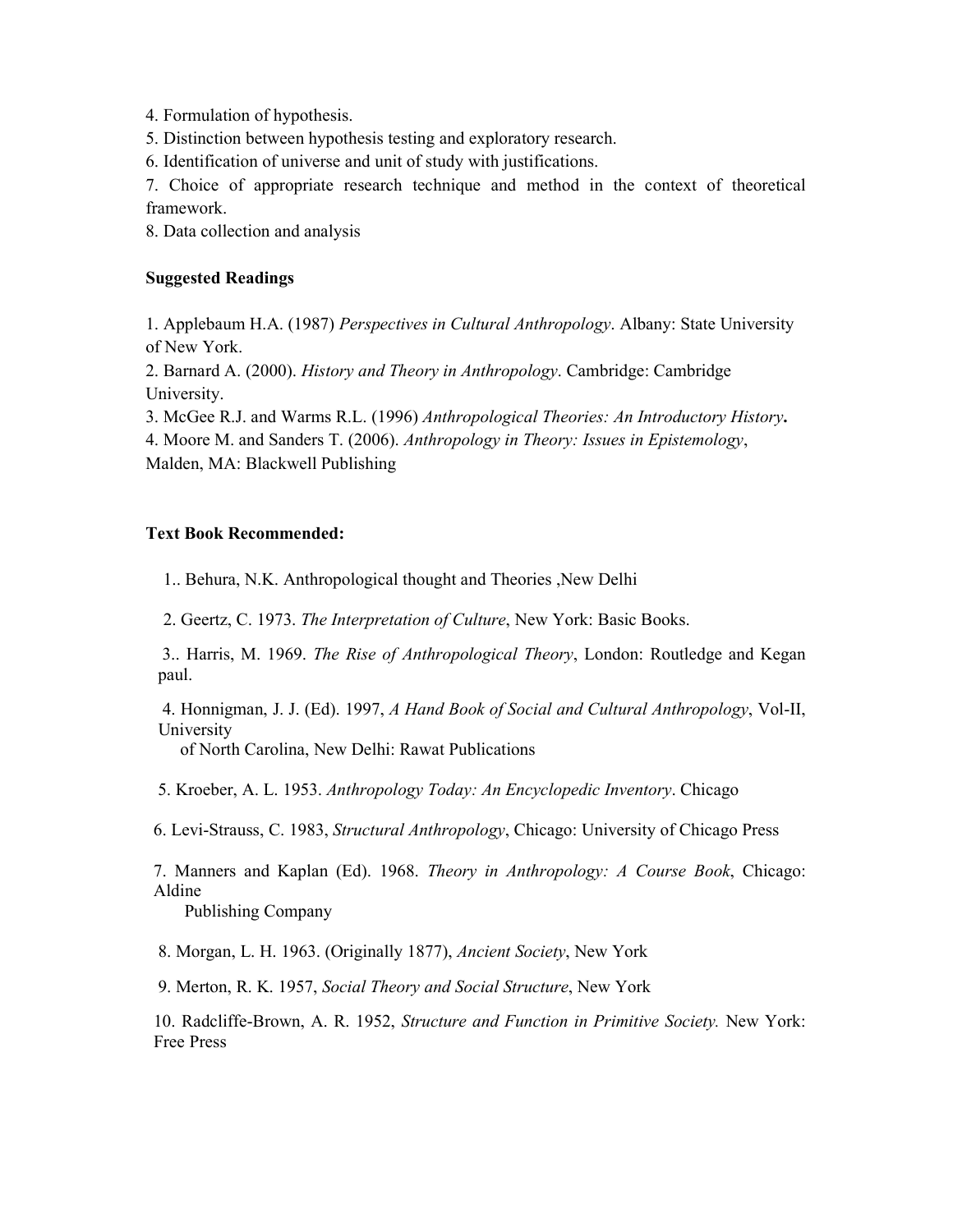# **CORE**PAPER **9 Human Growth and Development**

# **Theory**

**Unit I:** Concept of human growth, development, differentiation and maturation; Evolutionary perspective on human growth.

**Unit II:** Prenatal (conception till birth) and postnatal (birth till senescence) period of growth, pattern of normal growth curves, variation from normal growth (canalization, catch-up growth and catch-down growth), ethnic and gender differences in growth curves, secular trend.

**Unit III:** Bio-cultural factors (genetic, social, and ecological factors) influencing patterns of growth and variation, methods and techniques to study growth, significance/ applicability of growth studies

 Nutritional epidemiology-concept of balanced diet, impact of malnutrition (over and under) with special reference to obesity, Kwashiorkor and Marasmus. Assessment of nutritional status.

**Unit IV:** Human physique and body composition – models and techniques; gender and ethnic differences; Somatotyping and human physique with reference to Sheldon, Parnell, Heath and Carter methods.

# **Practical (Any two)**

1. Growth status: Somatometry (stature, body weight, mid upper arm circumference etc), assessment of chronological age, percentile, z-score, height for age, weight for age, BMI for age

2. Obesity assessment: General (BMI, body fat %, Conicity index, body adiposity indices) and regional adiposity indices (WC, WHR, WHtR)

3. Estimation of body composition (fat percentage and muscle mass) with skinfold thickness and bioelectric impedance

4. Nutritional assessment through dietary pattern and anthropometric indices

# **Suggested Text Books**

# **Text book recommended:**

1. Das B.M. 2008. *Outlines of Physical Anthropology*. Kitab Mahal, New Delhi.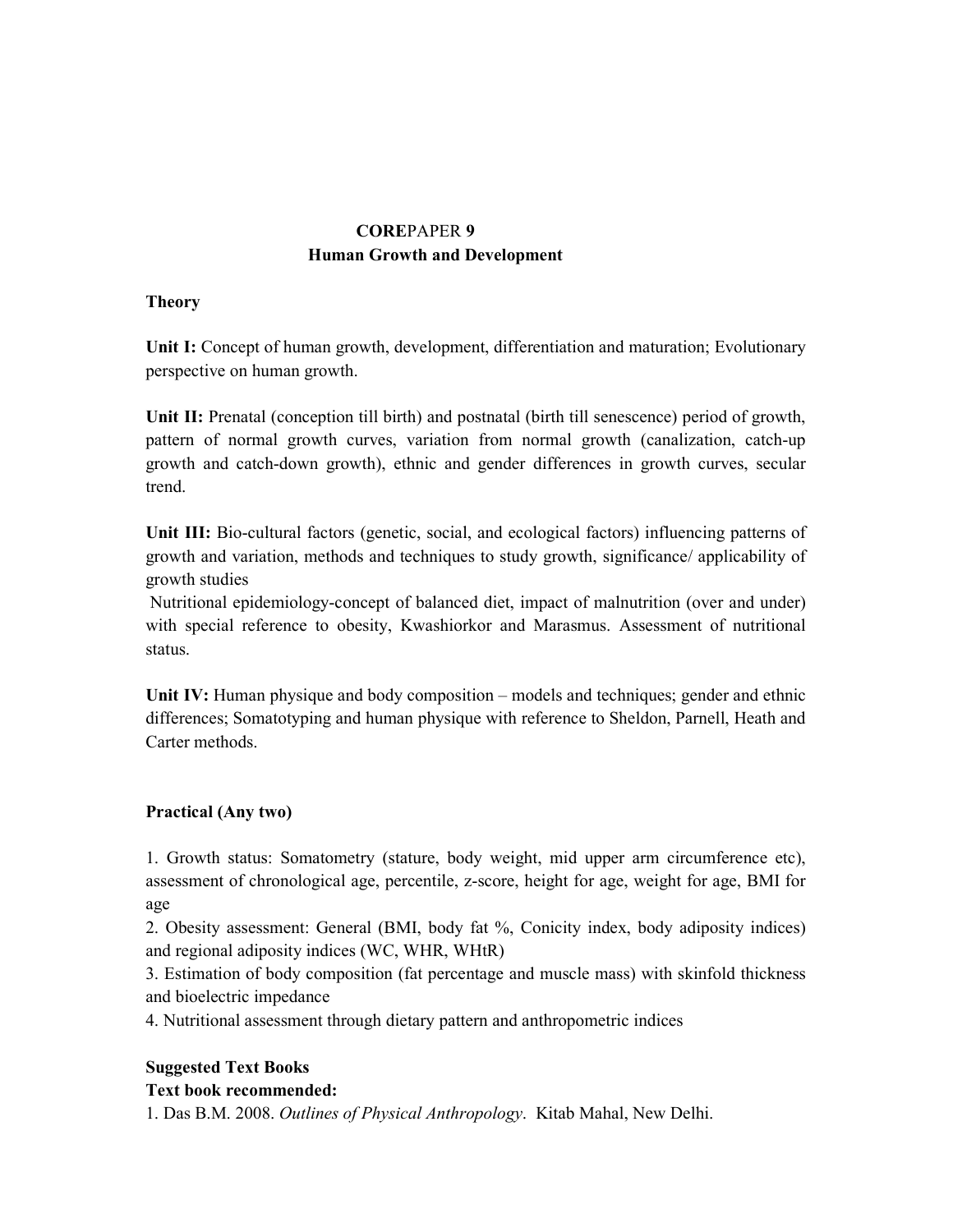2. Mukherji, D., D. Mukherjee and P. Bharti and A .Mukhopadhya. 2018. *Laboratory Manual for Biological Anthropology: Revised and Enlarged 2nd Edition*. SCHOLAR Booksellers & Publishers, Kolkata.

#### **Suggested Readings**

1. Bogin B. (1999) Patterns of human growth. Cambridge University Press.

2. Frisancho R. (1993) Human Adaptation and Accommodation. University of Michigan Press.

3. Cameron N and Bogin B. (2012) Human Growth and Development. Second edition, Academic press Elsevier.

4. Harrison GA and Howard M. (1998). Human Adaptation. Oxford University Press.

5. Harrison GA, Tanner JM, Pibeam DR, Baker PT. (1988). Human Biology. Oxford University Press.

6. Jurmain R, Kilgore L, Trevathan W. Essentials of physical anthropology. Wadsworth publishing.

7. Kapoor AK and Kapoor S. (1995) Biology of Highlanders. Vinod Publisher and Distributor.

8. Kathleen K. (2008). Encyclopedia of Obesity. Sage.

**9.** Malina RM, Bouchard C, Oded B. (2004) Growth, Maturation, and Physical Activity. Human Kinetics.

**10.** McArdle WD, Katch FI, Katch VL. (2001) Exercise Physiology: Energy, Nutrition, and Human Performance.

**11.** Singh I, Kapoor AK, Kapoor S. (1989). Morpho-Physiological and demographic status of the Western Himalyan population. In Basu and Gupta (eds.). Human Biology of Asian Highland Populations in the global context.

**12.** Sinha R and Kapoor S. (2009). Obesity: A multidimensional approach to contemporary global issue. Dhanraj Publishers. Delhi.

#### **CORE** PAPER**10**

#### **Research Methods**

#### **Theory**

**Unit I**: Field work tradition in Anthropology; Ethnographic approach, contribution of Malinowski, Boas and other pioneers; cultural relativism, ethnocentrism, etic and emic perspectives, comparative and historical methods, techniques of rapport establishment identification of representative categories of informants, maintenance of field diary and logbook.

**Unit II**: Research Design, Review of literature, conceptual framework, formulation of research problem, formulation of hypothesis, sampling and reference. Genealogy; data analysis and report writing- Chapterization, preparing a text for submission and publication, concepts of preface, notes (end and footnotes), bibliography (annotated) and references cited,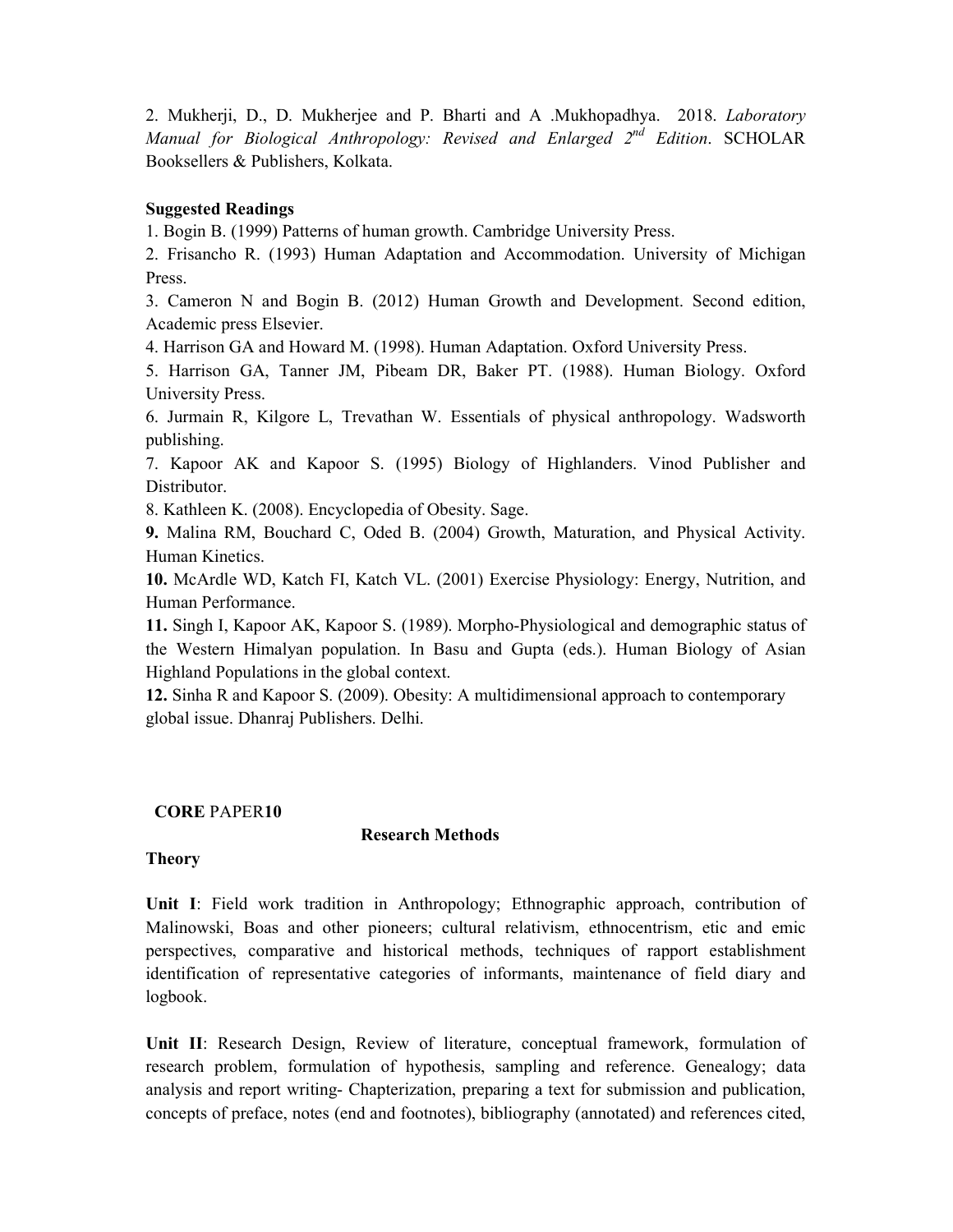review and index.

**Unit III:** Ethics and Politics of Research, ethical issues in the context of human subject research; privacy and confidentiality in research; Issues of academic fraud and plagiarism, conflicts of interest, authorship and publication.

Unit IV: Basic tenets of qualitative research and its relationship with quantitative research; Types of variables, presentation and summarization of data (tabulation and illustration). Descriptive statistics- Measurers of Central Tendency, standard deviation,

# **Practical**

1. Construction of Genealogy &Pedigree Analysis.

2. Observation: Direct, Indirect, Participant, Non-participant, Controlled

3. Questionnaire and Schedule, Interview- Unstructured, Structured, Key informant interview, Focussed Group Discussion, and Free listing, pile sorting

4. Case study and life history.

5.

#### **Text book Recommended**

1.Garrard E and Dawson A. What is the role of the research ethics committee? Paternalism

# **Suggested Readings**

- 2. Garrard E and Dawson A. What is the role of the research ethics committee? Paternalism,
- 3. inducements, and harm in research ethics. Journal of Medical Ethics 2005; 31: 419- 23.
- 4. Bernard H.R. Research Methods in Anthropology, Qualitative and Quantitative
- 5. Approaches. Jaipur: Rawat Publications. 2006.
- 6. Madrigal L. Statistics for Anthropology. Cambridge: Cambridge University Press. 2012.
- 7. Zar JH. Biostatistical Analysis. Prentice Hall. 2010.
- 8. Michael A. The Professional Stranger. Emerald Publishing. 1996.
- 9. Bernard R. Research Methods in Anthropology: Qualitative and Quantitative
- 10. Approaches. AltaMira Press. 2011.
- 11. Emerson RM, Fretz RI and Shaw L. Writing Ethnographic Field notes. Chicago,
- 12. University of Chicago Press. 1995.
- 13. Lawrence NW. Social Research Methods, Qualitative and Quantitative Approaches.
- 14. Boston: Allyn and Bacon. 2000.
- 15. O'reilly K. Ethnographic Methods. London and New York: Routledge. 2005.
- 16. Patnaik S.M. Culture, Identity and Development: An Account of Team Ethnography
- 17. among the Bhil of Jhabua. Jaipur: Rawat Publications. 2011.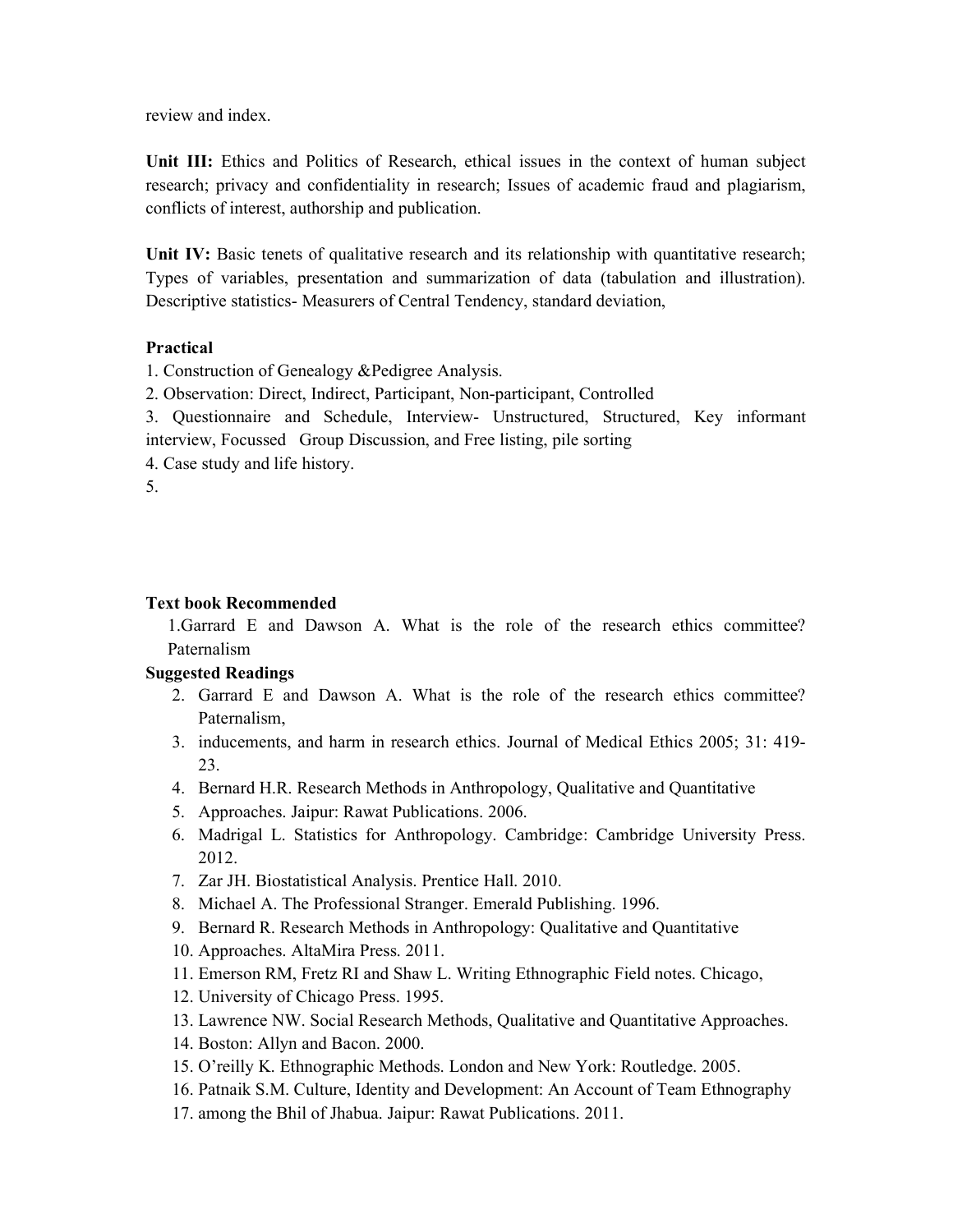- 18. Pelto PJ and Pelto GH. Anthropological Research, The Structure of Inquiry. Cambridge:
- 19. Cambridge University Press. 1978.
- 20. Sarantakos S. Social Research. London: Macmillan Press. 1998

# **CORE** PAPER**11 Prehistoric Archaeology of India**

#### **Theory**

#### **Unit I: Pleistocene chronology of India; Palaeolithic cultures in India.**

Palaeolithic cultures in India: Lower Palaeolithic cultures – evidences from Kashmir Valley and Peninsular India), Middle Palaeolithic culture in India, Upper Palaeolithic culture in India (characteristic features, major tool types, important sites, chronology with stratigraphic evidences). Some important sites of Odisha may be discussed on the above cultural periods.

#### **Unit II: Mesolithic cultures in India.**

Mesolithic cultures in India (characteristic features, major tool types, important regions and sites, chronology with stratigraphic evidences (some important sites of Odisha may be discussed on above cultural periods).

#### **Unit III: Neolithic cultures in India.**

Neolithic culture in India (characteristic features, major tool types, important regions and sites, chronology with stratigraphic evidences (some important sites of Odisha may be discussed on above cultural periods).

#### **Unit IV: Rock art of India.**

Prehistoric Art in India with special reference to Central India and Odisha.

#### **Practical**

- 1. Identification of tools:
- (a) Hand axe varieties, chopper/chopping tools
- (b) Cleaver varieties
- (c) Side scraper varieties
- (d) Knives e) Burins(f) End scrapers(g) Borer(h) Microlithic tools
- (i) Bone tools
- 2. Identification of lithic technology.

#### **Text Books Recommended:**

1. Bhattacharya, D. K.1990, *An Introduction to Prehistoric Archaeology. Delhi: Hindustan*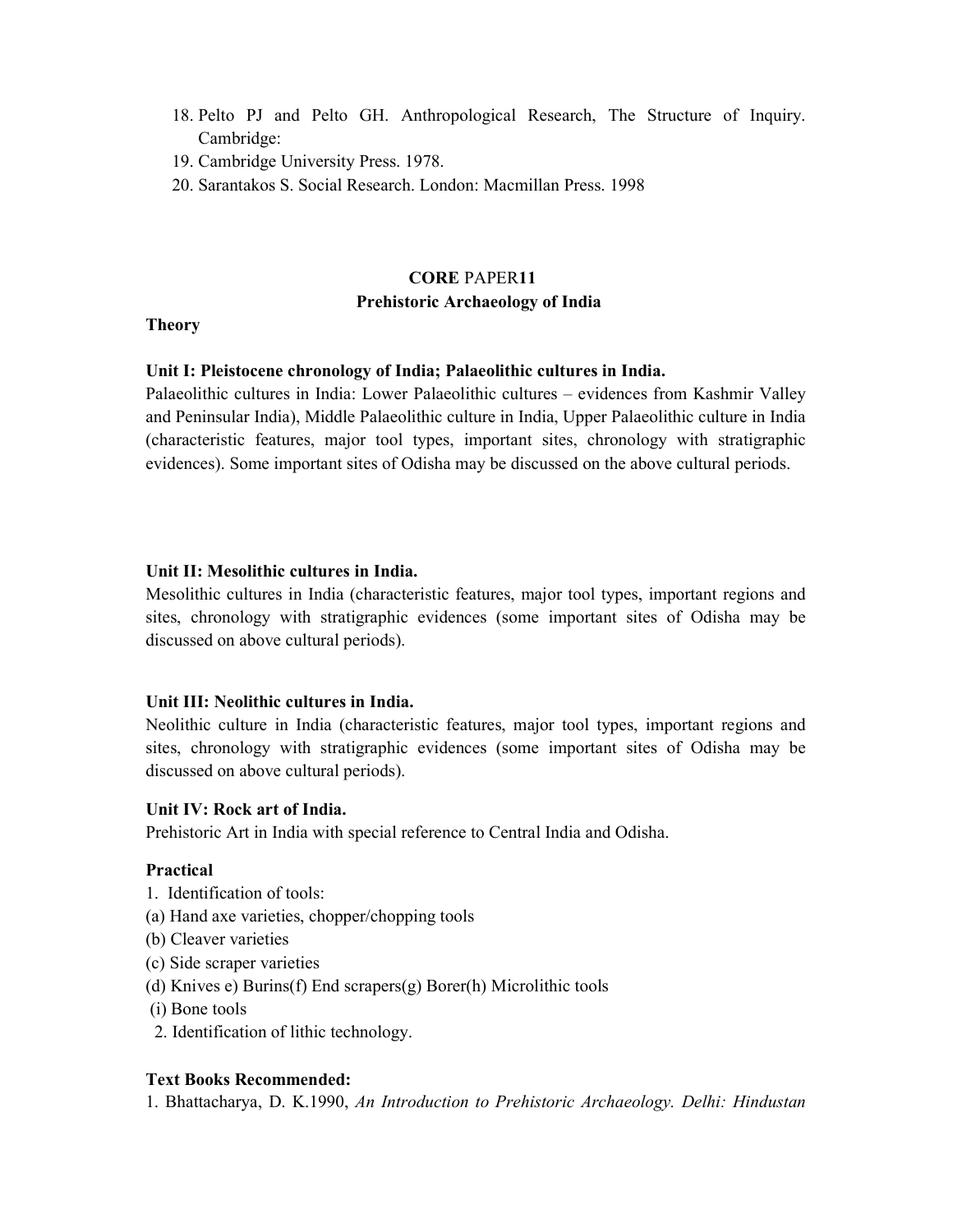*Publishing Corporation.* 

2. Bhattacharya, D. K.1990, *An Outline of Indian Prehistory. Delhi: PalakaPrakashan.* 

# **Suggested Reading:**

- 1. Agarwal, D. P.1984, *Archaeology of India*. New Delhi: Select Book Services Syndicate.
- 2. Allchin, Briget. and Raymond Allchin,1982. *The Rise of Civilization in India and Pakistan.Cambridge*: Cambridge University Press.
- 3. Allchin, B. and R. Allchin, 1997. *Origins of Civilization: The Prehistory and Early Archaeology of South Asia*. New Delhi. Viking by Penguin Books India (P) Ltd.
- 4. Bhattacharya, D. K.1990, *An Introduction to Prehistoric Archaeology*. Delhi; Hindustan Publishing Corporation
- 5. Bhattacharya, D. K.2001. *AnOutline of Indian Prehistory*. Delhi: PalakaPrakashan.
- 6. Chakrabarti, D.K. 2001. *India: An Archaeological History: Palaeolithic Beginning to Early Historic Foundation*. New Delhi: Oxford University press.
- 7. Jain, V.K.2009, *Prehistory and Protohistory of India*. New Delhi: D.K. Printworld (P) Ltd.
- 8. Paddayya, K. (Ed.), 2002, *Recent Studies in Indian Archaeology*. New Delhi.
- 9. Pappu R. S.2001, *Aheulian Culture in Peninsular India-- An Ecological Perspective*, New Delhi: D.K. Printworld (P) Ltd.

10.Rammi Reddy, V.1987, *Elements of Prehistory*. New Delhi: Mittal Publications.

11.Rammi Reddy, V.1989, *Palaeolithic and Mesolithic Cultures*. New Delhi: Mittal Publications.

12.Rammi Reddy, V.1991, *Neolithic and Post-Neolithic Cultures*. New Delhi: Mittal Publications.

13.Sankalia, H.D.1974. *Prehistory and Protohistory of India and Pakistan*. Pune: Deccan College.

14.Sankalia (1982) Stone Tool Type and Technology. Delhi, B.R.Publication.

15.Settar, S. and R. Korisettar (Ed), 2001, *Indian Archaeology in Retrospect,* Vol.1: PREHISTORY Archaeology of South Asia. New Delhi: Manohar in association with Indian Council of Historical Research.

# **CORE**PAPER **12 Anthropology in Practice**

# **Theory**

**Unit I:** Academic Anthropology; Academics and Practitioners: Differences, Structure, Activities, Controversies and Issues: Applied Anthropology, Action Anthropology and Development Anthropology.

**Unit II:** Role of Anthropology in Development; Anthropology and Public Policy, Need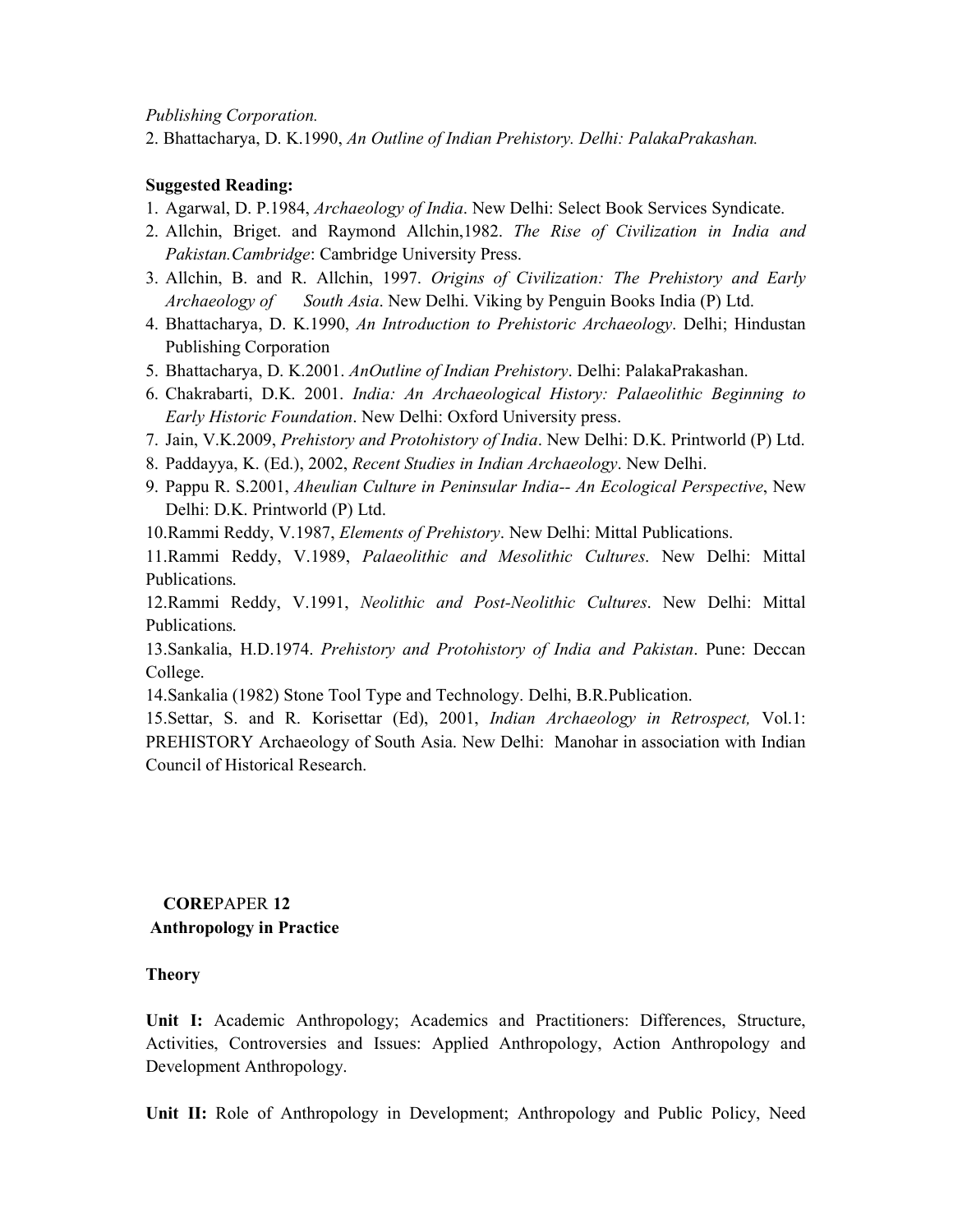Assessment and Community Development, Anthropology of NGO's, Business Anthropology, Environment and Community Health, Social and economic sustainability, Cultural resource management.

**Unit III:** Future Dynamics in Anthropology; Trends in Anthropology: Anthropology of Tourism, Anthropology in Census; Designing And Fashion, Visual Anthropology.

**Unit IV**: Biosocial anthropology in practice; Bio-social elements of human development at national and international level, application of conceptual framework of Forensic Anthropology in judicial settings both criminal and civil, Population Dynamics and relationship between population growth and various aspects of culture such as means of subsistence, kinship, social complexity, social stratification and political organization, Biosocial counselling of an individual or population.

# **Practical**

1. The students will visit a NGO or corporate office or census office in Odisha and its adjoining areas and write principal observations on the same.

2. Write a project on constitutional provisions or evaluation of any development project/report.

3. Draw a scene of crime and identify the various evidences in a portrayed crime scene.

4. Write a project on Religious Tourism / Tribal Tourism / Health Tourism / Fashion / Human Rights / Ecotourism.

5. Write a project on the demographic profile from secondary data.

6. Collect data on bio-social problem and design counselling and give the analysis and interpretation.

# **Text Books Recommended:**

1. Vidyarthi V (1981). Tribal Development and its Administration. Concept Publishing Company, New Delhi.

2. Vidyarthi LP. (1990). Applied Anthropology in India – Principles, Problems and Case Studies. Kitab Mahal, U.P.

3. Vidyarthi LP and BN Sahay (2001). Applied Anthropology and Development in India, National Publishing House, New Delhi.

# **Suggested Readings**

1. Arya A and Kapoor AK. (2012). Gender and Health Management in Afro-Indians. Global Vision Publishing House, New Delhi.

2. Kertzer DI and Fricke T. (1997). Anthropological Demography. University of Chicago Press.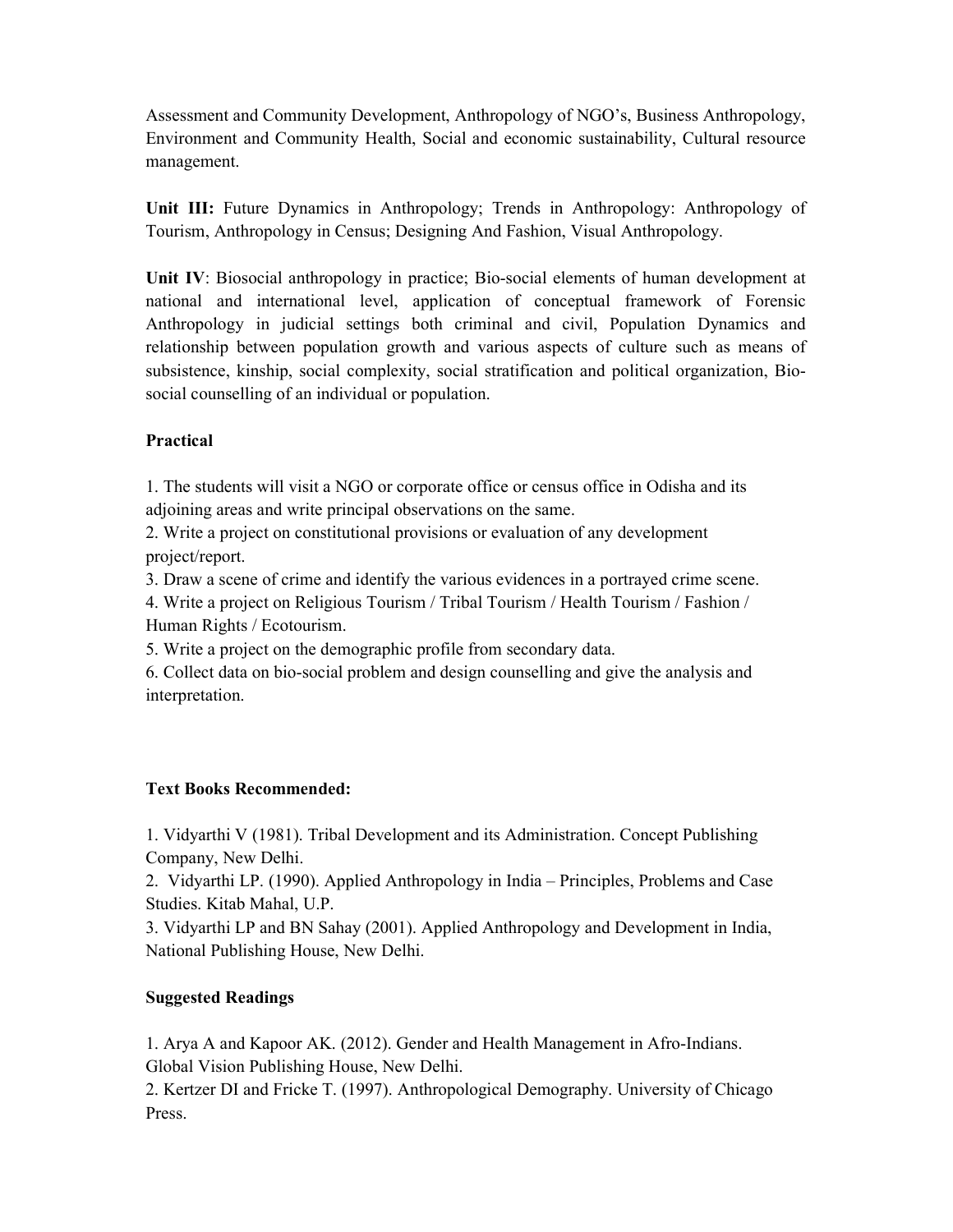3. Basu, A. and P. Aaby (1998). The Methods and the Uses of Anthropological Demography. 329 pp. Oxford, Clarendon Press

4. Carter A. (1998). Cultural Models and Demographic Behavior. In The Methods and the Uses of Anthropological Demography edited by Basu A and Aaby P. Oxford: Clarendon Press. pp 246-268.

5. Census of India (2001, 2011) and National Family Health Survey (2006,2010).

6. Ervic, Alxander M., (2000). Applied Anthropology: Tools and Prespectives for

Contemporary Practise, Boston, MA: Allyn and Bacon.

7. Erwin A. (2004). Applied Anthropology Tools and Practice, Allyn and Bacon.

8. Gupta S and Kapoor AK. (2009). Human Rights among Indian Populations: Knowledge, Awareness and Practice. Gyan Publishing House, New Delhi.

9. Willen SS. (2012). Anthropology and Human Rights: Theoretical Reconsiderations and Phenomenological Explorations. Journal of Human Rights. 11:150–159.

10. Goodale M. (2009). Human Rights: An Anthropological Reader. Wiley Blackwell.

11. Gupta S and Kapoor AK. (2007). Human Rights, Development and Tribe. In : Genes, Environment and Health – Anthropological Prespectives. K. Sharma, R.K. Pathak, S.

Mehra and Talwar I (eds.). Serials Publications, New Delhi.

12. Margaret AG. (2003). Applied Anthropology: A Career-Oriented Approach, Boston, MA: Allyn and Bacon.

13. Halbar BG and Khan CGH. (1991). Relevance of Anthropology – The Indian Scenario. Rawat Publications, Jaipur.

14. Kapoor AK (1998). Role of NGO's in Human Development : A Domain of Anthropology. J Ind Anthrop Soc; 33:283-300.

15. Kapoor AK and Singh D. (1997). Rural Development through NGO's. Rawat Publications, Jaipur.

16. Klepinger LL (2006). Fundamentals of Forensic Anthropology. Wiley-Liss Publications

17. Kumar RK and Kapoor AK. (2009). Management of a Primitive Tribe: Role of Development Dynamics. Academic Excellence, Delhi.

18. Mehrotra N and Patnaik SM. (2008). Culture versus Coercion: The Other Side of Nirmal Gram Yojna, Economic and Political weekly. pp 25-27.

19. Mishra RC (2005). Human Rights in a Developing Society, Mittal Publications, Delhi. 20. Noaln RW. (2002). Anthropology in Practice: Building a Career outside the Academy. Publishing Lynne Reinner.

21. Patnaik SM (1996). Displacement, Rehabilitation & Social Change. Inter India Publications, New Delhi.

22. Patnaik SM (2007). Anthropology of Tourism: Insights from Nagaland. The Eastern Anthropologist. 60(3&4):455-470

23.Srivastav OS (1996). Demographic and Population Studies. Vikas Publishing House, India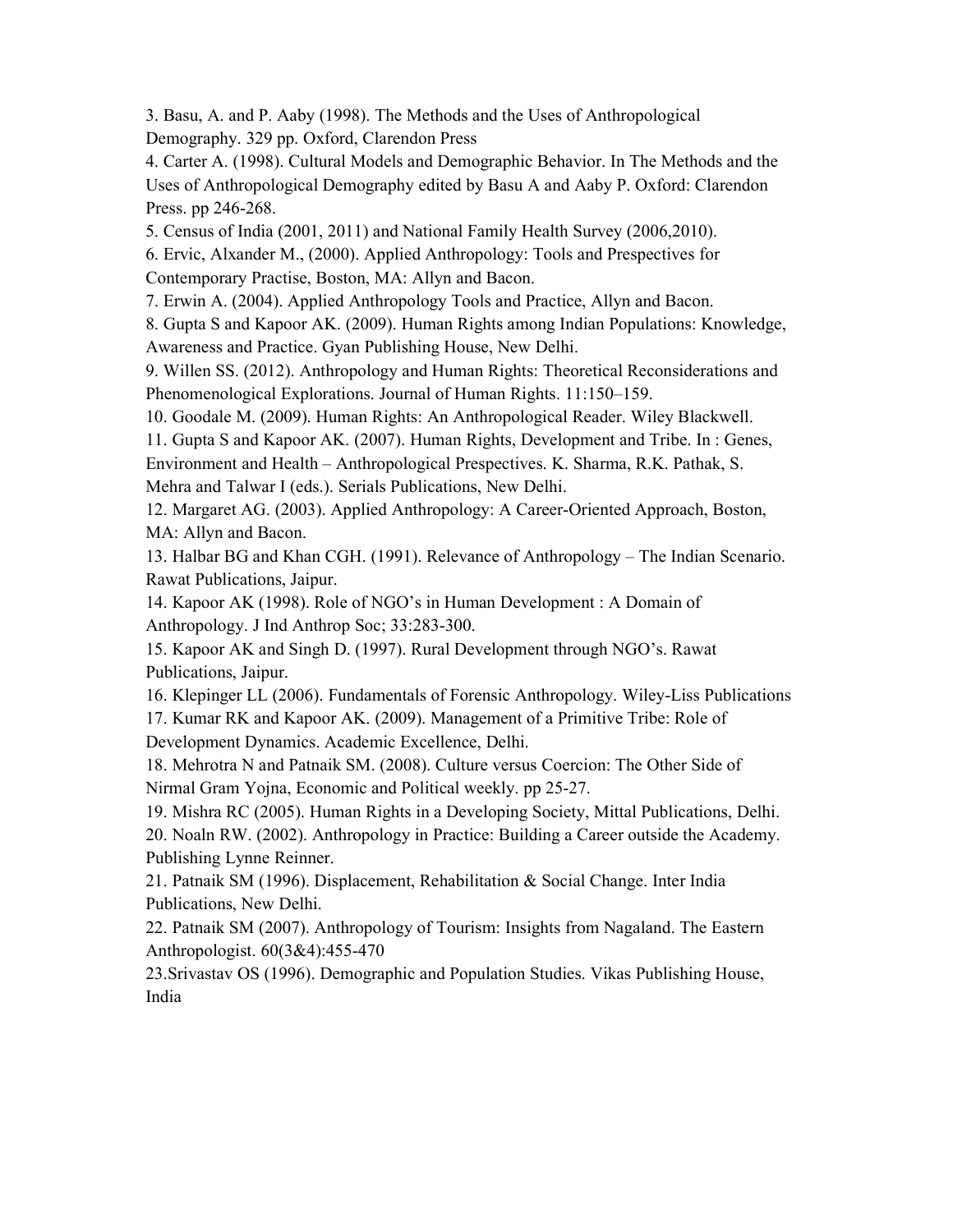# **CORE** PAPER**13 Forensic Anthropology**

#### **Theory**

**Unit-I:** Introduction to Forensic Anthropology: Definition, Brief History, Scope, Applications and

Integration of Forensic Anthropology. Crime……

**Unit-II:** Basic Human Skeletal Biology, Identification of Human and Non-Human Skeletal Remains,

Ancestry, age, sex and stature estimation from bones. Discovery and Techniques for recovering skeletal Human Remains.

**Unit-III:** Personal Identification, Complete and Partial Identification, Methods of Identification in

Living Persons: Somatometry, Somatoscopy, Occupational Marks, Scars, Bite Marks, Tattoo Marks, Fingerprints, Footprints, Lip Prints, Nails, Handwriting, Deformities and Others.

**Unit-IV:** Serology: Identification and Individualization of bloodstain, urine, semen and saliva. Forensic Odontology-Tooth Structure and Growth, Bite Marks, and DNA Profiling.

# **Practical**

- 1. Study of Human Long Bones. Estimation of age, sex and stature from bones.
- 2. Somatometric and Somatoscopic Observation on living persons.
- 3. Identification of bloodstain, urine, semen and saliva.
- 4. Examination & of Fingerprints and Handwriting.

#### **Text book recommended:**

1. Mukherji, D., D. Mukherjee and P. Bharti and A .Mukhopadhya. 2018. *Laboratory Manual for Biological Anthropology: Revised and Enlarged 2nd Edition*. SCHOLAR Booksellers & Publishers, Kolkata.

#### **Suggested Readings:**

1. Bass W.M. (1971). Human Osteology: A Laboratory and Field manual of the Human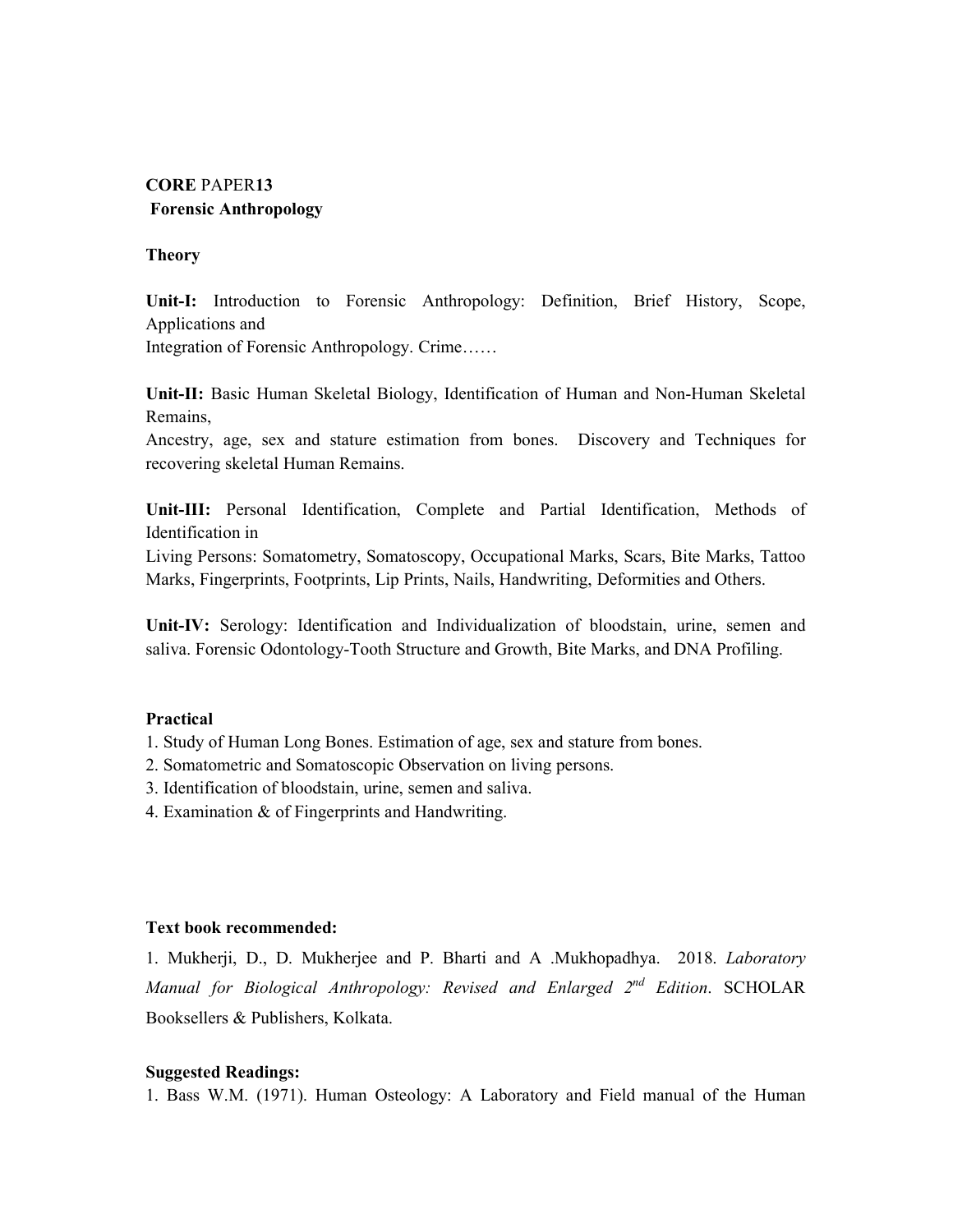Skeleton. Columbia: Special Publications Missouri Archaeological Society.

2. Black S. and Ferguson E. (2011). *Forensic Anthropology 2000 to 2010.* CRC Press, London.

3. Byers, S. N. (2008). Forensic Anthropology. Boston: Pearson Education LTD.

4. Gunn A. (2009) *Essential Forensic Biology* (2nd ed). Chichester: Wiley-Blackwell

5. Modi, R. B. J. P. (2013). *A Textbook of Medical Jurisprudence and Toxicology*. Elsevier.

6. Reddy V. R. (1985). Dental Anthropology, Inter-India Publication, New Delhi.

7. Spencer, C. (2004). Genetic Testimony: A Guide to Forensic DNA Profiling, Pearson, New Delhi.

8. Vats Y., Dhall J.K. and Kapoor A.K. (2011). Gender Variation in Morphological Patterns of Lip Prints among some North Indian Population. *J. Forensic Odontology*, 4: 11-15.

9. Wilkinson, C. (2004). *Forensic facial reconstruction*. Cambridge University Press.

10. Nath, Surendra . Forensic Anthropology. Kitab Mahal, New Delhi.

# **CORE**PAPER **14 Fieldwork and Dissertation**

Empirical study among the tribal, rural and urban communities of Odisha is to be conducted for a minimum period of 21 days in semester VI under the guidance of a teacher or teachers. Two copies of dissertations are to be submitted for examination on the basis of fieldwork and presentation of seminar. The Examination of Dissertation shall be conducted by an internal and an external examiner.

| Mid-term Examination                                                         | $= 15$ marks |
|------------------------------------------------------------------------------|--------------|
| (Seminar presentation by the student based on his/her fieldwork/field topic) |              |
| End-term Examination                                                         |              |
| Dissertation based on 21 days fieldwork                                      | $=60$ marks  |
| Field diary (15 marks) and                                                   | $=$ 25 marks |
| Viva-voce (10 marks)                                                         |              |

\*The dissertation has to be submitted by the student positively before the end semester examination. The dissertation will be evaluated both by the internal and external examiners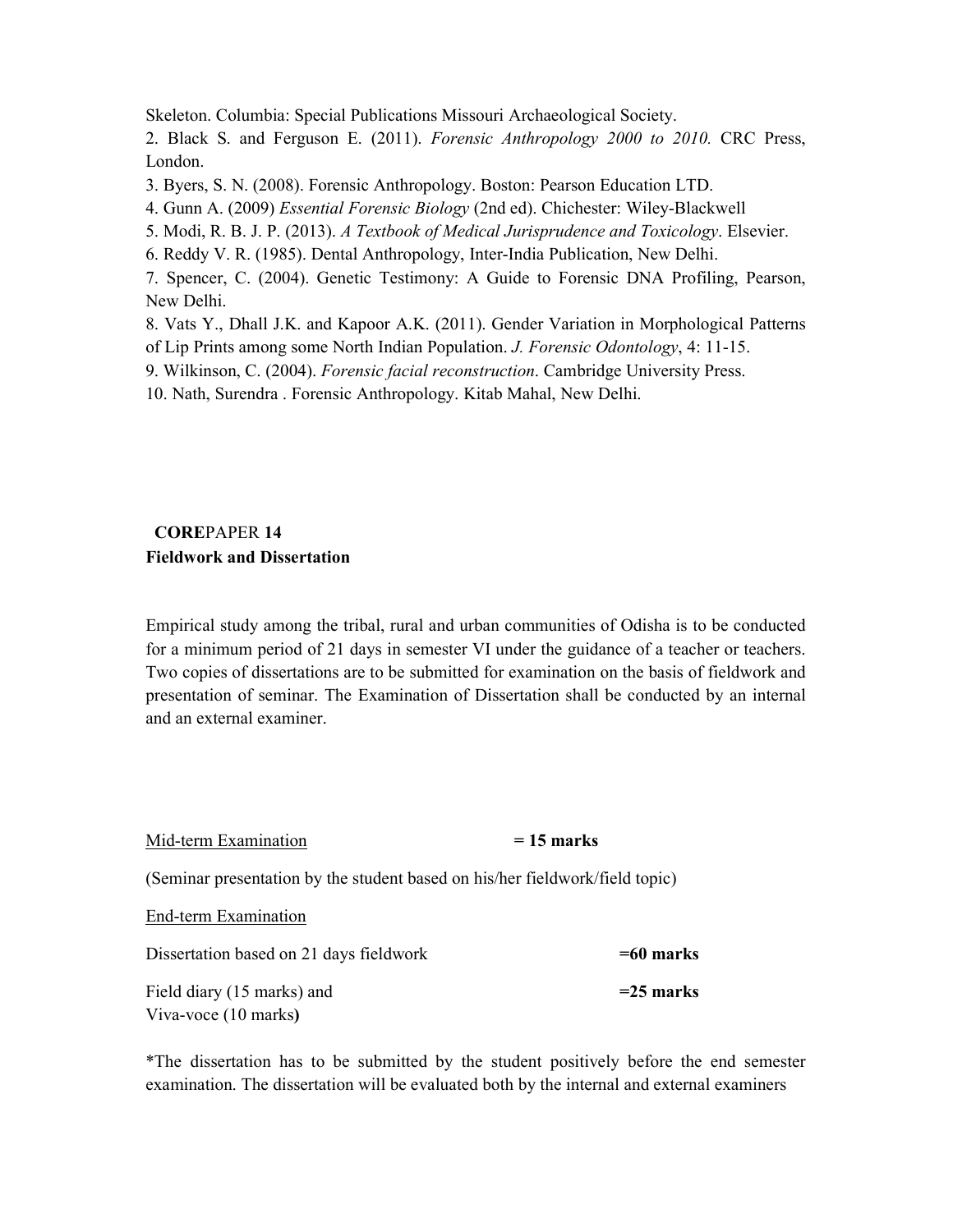# **DSE 1-COMPULSORY Anthropology of Religion, Politics and Economy**

#### **Theory**

**Unit I:** Anthropological approaches to understand religion- magic, animism, animatism,totemism, naturism; witchcraft and sorcery; Religious specialists: shaman, priests,mystics; Overview of Anthropological Theories of Religion; Religion as the sacralityof ecological adaptation and socialness

Unit II: Economic institutions: principles of production, distribution, and consumption insimple and complex societies; critical examination of relationship between economyand society through neo-classical, substantivist, and neo-marxist approaches, variousforms of exchange: barter, trade and market; Forms of currencies; reciprocities:generalized, balanced and negative.

Unit III: Political institutions: concepts of power and authority; types of authority; state andstatelesssocieties; law and justice in simple and complex societies; the prospects fordemocracy and tolerance among and within the world's diverse civilizations; themeaning and sources of identity in complex contemporary societies; the origins ofmodern politics, its institutions, and cultures, both Western and non-Western.

**Unit IV:** Interrelationship between religion, politics and economy; religious conversion andmovements, emergence of new religious sects in the global order.

# **Practical**

1. Case study of any of the social institute (religion, economic, political) with respect to culture perspective

#### **Text book recommended:**

- 1. Barbara M. (2011). Cultural Anthropology. New Jersey: Pearson Education.
- 2. Ember C.R. (2011). Anthropology. New Delhi: Dorling Kinderslay

# **Suggested Readings:**

2. Durkheim E. (1986). The elementary forms of the religious life, a study in religious sociology. New York:Macmillan.

3. Benedict A. (2006). Imagined Communities: Reflections on the Origin and Spread ofNationalism. Verso

4. Gledhill J. (2000). Power and Its Disguises: Anthropological Perspectives on Politics. 2nd ed. London: Pluto Press.

5. Ellis F. (2000). A framework for livelihood analysis. In Rural Livelihoods and Diversity in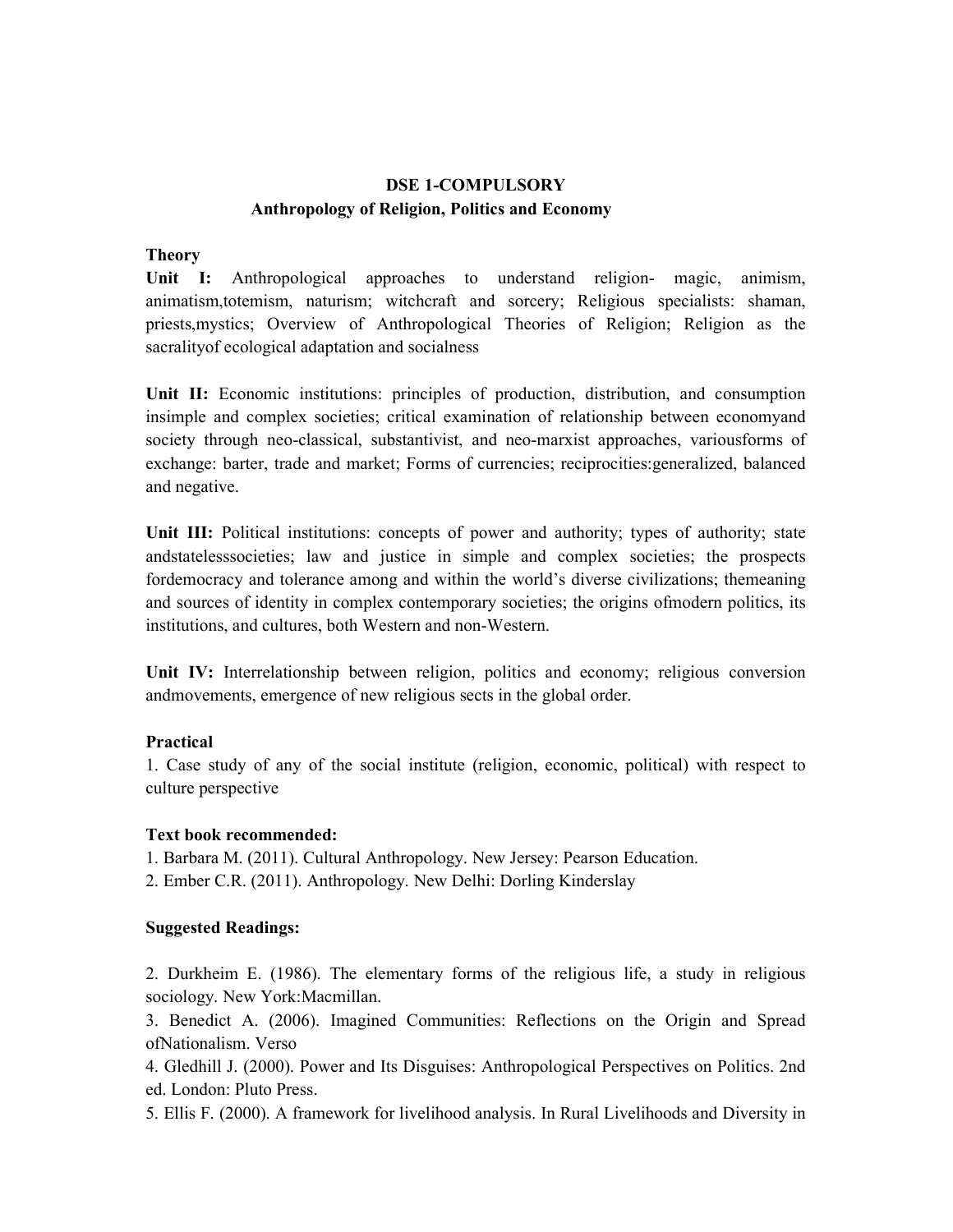Developing Countries . Oxford: Oxford University Press.

6. Henrich J, Boyd R, Bowles S, Camerer C, Fehr E, Gintis H, McElreath R, Alvard M et al. (2005). 'Economic Man' in cross-cultural perspective: Behavioral experiments in 15 smallscale societies. Behavior and Brain Science. 28(6):795-815;

7. Henrich J. (2002). Decision-making, cultural transmission, and adaptation in economic anthropology. In: J. Ensminger (Ed.), Theory in Economic Anthropology (pp. 251-295). Walnut Creek, CA: Altamira Press.

8. Lambek. M. (2008) A Reader in the Anthropology of Religion.

9. Eller JD. (2007). Introducing Anthropology of Religion. New York: Routledge.

10. Glazier SD. (1997). Anthropology of Religion: A Handbook. Westport, CT: Greenwood Press.

11. Frick GD and Langer R. (2010). Transfer and Spaces. Harrassowitz (Germany).

12. Evans-Pritchard EE. (1937). Witchcraft, Oracles and Magic among the Azande, Oxford: Clarendon Press.

13. Frazer JG. (1978). The Illustrated Golden Bough, London: Macmillan.

14. Barbara M. (2011). Cultural Anthropology. New Jersey: Pearson Education.

15. Ember CR. (2011). Anthropology. New Delhi: Dorling Kinderslay.

16. Herskovits MJ. (1952). Economic Anthropology: A Study in Comparative Economics. New York: Alfred A Knopf Inc.

17. Malinowski B. (1922) Argonauts of the Western Pacific. London: Routledge.

18. Polyani K. et al (1957), Trade and Market in the Early Empires. Chicago: Henry Regnery Company.

19. Balandier G. (1972). Political Anthropology. Middlesex: Penguine

# **DSE-2-COMPULSORY**

# **Tribal cultures of India**

# **Theory**

**Unit I**: Concept of tribes and its problematic nature, General and specific characteristics of tribes, Classification and distribution of tribes based on their economy, occupation and religion, Racial elements among the tribes, Scheduled and non-scheduled categories of tribes, Particularly Vulnerable Tribal Groups (PVTGs).

**Unit II**: Tribe- caste continuum, Gender and Tribe, Distribution of tribes in India.

**Unit III**: Tribes: Nomenclature- emic and etic differences; Tribal movements, Problems of tribal development.

**Unit IV**: Forest policies and tribes, Migration and occupational shift, Tribal arts and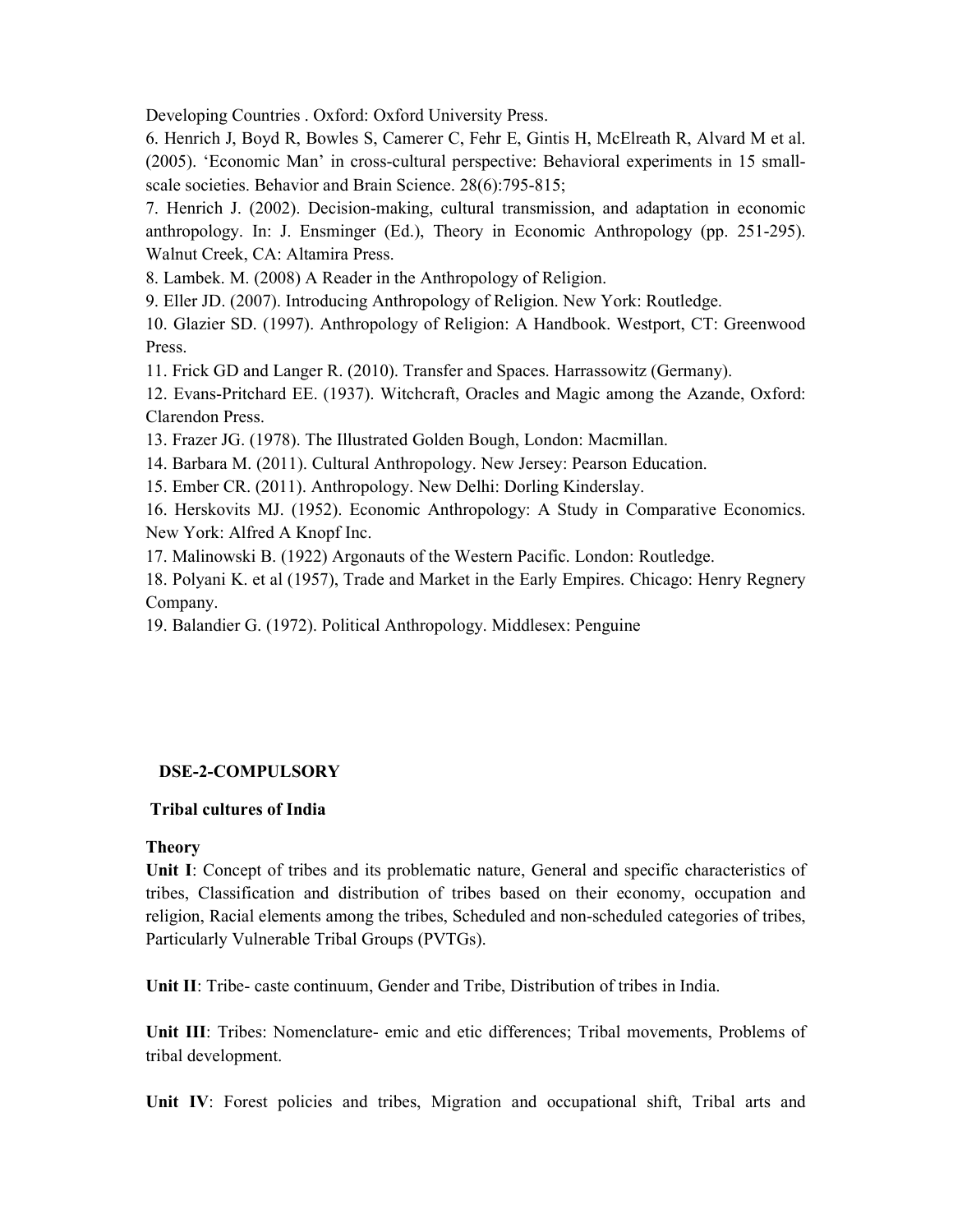aesthetics Displacement, rehabilitation and social change Globalization among Indian tribes.

# **Practical**

- 1. Distribution of Indian Tribes: PVTGs, ST
- 2. Location of different tribes on the map of India
- 3. Write an annotated bibliography on any one tribe
- 4. Write the social structure of any one tribe of India

# **Text book recommended:**

1.Vidyarthi L.P and Rai B.K.. (1976). The tribal culture of India. Concept Publishing Co,Delhi

# **Suggested Readings:**

1. Behera, D.K and Georg pfeffer. Contemporary Society Tribal Studies, Volume I to VII. New Delhi: Concept Publishing Company

2. Georg Pfeffer. Hunters, Tribes and Peasant: Cultural Crisis and Comparison. Bhubaneswar: Niswas.

3. Vidarthy, L.P. and Rai. Applied Anthropology in India.

4. Vidarrthy.L.P. and B.N. Sahay . Applied Anthropology and Development in India. New Delhi: National Publishing House

# **Suggested Readings**

1. Bhende A. and Kaniikar, T. (2010) *Principles of Population Studies. Himalaya Publishing House.* Mumbai (All Units, It covers most topics)

2. Caldwell J.C. (2006). *Demographic Transition Theory*. Springer.

3. Census of India (2001,2011), SRS bulletin (2013), NFHS (2006 ), CRS, NSSO ( Can be seen from browsing net)

4. Gautam R.K., Kshatriya, G.K. and Kapoor A.K. (2010) *Population Ecology and Family Planning*. Serials publications*. New* Delhi*.* 

5. Howell N. (1986) Demographic Anthropology. Ann. Rev. Anthropol. 15: 219-246

6. Kshatriya G.K*.* (2000). Ecology and health with special reference to Indian tribes*. Human Ecology special volume 9:229-245.* 

7. Kshatriya G.K., Rajesh,G. and Kapoor , A.K. (2010) Population Characteristics of Desert Ecology.VDM Verlag Dr. Muller Gmbh and Co., Germany.

8. Misra BD (1982). *An introduction to the study of population. South Asia publ. ltd. New Delhi.* 

9. National Population Policy http://populationcommission.nic.in/npp.htm

10. Park K. (2000) *Text book of Preventive and Social Medicine*. BanarsidasBhanot, Jabalpur.

11. Patra P.K. and Kapoor, A.K. (2009*) Demography And Development Dynamics in a Primitive Tribe of Himalayas.* International Book Distributors, Dehradun

12. Riley N.E. and Mc Carthy, J. (2003) *Demography in the Age of the Postmodern*. Cambridge University press. UK. Pages 1-13 and 32-98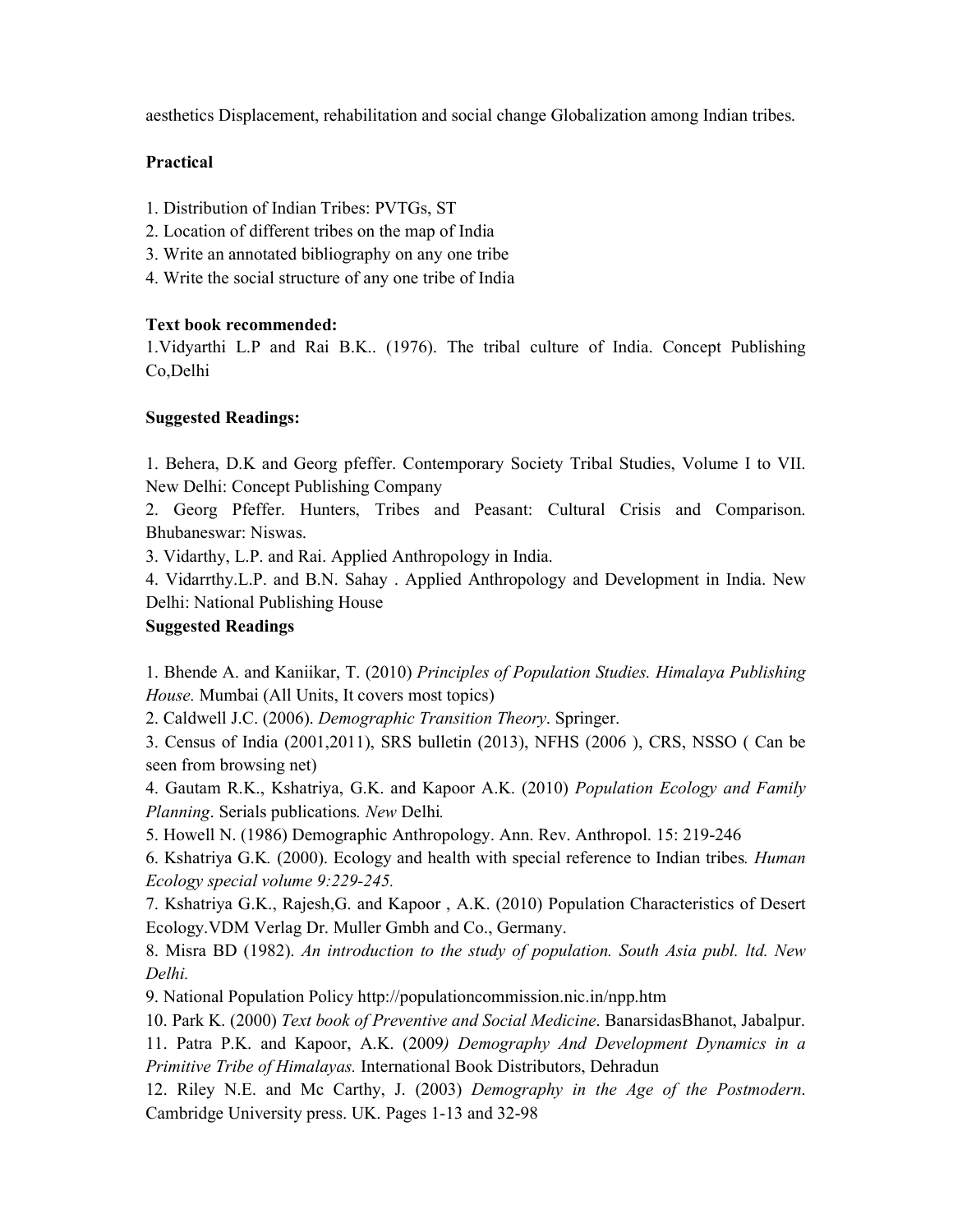13. Sharma A.K. (1979) Demographic transition: A Determinant of Urbanization*. Social Change* 9: 13-

14. Srivastava O.S. (1996) *Demographic and Population Studies*. Vikas Publishing House, India

15. Zubrow E.B.W. (1976) *Demographic anthropology. Quantitative approaches.* University of New Mexico Press, Albuquerque.

16. http://human-nature.com/dm/chap3.html

17. http://biography.yourdictionary.com/john-graunt

18. http://www.marathon.uwc.edu/geography/demotrans/demtran.htm

# **DSE-3-OPTIONAL**

# **Anthropology of India**

#### **Theory**

Unit I: Origin, history and development of Anthropology in India, approaches to study Indiansociety and culture- traditional and contemporary Racial and linguistic elements in Indian population.Understanding the diversity of Indian social structure - concept of Varna, Jati, Caste, Ashram or purusharatha, gender hierarchies - their economic and cultural impact, origin and evolution of social structures andtheir underlying philosophies; Contribution of contemporary biological, social and archaeologicalanthropologists in India.

**Unit II:** Aspects of Indian Village –social organisation, agriculture and impact of marketeconomy on villages**;** Tribal situation in India- biogenetic variability, linguistic and socio-economiccharacteristics; Problems of tribal peoples, land-alienation, indebtedness, lack ofeducational facilities, shifting-cultivation, migration, forests and tribal unemployment,health and nutrition, tribal movement and quest for identity

**Unit-III:** Developmental projects- tribal displacements and rehabilitation problem; Impact of culture-contact, urbanization and industrialization on tribal and rural Population ; Basic concepts -Great tradition and little tradition, sacred complex, Universalization andparochialization, Sanskritization and Westernization, Dominant caste, Tribe-caste; continuum, Nature-Man-Spirit complex, pseudotribalism.

**Unit IV:** Problems of exploitation and deprivation of scheduled caste/ tribe and Other Backward

Classes. Constitutional Provisions for the Scheduled caste and scheduled tribes, Evaluation and Development of Indian Population; Human Rights, Protection and enforcement of human rights, Human rights of special category and marginal groups, Emerging trends of human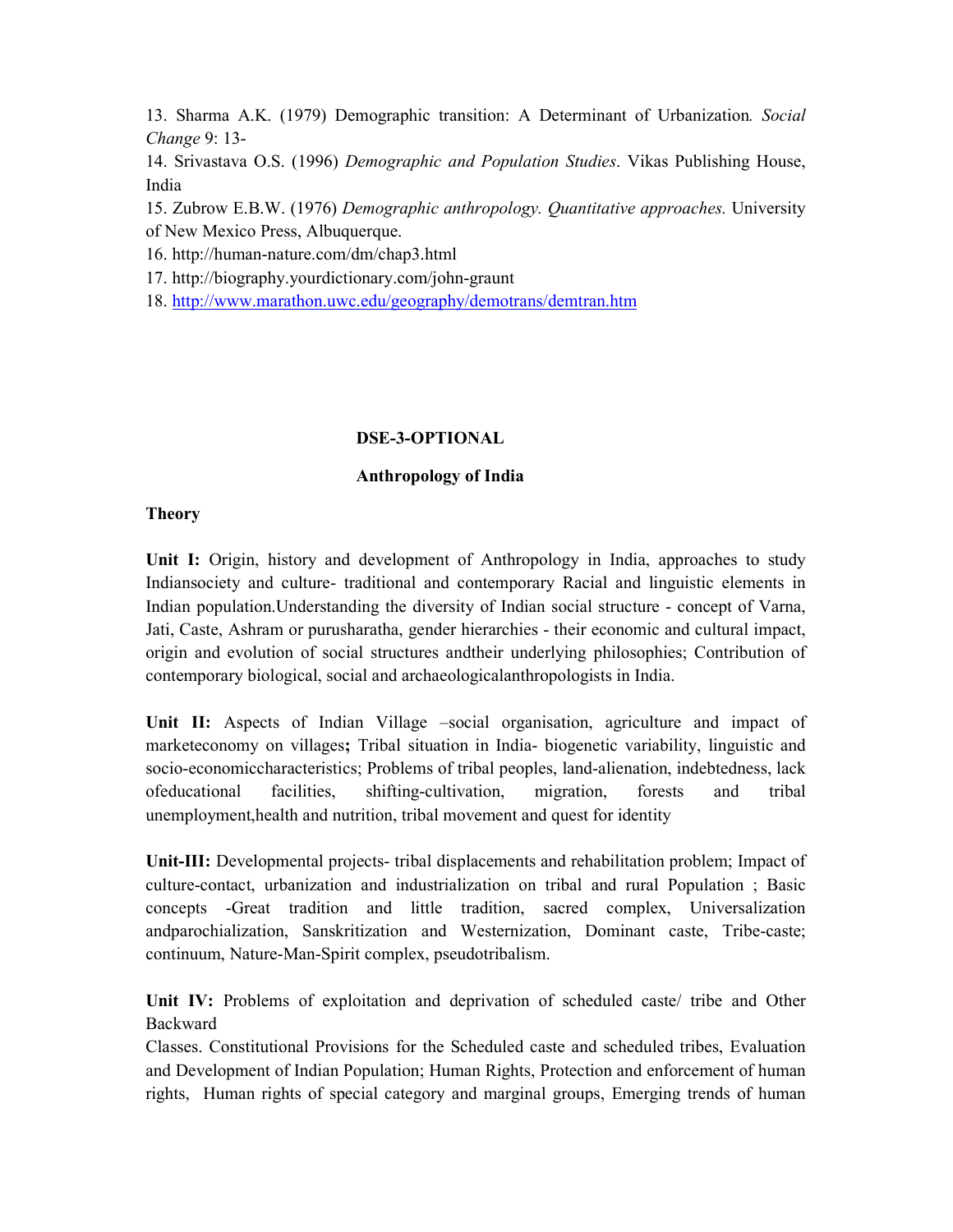rights with respect to terrorism, globalization and environment.

# **Practical**

1. Identify various traits/variables which can be used in racial classification and comment on its relevance.

2. Review a book/edited volume on Indian social structure such as caste, religion, tribe or rural population and give its salient features.

3. Explore the biological diversity of any population group considering a minimum of five genetic traits.

4. Highlight the contributions of any two contemporary Indian anthropologists.

# **Text book recommended:**

1. Dube SC. (1992). Indian Society. National Book Trust, India : New Delhi.

2. Malhotra K.C. (1978). Morphological Composition of people of India. J. Human **Evolution** 

3. Trautmann T.R (2011). India: Brief history of Civilization. Oxford University Press : Delhi

# **Suggested Reading**

1. Nichola,s D. (2001). Castes of Mind: Colonialism and the Making of Modern India. Princeton University Press.

2. Bernard C.S. (2000). India: The Social Anthropology of Civilization. Delhi: Oxford University Press.

3. Bhasin M.K, Watter H and Danker-Hopfe H. (1994). People of India – An Investigation of Biological variability in Ecological, Ethno-economic and Linguistic Groups. Kamla Raj Enterprises, Delhi

4. Lopez D.S. (1995). Religions of India in Practice. Princeton University Press

5. Gupta D. Social Stratification. Delhi: Oxford University Press.

6. Karve I. (1961). Hindu Society: An Interpretation. Poona : Deccan College

7. Guha BS. (1931). The racial attributes of people of India. In: Census of India, 1931, vol I, Part III (BPO, Simla)

8. 9. Vidyarthi L.P and Rai B.K.. (1976). The tribal culture of India. Concept Publishing Co,Delhi.

10. Haddon AC. (1929). Races of man. Cambridge University, London.

11. Kapoor A.K. (1992). Genetic Diversity among Himalayan Human Populations. M/S Vinod Publishers, Jammu

12. Majumdar, D.N. (1901). Races and Culture of India. Asia Publishing House, Bombay

13. Dumont, L. (1980). Homo Hierachicus. University of Chicagon Press.

14. Guha B.S. (1931). The racial attributes of people of India. In : Census of India, 1931, vol I, Part III (BPO, Simla)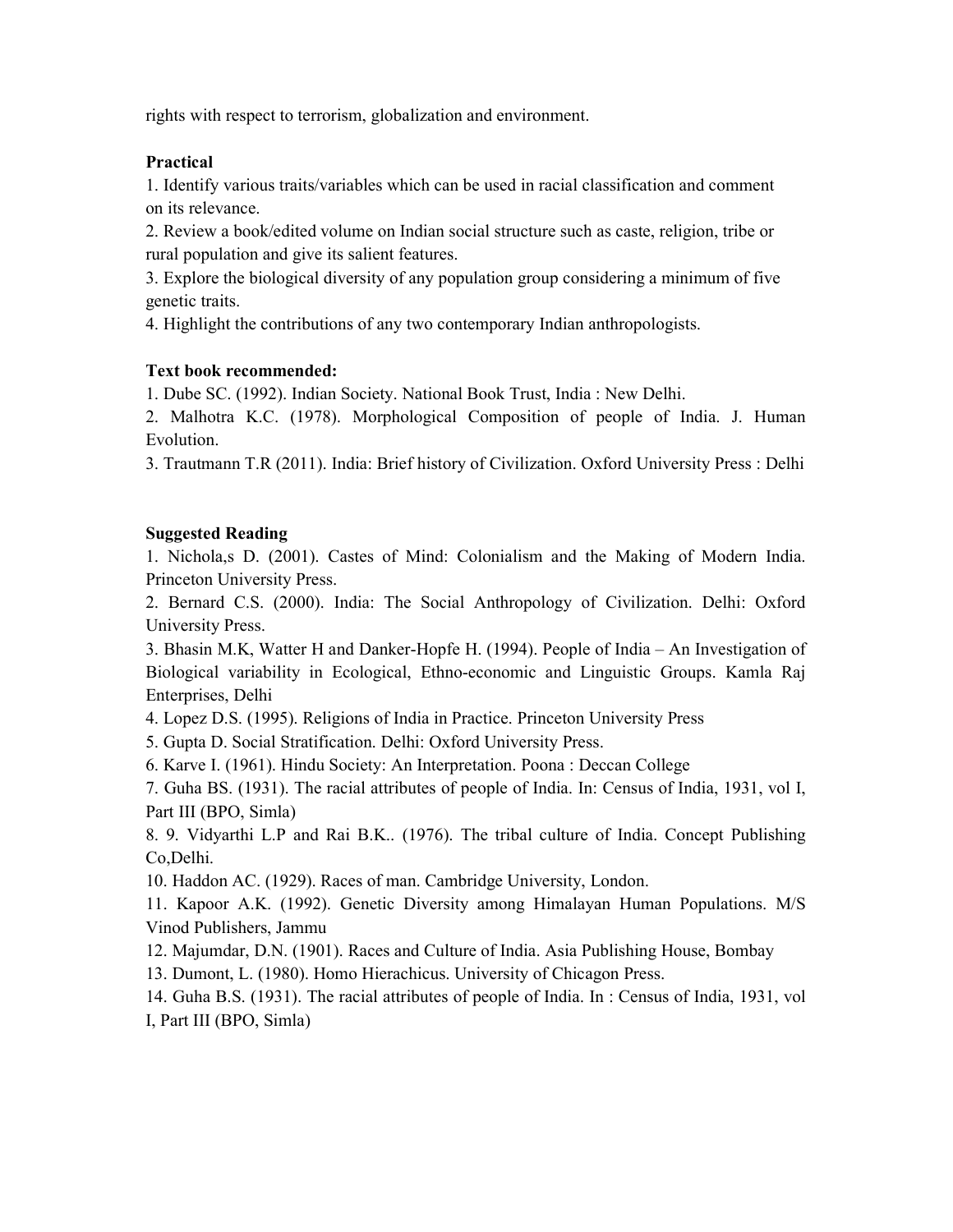# **DSE-4-OPTIONAL Human Genetics**

#### **Theory**

**Unit I:** Human Genetics: Meaning and Scope; Structure and Function DNA and RNA, DNA replication, repair and recombination, Concept of Human genome and codon.

**Unit II:**Gene expression, Expression of genetic information from Transcription to Translation, RNA processing, encoding genetic information

**Unit III:**Methods of studying heredity: Twin method, Pedigree method and Sib- pair method; Heritability estimate; Human Cytogenetics: Chromosome Karyotypes, Banding Techniques and Molecular cytogenetic,Polygenic Inheritance in Man , Concept of non-mendelian inheritance and complex diseases.

**Unit IV:**Population Genetics: Hardy-Weinberg Law and its application.Genomic Diversity & Human Evolution Genomic Variation: Genomic Polymorphisms (SNPs, VNTR, CNVs, etc); haplotypes and haplogroups; genotype-phenotype correlations, epigenetics, Peopling of the Indian Subcontinent: Evidence from *mt*DNA and Y-chromosome.

# **Practical (Any two)**

- 1. Blood group typing-A1, A2, B, O, MN and Rh (D) blood groups
- 2. Color Blindness
- 3. Glucose-6-phosphate dehydrogenase deficiency (G6PD)
- 4. PTC tasting ability
- 6. Gel Documentation
- 5. Biochemical markers-DNA isolation and polymerase chain reaction (PCR)

# **Text book recommended:**

1. Shukla B.R.K. & Rastogi, S. 1990. *Physical Anthropology & Human Genetics: An Introduction*. PlakaPrakashan. Delhi.

2. Das B.M. 2008. *Outlines of Physical Anthropology*. Kitab Mahal, New Delhi.

3. Mukherji, D., D. Mukherjee and P. Bharti and A .Mukhopadhya. 2018. *Laboratory Manual for Biological Anthropology: Revised and Enlarged 2nd Edition*. SCHOLAR Booksellers & Publishers, Kolkata.

# **Suggested Readings:**

1. Strachan T and Read AP. (2004). Human Molecular Genetics. Garland Science

2. Brown TA. (2007). Genomes. Garland Science.

3. Griffiths AJF. (2002). Modern Genetic Analysis: Integrating Genes and Genomes. WH Freeman Press.

4. Griffiths AJF, Wessler SR, Carroll SB, Doebley J. (2011). An Introduction to Genetic Analysis. Macmillan Higher Education.

5. Cavalli-sforza LL, Menozzi P, Piazza A (1994). History and Geography of Human Genes. Princeton University.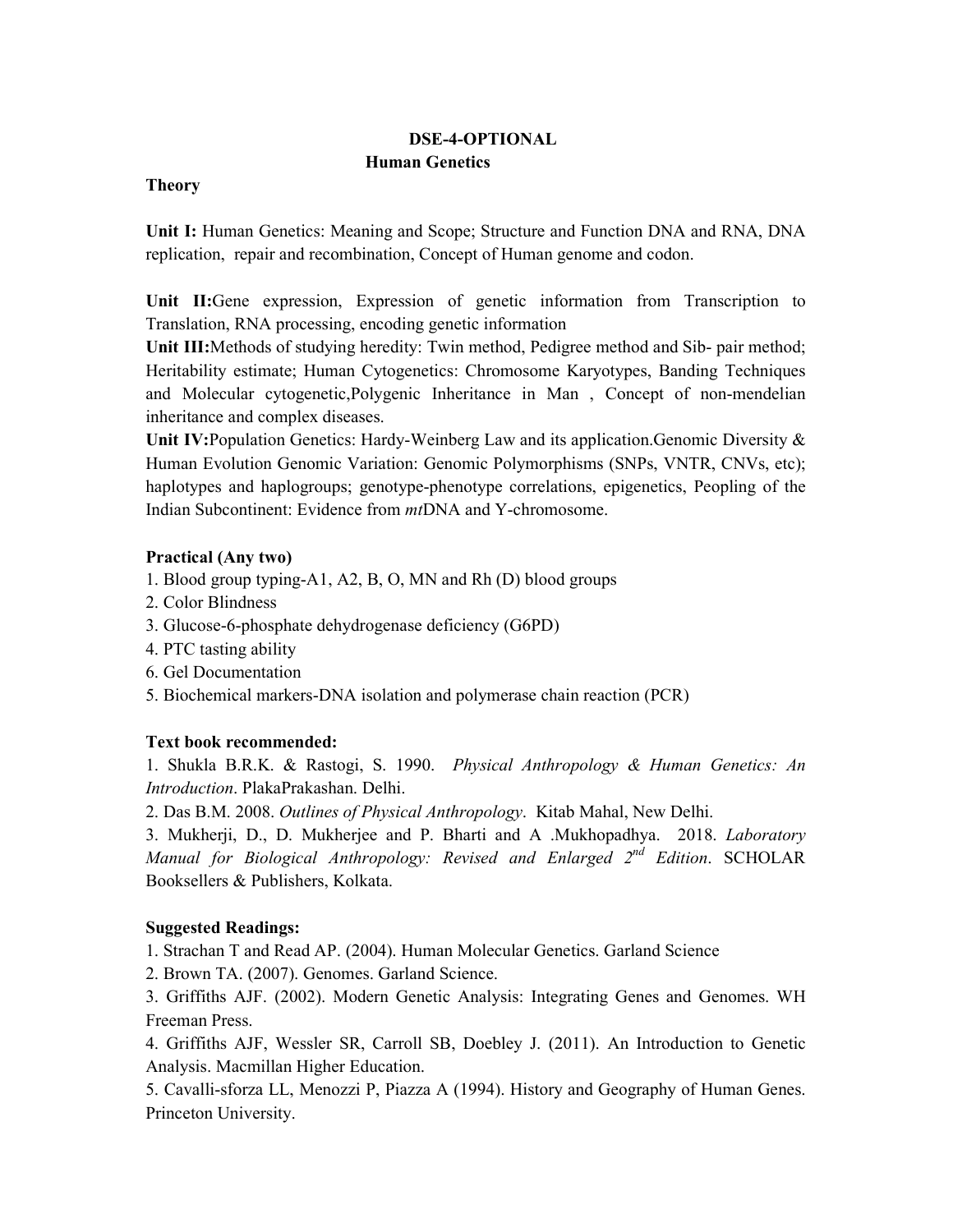6. Cummings Michael R. (2009). Human Genetics. Cengage Learning India Pvt. Ltd, Delhi.

7. Cummings MR (2011). Human Heredity: Principles and Issues. Brooks/Cole, Cengage Learning

8. Giblett, ER. (1969). Genetic Markers in Human Blood. Blackwell Scietific, Oxford.

9. Jobling M, Hurls M and Tyler-Smith C. (2004). Human Evolutionary Genetics: Origins, Peoples & Disease. New York: Garland Science.

10. Lewis R. (2009). Human Genetics: Concepts and Application. The McGraw−Hill Companies, Inc.

11. Patch C. (2005). Applied Genetics in Healthcare. Taylor & Francis Group

12. Snustad .D.P. and Simmons M.J. (2006). Principles of Genetics, Fourth Edition, John Wiley & Sons USA

13. 14. Verma, P.S. and V.K. Aggarwal (1974). Cell Biology, Genetic, Molecular Biology, Evolution and Ecology. S.Chand and Company Pvt. Ltd., New Delhi.

14. Vogel F. and Motulsky A.G. (1996). Human Genetics. Springer, 3rd revised edition**.** 

1. Brooker R.J. (2012). Genetics: analysis & principles. The McGraw-Hill Companies, Inc 4th ed.

2. Cavalli-Sforza, L.L. and Bodmer, W.F (1971). The Genetics of Human Population. San Francisco: Freeman

3. Cooper DN and Kehrer-Sawatzki H. (2008). Handbook of Human Molecular Evolution. John Wiley & Sons, volume-2.

4. Crawford MH (2007). *Anthropological Genetics Theory, Methods and Applications*. Cambridge University Press

5. Cummings M.R. (2011). Human Heredity: Principles and Issues*.* Ninth Edition. Brooks/Cole, Cengage Learning

6. Jobling, M.A. Hurls M. and Tyler-Smith C. (2004). *Human Evolutionary Genetics: Origins, Peoples & Disease*. GS. NY

7. Lewis R. (2009). *Human Genetics: Concepts and Applications* 9th Edition. The McGraw−Hill Companies, Inc.

8. Patch C. (2005). *Applied Genetics in Healthcare*. Taylor & Francis Group

9. Relethford J.H. (2012). *Human Population Genetics*. Wiley-Blackwell, USA

10. Snustad .D.P. and Simmons M.J. (2006). *Principles of Genetics*, Fourth Edition, John Wiley & Sons USA, Hoboken NJ

11. Strachan T, Read A.P. (2004). *Human Molecular Genetics*. Garland Science/Taylor & Francis Group.

12**.** Vogel F. and Motulsky A.G. (1996). *Human Genetics*. Springer, 3rd revised edition**.**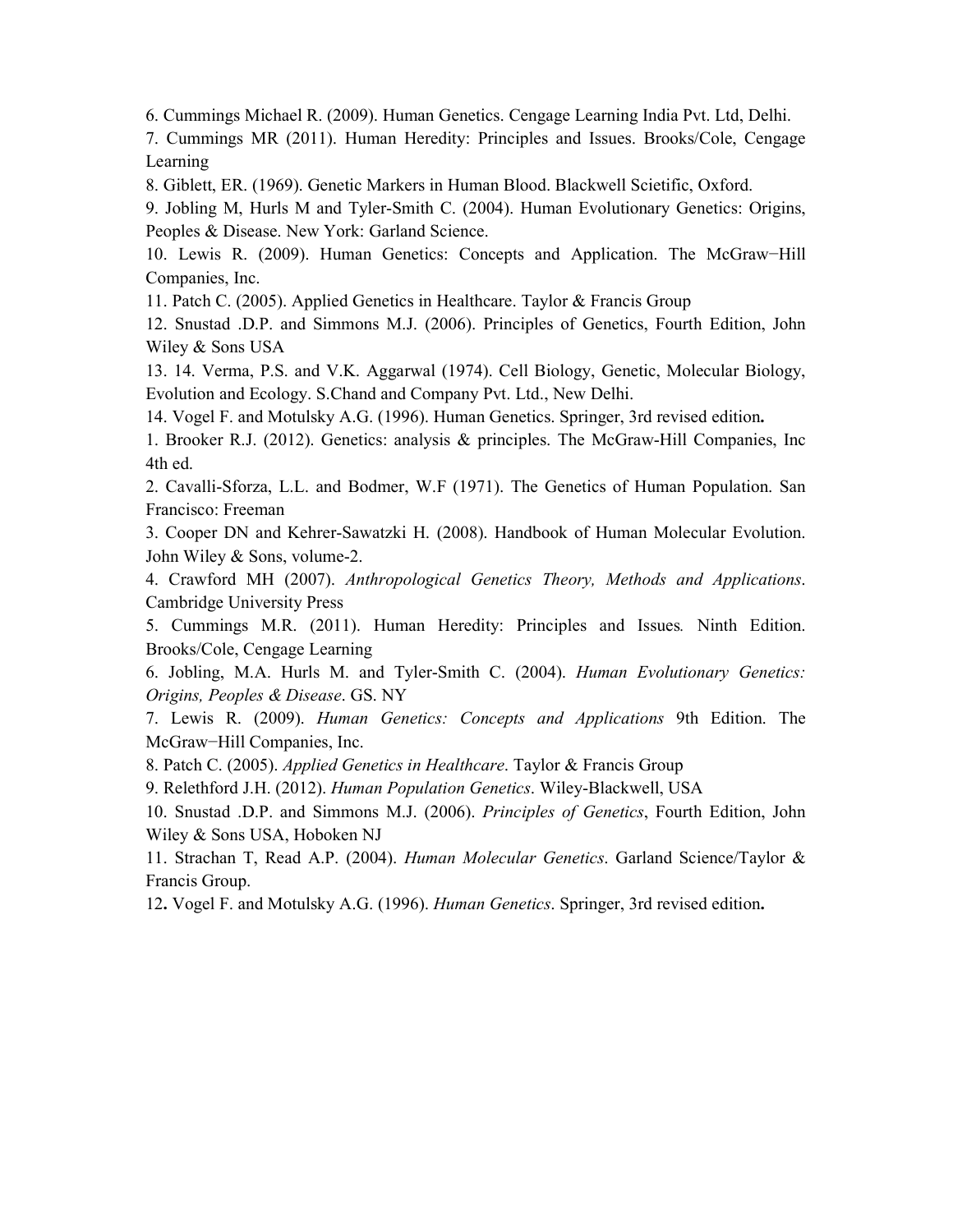# **DSE-5-OPTIONAL Medical Anthropology**

# **Theory**

**Unit-I:** Defining Health and Illness in Cross-Cultural Perspective; Looking at "health," "illness," and related concepts in Western culture, including sociological "sick role" models, Some important variations in the process of seeking health careMorbidity, Mortality, Epidemiology: Meaning, scope and methods. Epidemiology of common communicable diseases: Malaria, Tuberculosis, Leprosy, Diabetes, Cardiovascular disease and Sexually Transmitted Diseases (STDs), HIV/AIDS.

**Unit – II:** Women's Health, Sex, Family Planning, and Maternal-Infant Health; Reproductive life, child Birth, Family planning adoption, male dominance, Nursingand early nurture, hyper-menstruation and its corollaries; Chronic Disease, Injury, Stress, and Mental Health; Relationship between mental health, chronic disease, and injury, Understanding Stress and Its Effects Cross-Culturally, Mental Disorders and Related Phenomena, diseases associated with specific socioculturaland environmental contexts: Kuru, osteomalacia, sickle cell anaemia. Adaptations toHealth Threats: Genetic Vulnerability and Resistance & Environment,Developmental and Cultural Adaptations to adverse Conditions.

**Unit –III**: Variations in Health Care Systems: A Comparative Perspective; Health promotion and health care delivery programmes; Family welfare programmes. Child health and nutrition programmes. Reproductive health awareness; Healing and Healers in Cross-Cultural Perspectives; Shaman, Magic, Witchcraft and Sorcery; Folk healers and alternative medicine: Types of healers and healing, Problems in evaluating efficacy, Sources of dissatisfaction with mainstream medicine.

**Unit – IV**: Legal Aspects & Future Prospects for Health; Rules and regulations of international health policy, Medico- Legal Problems in relation to health administration, International health organization / NGOs, Medical Ethics, Criticalissues in global health.

#### **Practical**

1. Make a Schedule on Health and Demography.

2. Calculation of Infant Sex ratio, Fertility rate, Total fertility rate, Mortality rate, Birth rate, crude birth rate, crude death rate, Mortality rate, life expectancy, immigration rate, population growth rate.

3. Identification and Characteristics of Various diseases.

4. Case Studies of Traditional and Modern healers.

#### **Text book recommended:**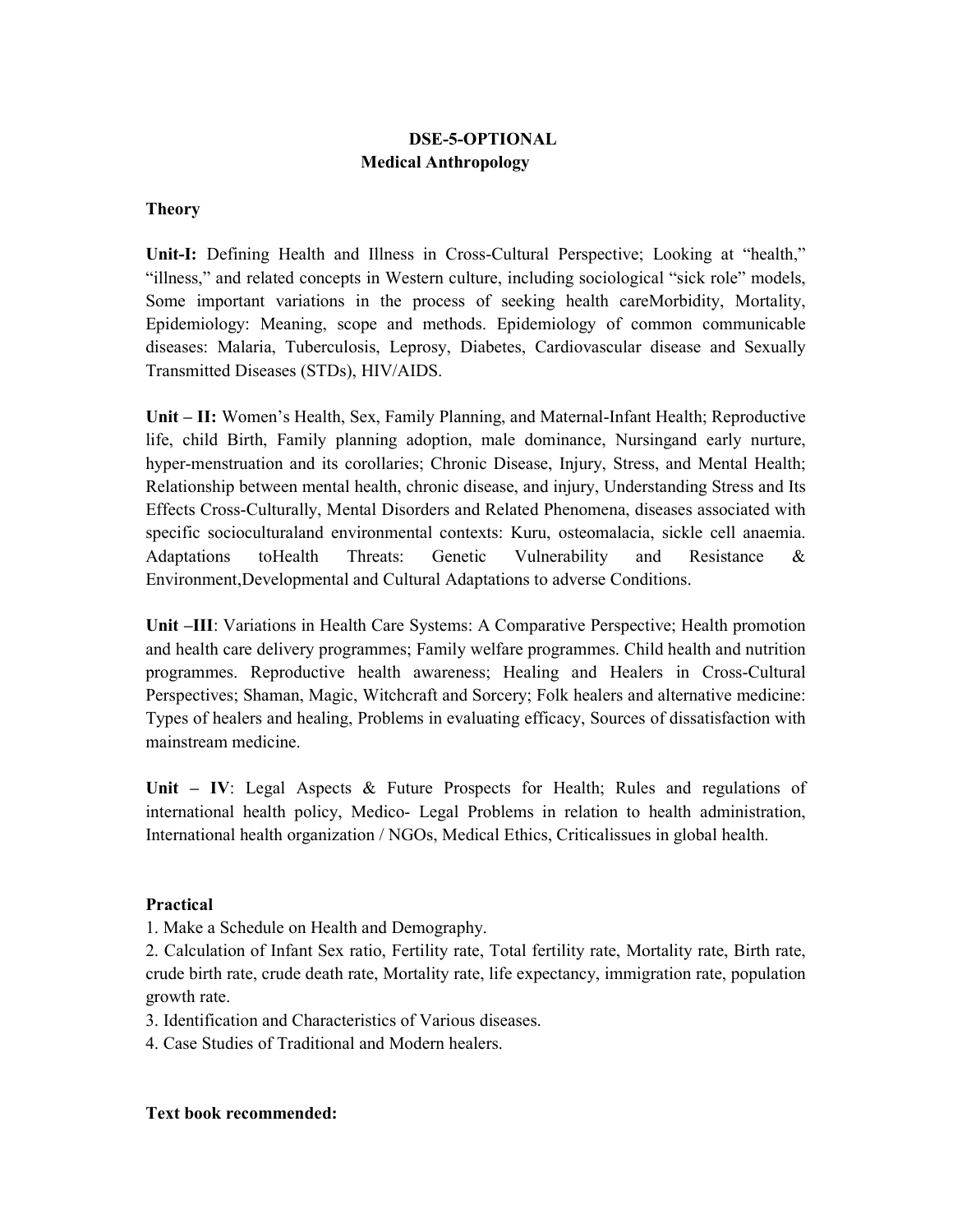1.Rajesh Khanna and A.K. Kapoor. 2007. Ethnic Groups and Health Dimensions. Discovery Publishing House, New Delhi.

# **Suggested Readings**

1.Rajesh Khanna and A.K. Kapoor. 2007. Ethnic Groups and Health Dimensions. Discovery Publishing House, New Delhi.

2.Chin, James, M.D., M.P.H. (ed.) 2000. Control of Communicable Diseases Manual. 17th Edition. American Public Health Association. *Anyone interested in field work inless developed areas should own this book for reference.*

3.Helman, Cecil G. 2001. Culture, Health, and Illness. 4th ed. London: Arnold. *This book is written for health care practitioners and clearly explains the relevance of culture to health.* 

4.Mann, Jonathon M.,et al. (eds.) 1999. Health and Human Rights. New York: Routledge.

5.Albrecht, Gary L., Ray Fitzparick, and Susan C. Scrimshaw (eds.) 2000. The Handbook of Social Studies in Health and Medicine, SAGE.Publications.

6.Bannerman, Robert, J. Burton, and Ch'en Wen-Chieh (eds.) 1983. Traditional Medicine and Health Care Coverage. Geneva: World Health Organization.

7.Chen, Lincoln C. Arthur Kleinman, and Norma C. Ware 1994. Health and Social Change in International Perspective. Harvard University Press.

8.Coreil, Jeannine and J. Dennis Mull (eds.) 1990. Anthropology and Primary Health Care, Boulder: Westview Press.

9.Hahn, Robert A. 1999. Anthropology in Public Health. Bridging Differences in Culture and Society. New York: Oxford University Press.

10.Helman, Cecil G. 1994. Culture, Health, and Illness. 3rd ed. Oxford: Butterworth-Heinemann.

11.Inhorn, Marcia C. and Peter J. Brown 1997. The Anthropology of Infectious Disease. International health Perspectives. Gordon and Breach Publishers.

12.Koop, C. Everett, Clarence E. Pearson, and M. Roy Schwartz (eds.) 2001. Critical Issues in Global Health. San Francisco: Jossey-Bass. A Wiley Company.

13.Mayer, Kenneth H. and H.F. Pizer (eds.) 2000. The Emergence of AIDS. The Impact on Immunology, Microbiology, and Public Health. Washington, D.C.: American Public Health Association.

14.Nichter, Mark and Mimi Nichter 1996. Anthropology and International Health. Asian Case Studies. Gordon and Breach Publishers.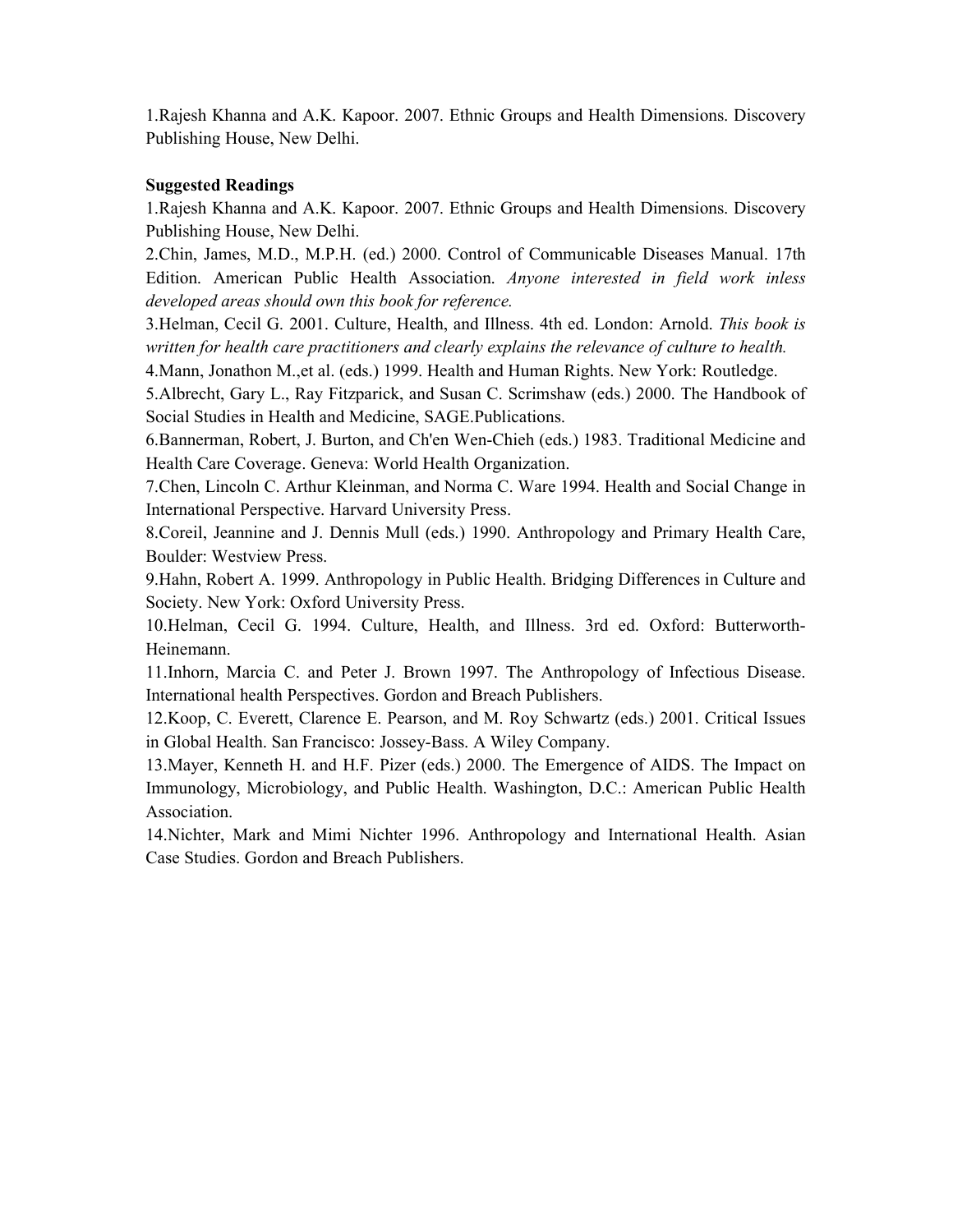# **DSE-6-OPTIONAL Demographic Anthropology Theory**

**Unit I:** Demographic Anthropology; Introduction, definition and basic concepts Relationship between demography, population studies and anthropology Population Theories: John Graunt, Thomas R. Malthus; Biological theory of population; Theory of demographic transition.

**Unit II:** Tools of Demographic Data; Measures of population composition, distribution and growth; Measures of fertility; Measures of mortality; Measures of migration.

**Unit III:** Population of India; Sources of demographic data in India; Growth of Indian population; Demography of Indian tribal and non-tribal groups; Anthropological determinants of population growth; Impact of urbanization on the migration of tribal groups.

**Unit IV:** National policies; National Population Policy; National Health Policy; National Policy on Reproductive Health Care.

# **Practical**

A student will collect and compile demographic data from different secondary sources on any given topic by the concerned teacher and a project report will be submitted for its evaluation.

# **Text book recommended:**

1. Bhende A. and Kanitkar, T. (2010) *Principles of Population Studies. Himalaya Publishing House.* Mumbai (All Units, It covers most topics)

2. Sinha V C and Zacharia E, (2010). *Elements of Demography*, 2nd Ed. New Delhi: Allied Publishers

# **Suggested Readings**

- 1. Caldwell J.C. (2006). *Demographic Transition Theory*. Springer.
- 2. Census of India (2001,2011), SRS bulletin (2013), NFHS (2006 ), CRS, NSSO ( Can be seen from browsing net)
- *3.* Gautam R.K., Kshatriya, G.K. and Kapoor A.K. (2010) *Population Ecology and Family Planning*. Serials publications*. New* Delhi*.*
- 4. Howell N. (1986) Demographic Anthropology. Ann. Rev. Anthropol. 15: 219-246
- *5.* Kshatriya G.K*.* (2000). Ecology and health with special reference to Indian tribes*. Human Ecology special volume 9:229-245.*
- 6. Kshatriya G.K., Rajesh,G. and Kapoor , A.K. (2010) Population Characteristics of Desert Ecology.VDM Verlag Dr. Muller Gmbh and Co., Germany.
- *7.* Misra BD (1982). *An introduction to the study of population. South Asia publ. ltd. New*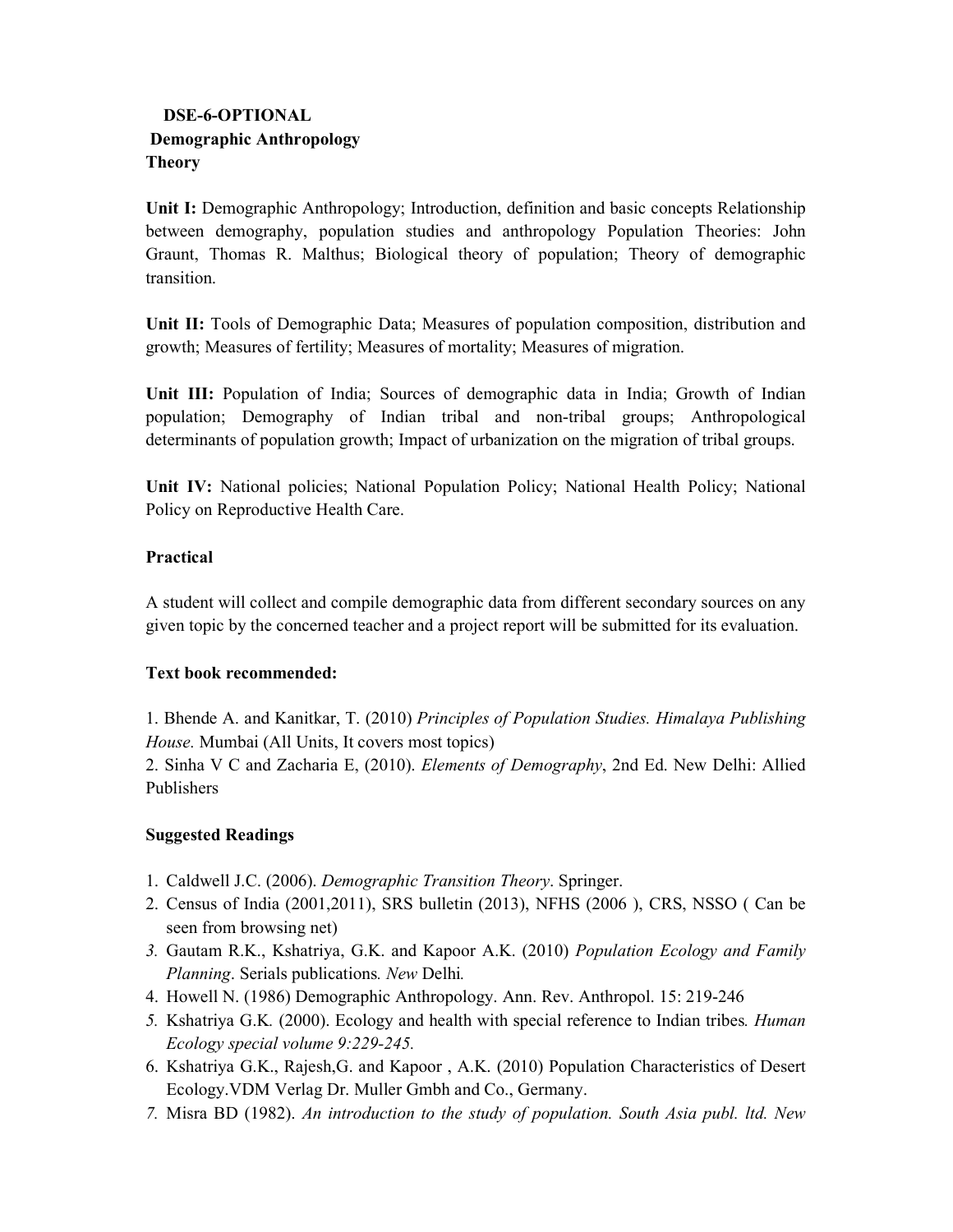*Delhi.* 

- 8. National Population Policy http://populationcommission.nic.in/npp.htm
- 9. Park K. (2000) *Text book of Preventive and Social Medicine*. BanarsidasBhanot, Jabalpur.
- *10.* Patra P.K. and Kapoor, A.K. (2009*) Demography And Development Dynamics in a Primitive Tribe of Himalayas.* International Book Distributors, Dehradun
- 11. Riley N.E. and Mc Carthy, J. (2003) *Demography in the Age of the Postmodern*. Cambridge University press. UK. Pages 1-13 and 32-98
- 12. Sharma A.K. (1979) Demographic transition: A Determinant of Urbanization*. Social Change* 9: 13-14. Srivastava O.S. (1996) *Demographic and Population Studies*. Vikas Publishing House, India
- 13. Zubrow E.B.W. (1976) *Demographic anthropology. Quantitative approaches.* University of New Mexico Press, Albuquerque.
	- 14. http://human-nature.com/dm/chap3.html
	- 15. http://biography.yourdictionary.com/john-graunt
	- 16. http://www.marathon.uwc.edu/geography/demotrans/demtran.htm

# **GENERIC ELECTIVE-1**

# **Introduction to Biological Anthropology**

# **Theory**

**Unit I**: History of Physical Anthropology and development of Modern Biological anthropology, aim, scope and its relationship with allied disciplines; Difference in the approaches of modern and traditional Biological Anthropology.

**Unit II**: History and development of understanding human evolution (pre-19th and post-19th Century); Theories of evolution: Lamarckism, Darwinism, Synthetic theory, and Mutation theory.

**Unit III**: Primates: General Characteristics, Distribution and Classification of Non human living primates. Comparative anatomy and behaviour of human and non-human primates.

**Unit IV:** Structure and function of an animal cell; cell theory and cell division (Mitosis and Meiosis), Mendel's Laws of inheritance and its application to man.

# **Practical**

# **Osteology**

Introduction to Anthropology Laboratory: Dry Lab and Wet Lab, Calibration and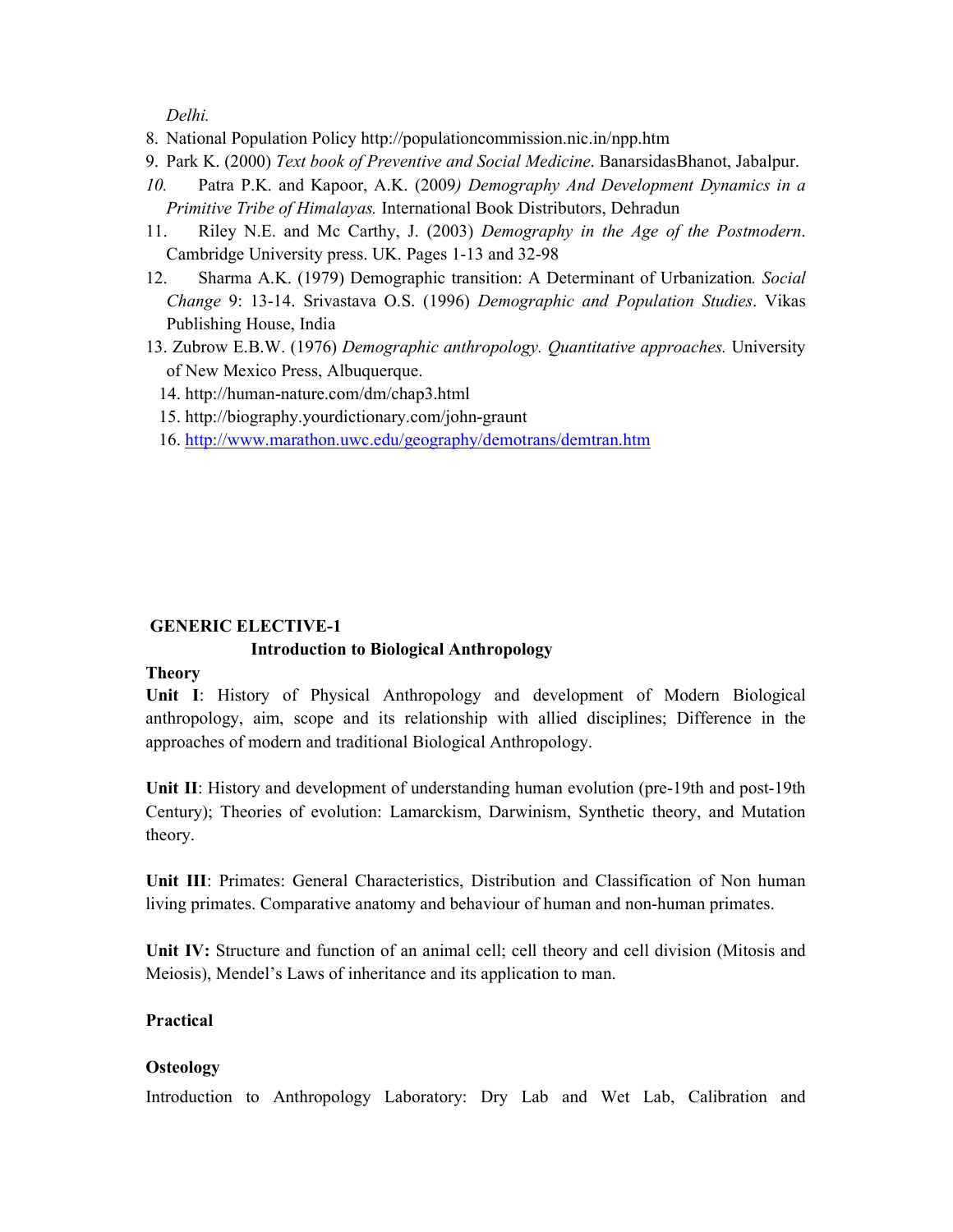Standardization of Instruments, Demonstration of Instruments: Anthropometry, Spreading Calliper, Sliding Calliper, Weighing Machine and Steel tape.

#### **Somatometry**

| 1. Stature        | 6. Maximum bizygomatic breadth |
|-------------------|--------------------------------|
| 2. Sitting height | 7. Bigonial breadth            |

- 
- 3. Body weight 8. Morphological facial height
- 4. Maximum head length 9. Head circumference
- 5. Maximum head breadth 10. Minimum frontal breadth

#### **Text book recommended:**

1. Shukla B.R.K. & Rastogi, S. 1990. *Physical Anthropology & Human Genetics: An Introduction*. PlakaPrakashan. Delhi.

2. Das B.M. 2008. *Outlines of Physical Anthropology*. Kitab Mahal, New Delhi.

3. Sarkar, R. M. 2004. *Fundamentals of Physical Anthropology* (New Edition).Book World. Kolkata.

4. Mukherji, D., D. Mukherjee and P. Bharti and A .Mukhopadhya. 2018. *Laboratory Manual for Biological Anthropology: Revised and Enlarged 2nd Edition*. SCHOLAR Booksellers & Publishers, Kolkata.

#### **Suggested Readings**

1. Jurmain R., Kilgore L., Trevathan W., Ciochon R.L. (2012). Introduction to Physical Anthropology Wadsworth Publ., USA.

2. Stanford C., Allen J.S. and Anton S.C. (2010). Exploring Biological Anthropology. The Essentials.

Prentice Hall Publ, USA. 3.

#### **GENERIC ELECTIVE-2**

# **Introduction to Socio-cultural Anthropology Theory**

**Unit I:** Anthropological perspective and orientation; Scope and relevance of Social Anthropology;Relationship of Social Anthropology with other disciplines.Its distinction from sociology.

Unit II: Concepts of society and culture; status and role; groups and institution, social stratification,and civil society.

Unit III: Social organization; social structure; social function; social system.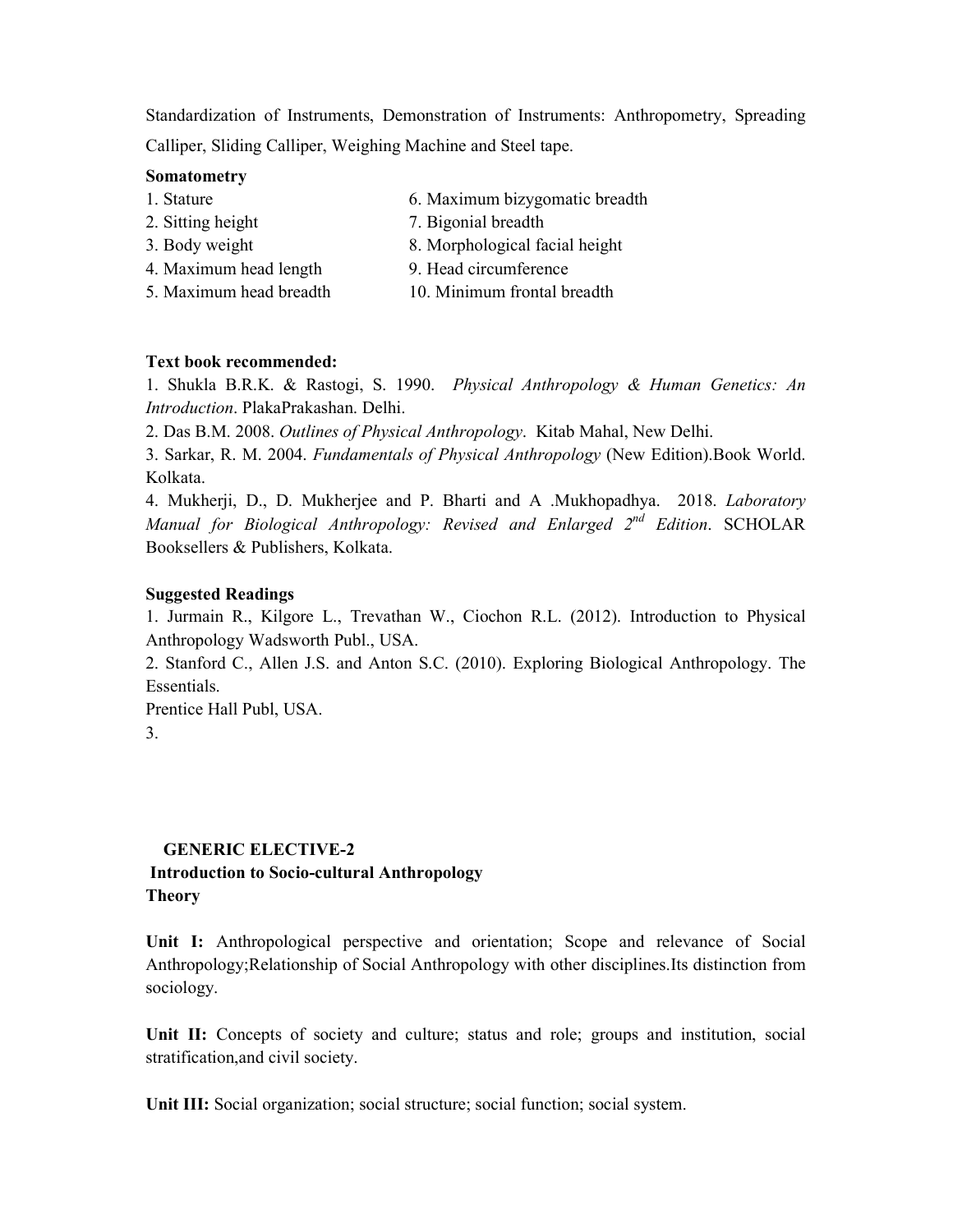**Unit IV:** Theory and practice of ethnographic fieldwork; survey method; comparative and historical

Methods

#### **Practical**

Methods and Techniques of Social Anthropology: The practical will include the following techniques and methods in collection of data in Social Anthropology.

- 1. Observation
- 2. Interview
- 3. Questionnaire and Schedule
- 4. Case study
- 5. Life history

# **Text book recommended:**

1. Ember C. R. et al. (2011). *Anthropology.* New Delhi: Dorling Kindersley.

2. Haviland, Prins, Walrath, McBride (2007). Introduction to Anthropology. Cengage Learning India Pvt. Ltd., New Delhi

3. Haviland, Prins, Walrath, McBride (2008).Cultural Anthropology. Cengage Learning India Pvt. Ltd., New Delhi

# **Suggested Readings**

1. Beattie J. (1964). Other Cultures. London: Cohen & West Limited.

2. Bernard H.R. (1940). Research Methods in Cultural Anthropology. Newbury Park: Sage Publications.

3. Davis K. (1981). *Human Society.* New Delhi: Surjeet Publications.

*4.* Delaney C. (2004). *'Orientation and disorientation' In Investigating Culture: An Experiential Introduction to Anthropology.* Wiley-Blackwell.

*6.* Ferraro G. and Andreatta S. (2008). In *Cultural Anthropology: An Applied Perspective.*  Belmont: Wadsworth.

7*.* Karen O'reilly. (2012). *'Practical Issues in Interviewing' Ethnographic Methods.*  Abingdon: Routledge

8. Lang G. (1956). 'Concept of Status and Role in Anthropology: Their Definitions and Use. *The American Catholic Sociological Review,* 17(3): 206-218

9. O'reilly K. (2012). *Ethnographic Methods.* Abingdon: Routledge.

10. Parsons T. (1968). *The Structure of Social Action*. New York: Free Press

11*.* Rapport N. and Overing J. (2004). *Key Concepts in Social and Cultural Anthropology.*  London: Routledge.

12*.* Royal Anthropological Institute of Great Britain and Ireland (1971). *'Methods' In Notes and Queries on Anthropology*. London: Routledge & Kegan Paul Ltd.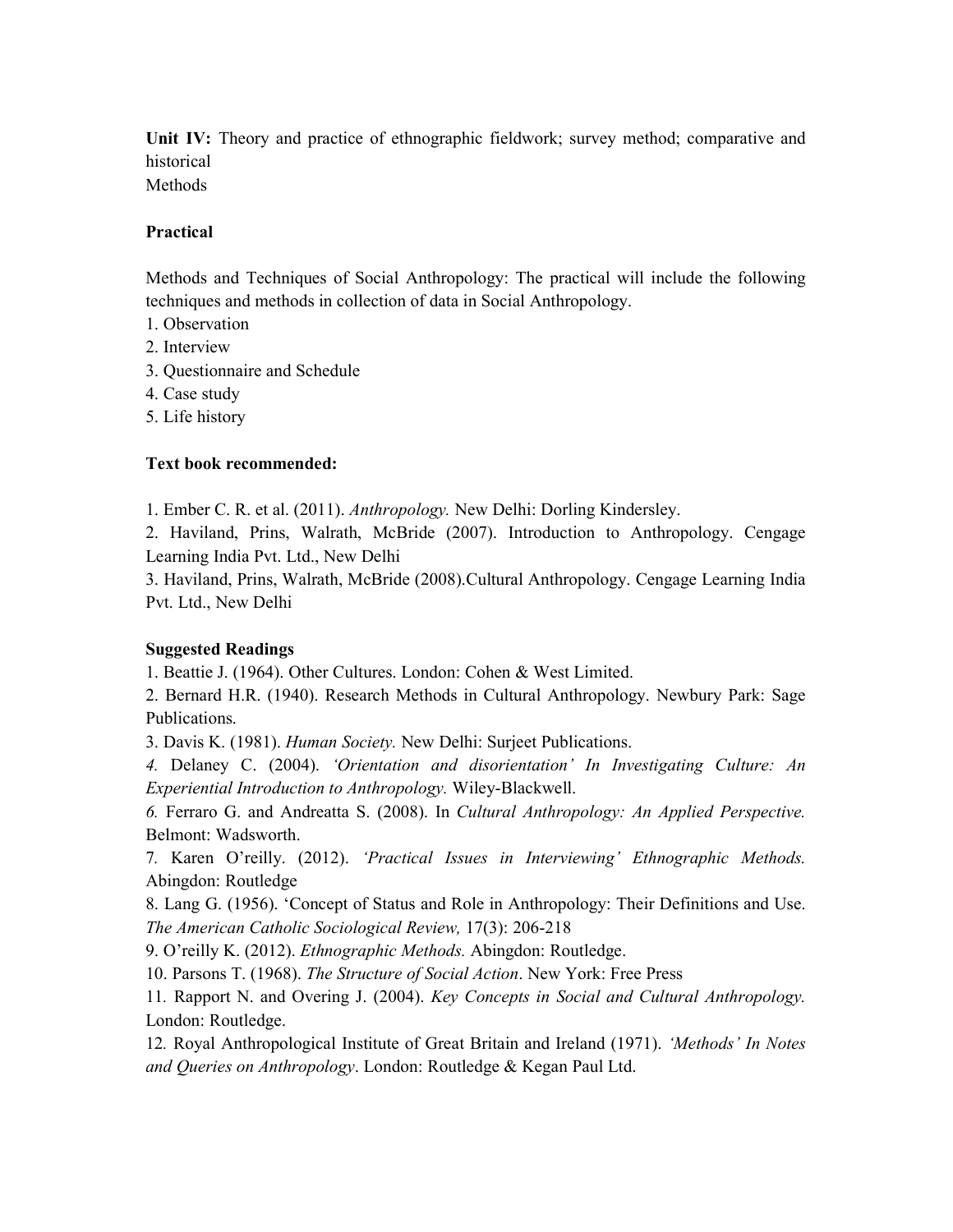#### **GENERIC ELECTIVE-3**

#### **Archaeological Anthropology**

#### **Theory**

**Unit I:** Introduction, Definition and scope of archaeological anthropology; Relation with other disciplines; Methods of studying archaeological anthropology.

**Unit II:** Methods of Estimation of Time and Reconstruction of the Past; Absolute dating methods: Radiocarbon<sup>14</sup> dating  $(C^{14})$ , Potassium-Argon, Dendochronology, Fission Track Dating; Relative dating methods: Stratigraphy, Palaeontology, Palynology.

**Unit III:** Geochronology of Pleistocene Epoch; Glacial and Interglacial; Pluviation and Inter Pluviation; Different types of geoclimatic events.

**Unit IV:** Understanding Culture; Technique of tool manufacture and estimation of their relative efficiency; Classification of tools: primary and combination of fabrication techniques; Earliest evidence of culture in the world: Konso, Olorgesaille, Olduvai Gorge, Pirro Nord, Damanisi, Attirampakkam, Isampur, Kuliana.

# **Practical**

Typo-technological Analysis of Prehistoric Tools: Identification, Interpretation and Drawings of the tool Types

- 1. Core Tool Types
- 2. Flake Tool Types
- 3. Blade Tool Types
- 4. Microlithic Tool Type
- 5. Neolithic Tool Type

# **Text book recommended:**

1. Bhattacharya D.K. (1978). *Emergence of Culture in Europe*, Delhi, B.R. Publication.

2. Bhattacharya D.K. (1979). *Old Stone Age Tools and Techniques*. Calcutta, K.P. Bagchi Company

3. Sankalia H.D. (1964). *Stone Age Tools.* Poona Deccan College

1.

# **Suggested Readings**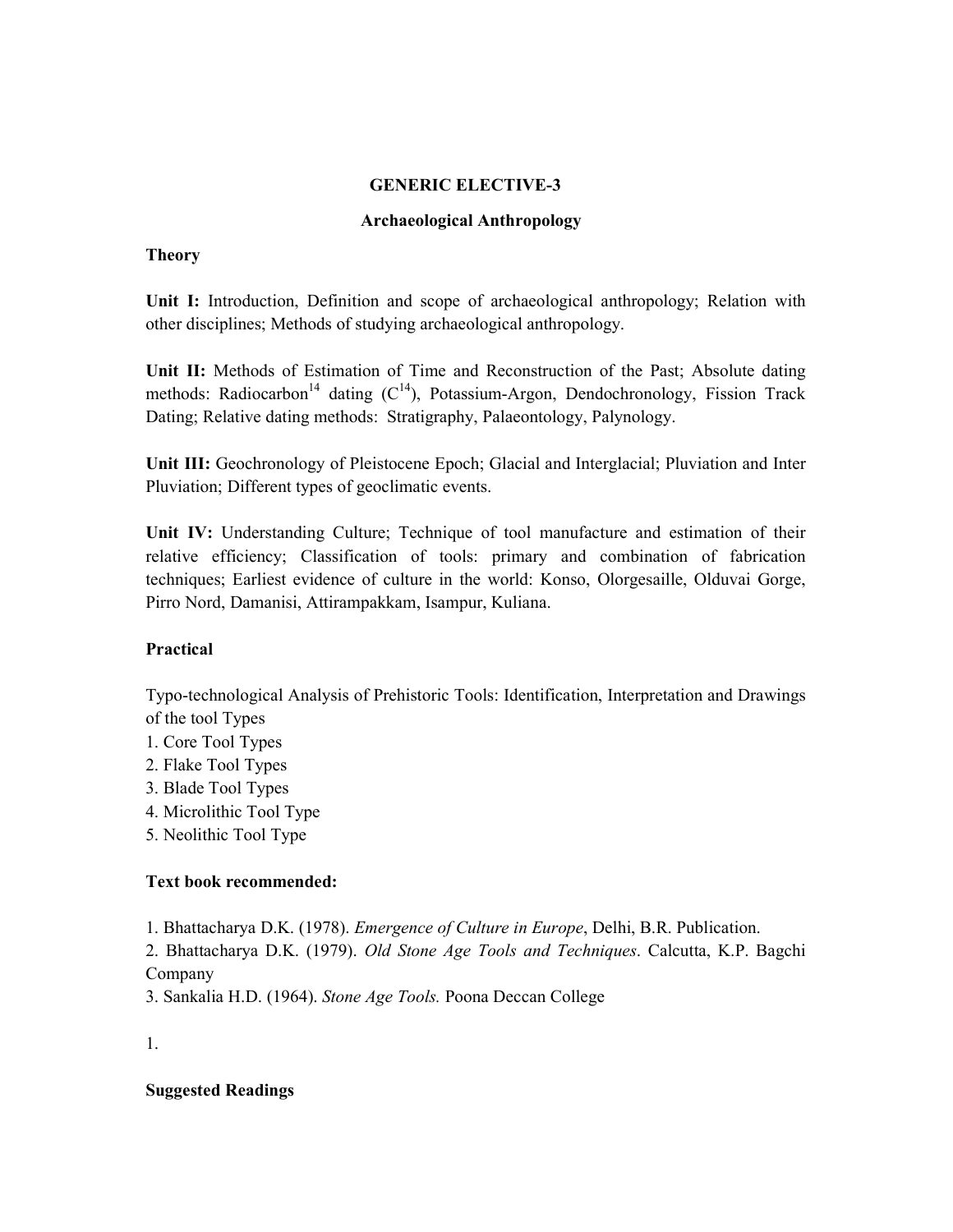1. Allchin and Allchin (1993). *The Rise of Civilization of India and Pakistan*. Cambridge University Press

2. Bhattacharya D.K. (1978). *Emergence of Culture in Europe*, Delhi, B.R. Publication.

3. Bhattacharya D.K. (1979). *Old Stone Age Tools and Techniques*. Calcutta, K.P. Bagchi Company

4. Bhattacharya D.K. (1996). *Palaeolithic Europe*. Netherlands, Humanities Press.

- 5. Champion et al. (1984). *Prehistoric Europe.* New York, Academic Press.
- 6. Fagan B.M. (1983). *People of Earth: An Introduction*. Boston, Little, Brown & Company.
- 7. Phillipson D. W. (2005). *African Archaeology*. Cambridge, Cambridge University Press.

8. Renfrew, C. and Paul Bahn Archaeology 1996

9. Sankalia H.D. (1964). *Stone Age Tools.* Poona Deccan College

# **GENERIC ELECTIVE-4 Anthropology of India Theory**

Unit I: Origin, history and development of Anthropology in India, approaches to study Indiansociety and culture- traditional and contemporary Racial and linguistic elements in Indian population.Understanding the diversity of Indian social structure - concept of Varna, Jati, Caste, Ashram or purusharatha, gender hierarchies - their economic and cultural impact, origin and evolution of social structures andtheir underlying philosophies; Contribution of contemporary biological, social and archaeologicalanthropologists in India.

Unit II: Aspects of Indian Village –social organisation, agriculture and impact of marketeconomy on villages**;** Tribal situation in India- biogenetic variability, linguistic and socio-economiccharacteristics; Problems of tribal peoples, land-alienation, indebtedness, lack ofeducational facilities, shifting-cultivation, migration, forests and tribal unemployment,health and nutrition, tribal movement and quest for identity

**Unit-III:** Developmental projects- tribal displacements and rehabilitation problem; Impact of culture-contact, urbanization and industrialization on tribal and rural Population ; Basic concepts -Great tradition and little tradition, sacred complex, Universalization andparochialization, Sanskritization and Westernization, Dominant caste, Tribe-caste; continuum, Nature-Man-Spirit complex, pseudotribalism.

**Unit IV:** Problems of exploitation and deprivation of scheduled caste/ tribe and Other Backward

Classes. Constitutional Provisions for the Scheduled caste and scheduled tribes, Evaluation and Development of Indian Population; Human Rights, Protection and enforcement of human rights, Human rights of special category and marginal groups, Emerging trends of human rights with respect to terrorism, globalization and environment.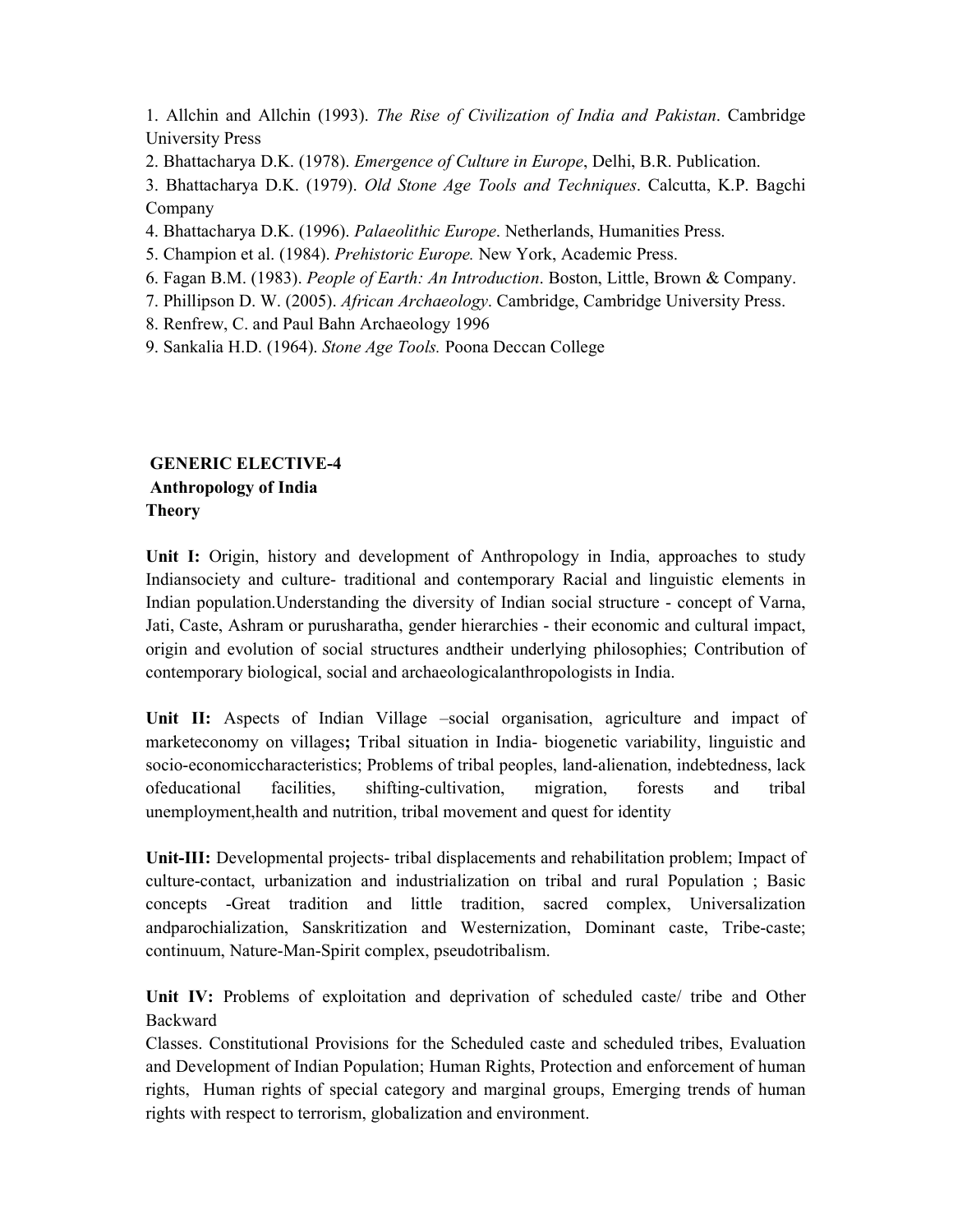#### **Practical**

1. Identify various traits/variables which can be used in racial classification and comment on its relevance.

2. Review a book/edited volume on Indian social structure such as caste, religion, tribe or rural population and give its salient features.

3. Explore the biological diversity of any population group considering a minimum of five genetic traits.

4. Highlight the contributions of any two contemporary Indian anthropologists.

#### **Suggested Reading**

1. Nicholas D. (2001). Castes of Mind: Colonialism and the Making of Modern India. Princeton University Press.

2. Bernard CS. (2000). India: The Social Anthropology of Civilization. Delhi: Oxford University Press.

3. Bhasin MK, Watter H and Danker-Hopfe H. (1994). People of India – An Investigation of Biological variability in Ecological, Ethno-economic and Linguistic Groups. Kamla Raj Enterprises, Delhi

4. Lopez DS. (1995). Religions of India in Practice. Princeton University Press

5. Gupta D. Social Stratification. Delhi: Oxford University Press.

6. Karve I. (1961). Hindu Society: An Interpretation. Poona : Deccan College

7. Guha BS. (1931). The racial attributes of people of India. In: Census of India, 1931, vol I, Part III (BPO, Simla)

8. Trautmann TR (2011). India: Brief history of Civilization. Oxford University Press : Delhi 9. Vidyarthi LP and Rai BK. (1976). The tribal culture of India. Concept Publishing

Co,Delhi.

10. Haddon AC. (1929). Races of man. Cambridge University, London.

11. Kapoor A.K. (1992). Genetic Diversity among Himalayan Human Populations. M/S Vinod Publishers, Jammu

12. Majumdar DN. (1901). Races and Culture of India. Asia Publishing House, Bombay

13. Dube SC. (1992). Indian Society. National Book Trust, India : New Delhi.

14. Dumont L. (1980). Homo Hierachicus. University of Chicagon Press.

15. Guha B.S. (1931). The racial attributes of people of India. In : Census of India, 1931, vol I, Part III (BPO, Simla)

16. Malhotra K.C. (1978). Morphological Composition of people of India. J. Human Evolution.

\*\*\*\*\*\*\*\*\*\*\*\*\*\*\*\*\*\*\*\*\*\*\*\*\*\*\*\*\*\*\*\*\*\*\*\*\*\*\*\*\*\*\*\*\*\*\*\*\*\*\*\*\*\*\*\*\*\*\*\*\*\*\*\*\*\*\*\*\*\*\*\*\*\*\*

#### **ANTHROPOLOGY UNDERGRADUATE SYLLABUS**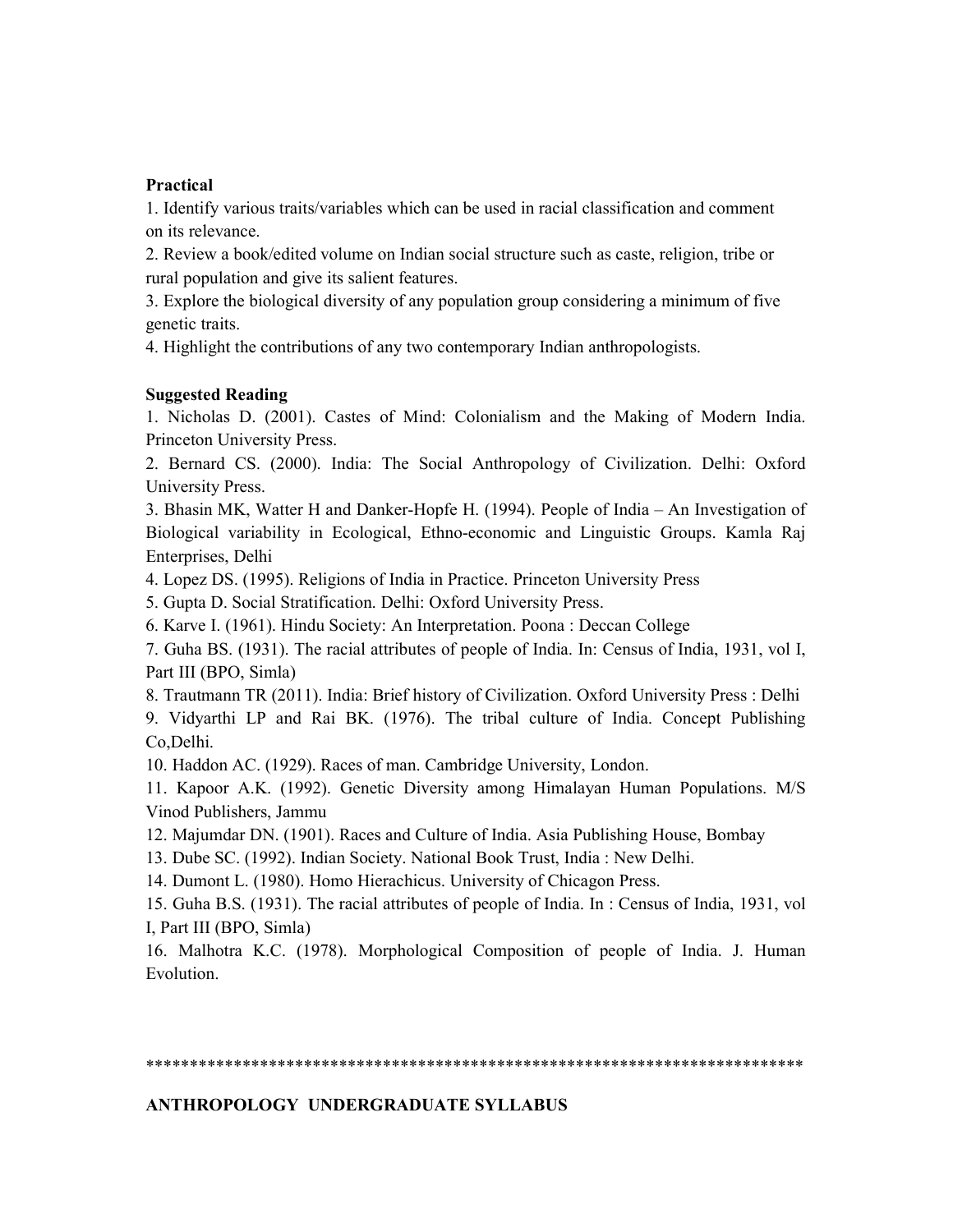# **FOR B.A/B.SC PASS**

| S. No.           | <b>Discipline Specific Core (DSC) Courses</b>             | Total-100<br>Theory-60<br>Mid Term-15<br>Practical-25 | Total Credit-6<br>Theory-4<br>Practical-2 |
|------------------|-----------------------------------------------------------|-------------------------------------------------------|-------------------------------------------|
|                  | <b>DSC</b> 1. Introduction to Biological Anthropology     | 100                                                   | 6                                         |
|                  | <b>DSC</b> 2. Introduction to Socio-cultural Anthropology | 100                                                   | 6                                         |
|                  | <b>DSC</b> 3. Archaeological Anthropology                 | 100                                                   | h                                         |
|                  | <b>DSC</b> 4. Anthropology of India                       | 100                                                   | 6                                         |
| DSE <sub>1</sub> | Anthropology of Religion, Politics and<br>Economy         | 100                                                   | 6                                         |
|                  | <b>DSE 2</b> Tribal Cultures of India                     | 100                                                   | 6                                         |

Discipline Specific Core – 4 papers

Discipline Specific Elective – 2 papers

Marks per paper - Midterm : 15 marks, End term : 60 marks, Practical-25 Total – 100 marks

Credit per paper – Theory-4 Practical-2 Total-6

Teaching hours per paper  $-40$  hours (theory) + 10 hours (practical)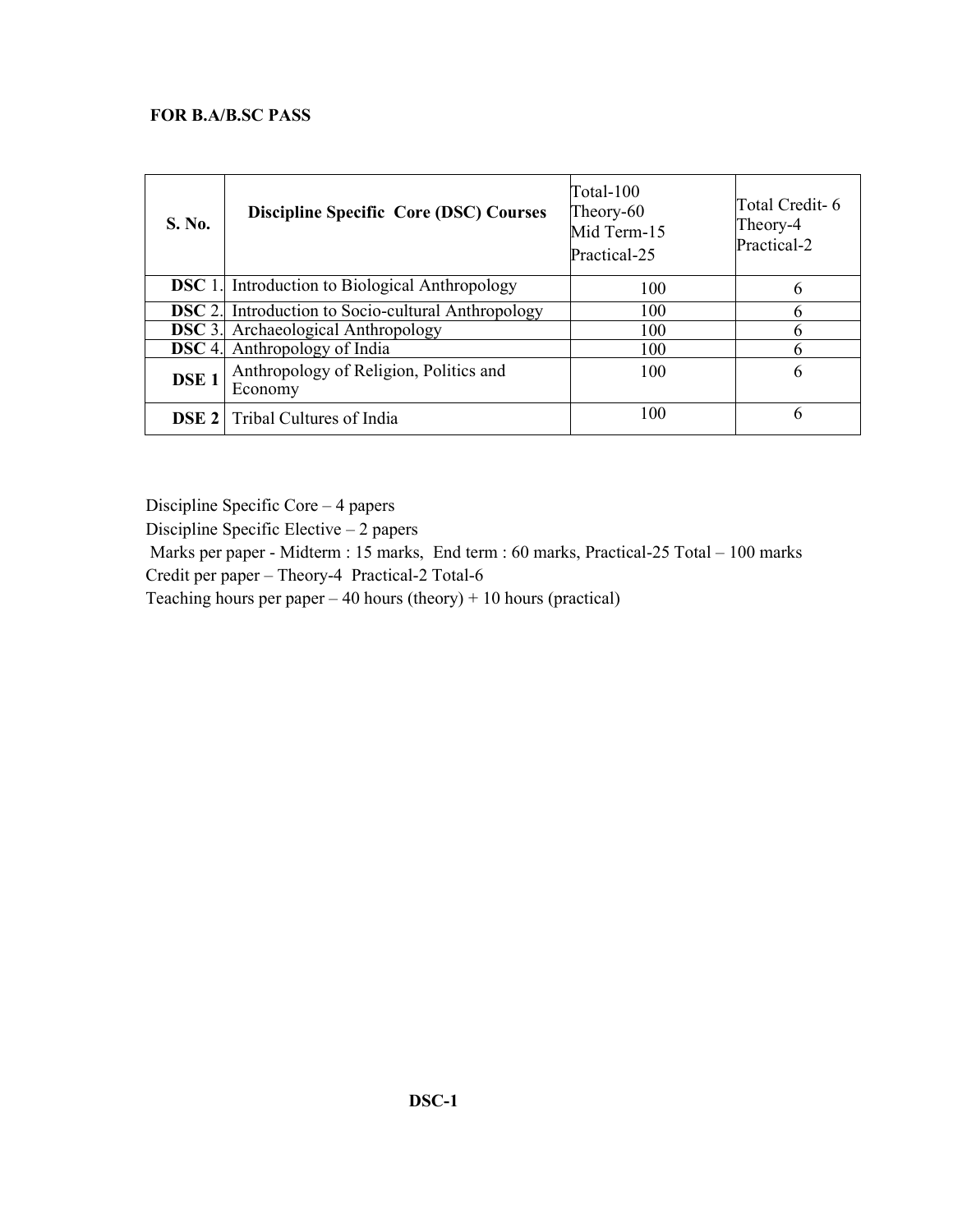#### **Introduction to Biological Anthropology**

#### **Theory**

**Unit I**: History of Physical Anthropology and development of Modern Biological anthropology, aim, scope and its relationship with allied disciplines; Difference in the approaches of modern and traditional Biological Anthropology.

**Unit II**: History and development of understanding human evolution (pre-19th and post-19th Century); Theories of evolution: Lamarckism, Darwinism, Synthetic theory, and Mutation theory.

**Unit III**: Primates: General Characteristics, Distribution and Classification of Non human living primates. Comparative anatomy and behaviour of human and non-human primates.

**Unit IV:** Structure and function of an animal cell; cell theory and cell division (Mitosis and Meiosis), Mendel's Laws of inheritance and its application to man.

#### **Practical**

#### **Osteology**

Introduction to Anthropology Laboratory: Dry Lab and Wet Lab, Calibration and Standardization of Instruments, Demonstration of Instruments: Anthropometry, Spreading Calliper, Sliding Calliper, Weighing Machine and Steel tape.

#### Somatometry

- 1. Stature 6. Maximum bizygomatic breadth 2. Sitting height 7. Bigonial breadth 3. Body weight 8. Morphological facial height
- 4. Maximum head length 9. Head circumference
- 5. Maximum head breadth 10. Minimum frontal breadth

#### **Text book recommended:**

1. Shukla B.R.K. & Rastogi, S. 1990. *Physical Anthropology & Human Genetics: An Introduction*. PlakaPrakashan. Delhi.

2. Das B.M. 2008. *Outlines of Physical Anthropology*. Kitab Mahal, New Delhi.

3. Sarkar, R. M. 2004. *Fundamentals of Physical Anthropology* (New Edition).Book World. Kolkata.

4. Mukherji, D., D. Mukherjee and P. Bharti and A .Mukhopadhya. 2018. *Laboratory Manual for Biological Anthropology: Revised and Enlarged 2nd Edition*. SCHOLAR Booksellers & Publishers, Kolkata.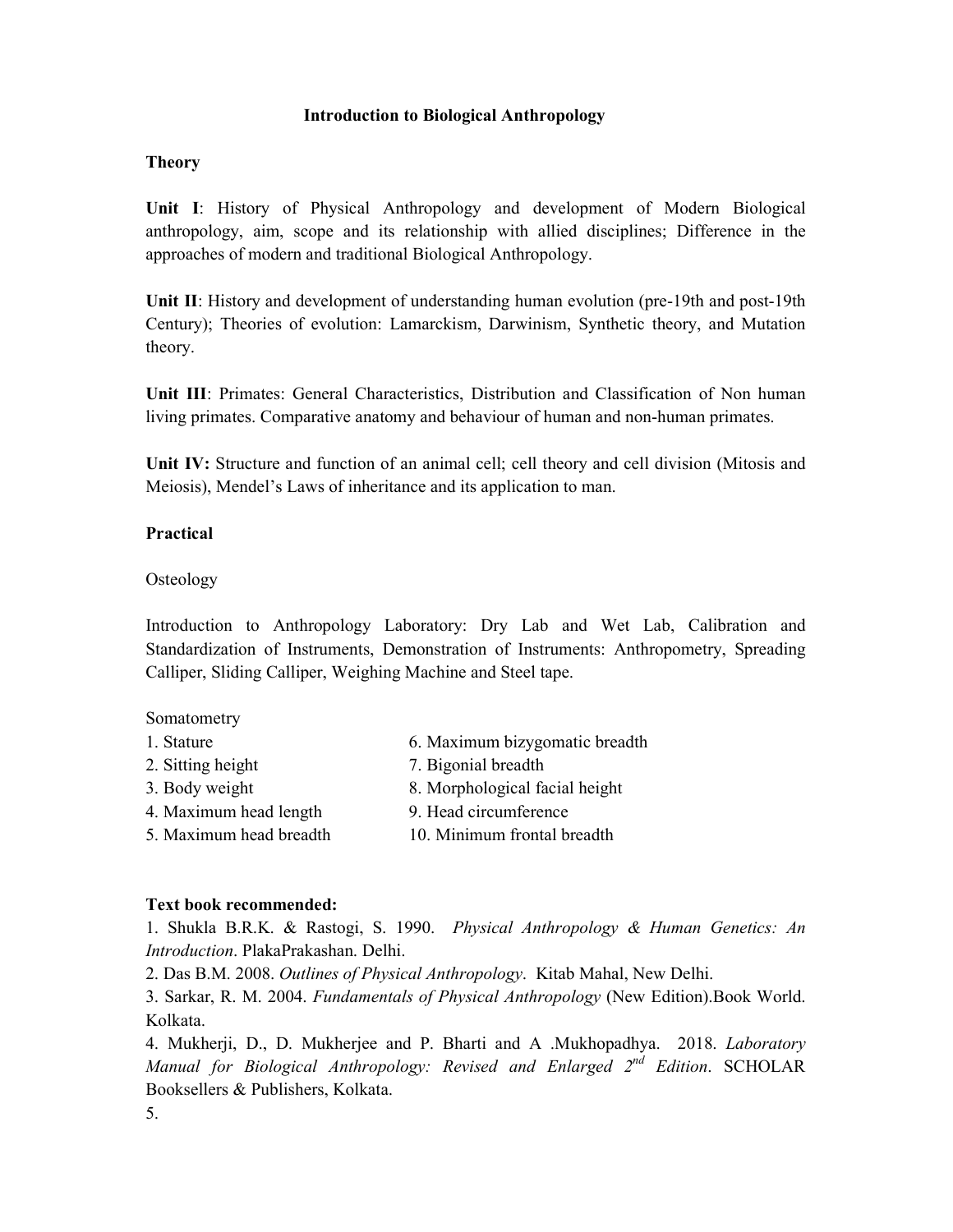#### **Suggested Readings**

1. Jurmain R., Kilgore L., Trevathan W., Ciochon R.L. (2012). Introduction to Physical Anthropology Wadsworth Publ., USA. 2. Stanford C., Allen J.S. and Anton S.C. (2010). Exploring Biological Anthropology. The Essentials. Prentice Hall Publ, USA.

3.

# **DSC 2**

# **Introduction to Socio-cultural Anthropology**

# **Theory**

**Unit I:** Anthropological perspective and orientation; Scope and relevance of Social Anthropology;Relationship of Social Anthropology with other disciplines.Its distinction from sociology.

Unit II: Concepts of society and culture; status and role; groups and institution, social stratification,and civil society.

**Unit III:** Social organization; social structure; social function; social system.

**Unit IV:** Theory and practice of ethnographic fieldwork; survey method; comparative and historical

Methods.

# **Practical**

Methods and Techniques of Social Anthropology: The practical will include the following techniques and methods in collection of data in Social Anthropology.

- 1. Observation
- 2. Interview
- 3. Questionnaire and Schedule
- 4. Case study
- 5. Life history

# **Suggested Readings**

1. Beattie J. (1964). Other Cultures. London: Cohen & West Limited.

2. Bernard H.R. (1940). Research Methods in Cultural Anthropology. Newbury Park: Sage Publications.

3. Davis K. (1981). *Human Society.* New Delhi: Surjeet Publications.

*4.* Delaney C. (2004). *'Orientation and disorientation' In Investigating Culture: An*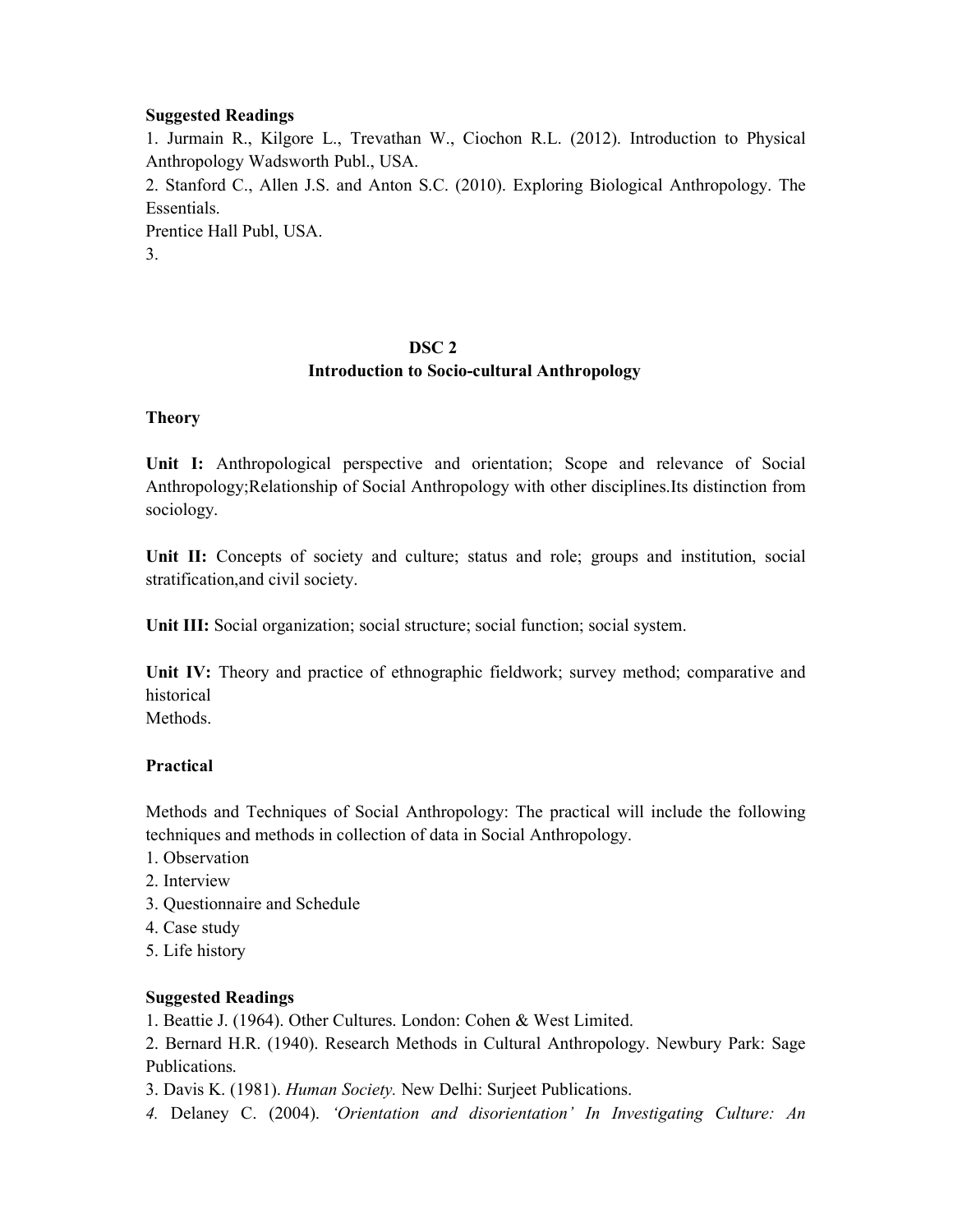*Experiential Introduction to Anthropology.* Wiley-Blackwell.

5. Ember C. R. et al. (2011). *Anthropology.* New Delhi: Dorling Kindersley.

*6.* Ferraro G. and Andreatta S. (2008). In *Cultural Anthropology: An Applied Perspective.*  Belmont: Wadsworth.

7. Haviland, Prins, Walrath, McBride (2007). Introduction to Anthropology. Cengage Learning India Pvt. Ltd., New Delhi

8. Haviland, Prins, Walrath, McBride (2008).Cultural Anthropology. Cengage Learning India Pvt. Ltd., New Delhi

9*.* Karen O'reilly. (2012). *'Practical Issues in Interviewing' Ethnographic Methods.*  Abingdon: Routledge

10. Lang G. (1956). 'Concept of Status and Role in Anthropology: Their Definitions and Use. *The American Catholic Sociological Review,* 17(3): 206-218

11. O'reilly K. (2012). *Ethnographic Methods.* Abingdon: Routledge.

12. Parsons T. (1968). *The Structure of Social Action*. New York: Free Press

13*.* Rapport N. and Overing J. (2004). *Key Concepts in Social and Cultural Anthropology.*  London: Routledge.

13*.* Royal Anthropological Institute of Great Britain and Ireland (1971). *'Methods' In Notes and Queries on Anthropology*. London: Routledge & Kegan Paul Ltd.

 $\epsilon$ 

#### **DSC-3**

#### **Archaeological Anthropology**

#### **Theory**

**Unit I:** Introduction, Definition and scope of archaeological anthropology; Relation with other disciplines; Methods of studying archaeological anthropology.

**Unit II:** Methods of Estimation of Time and Reconstruction of the Past; Absolute dating methods: Radiocarbon<sup>14</sup> dating  $(C^{14})$ , Potassium-Argon, Dendochronology, Fission Track Dating; Relative dating methods: Stratigraphy, Palaeontology, Palynology.

**Unit III:** Geochronology of Pleistocene Epoch; Glacial and Interglacial; Pluviation and Inter Pluviation; Different types of geoclimatic events.

**Unit IV:** Understanding Culture; Technique of tool manufacture and estimation of their relative efficiency; Classification of tools: primary and combination of fabrication techniques; Earliest evidence of culture in the world: Konso, Olorgesaille, Olduvai Gorge, Pirro Nord, Damanisi, Attirampakkam, Isampur, Kuliana.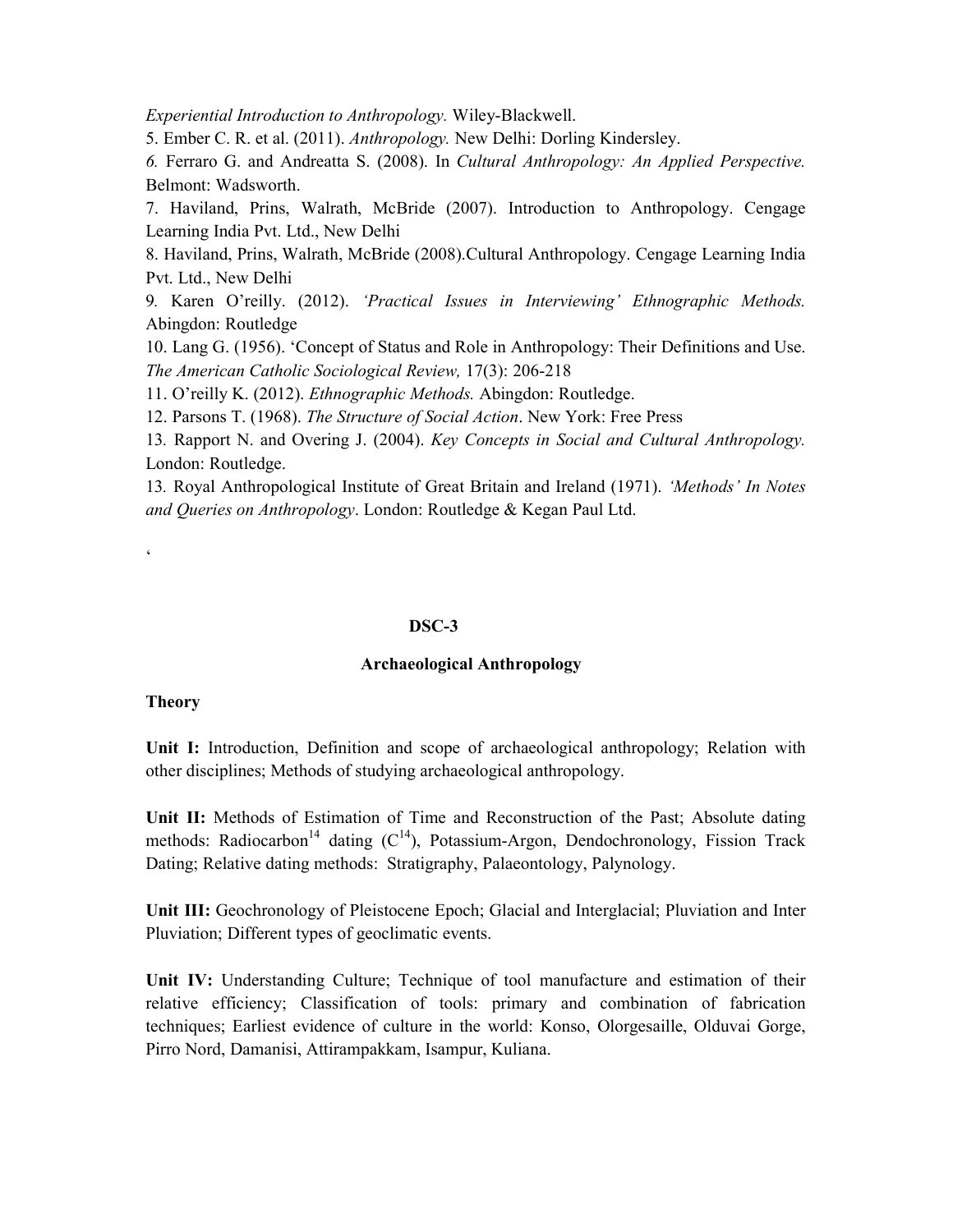#### **Practical**

Typo-technological Analysis of Prehistoric Tools: Identification, Interpretation and Drawings of the tool Types

- 1. Core Tool Types
- 2. Flake Tool Types
- 3. Blade Tool Types
- 4. Microlithic Tool Type
- 5. Neolithic Tool Type

#### **Text book recommended:**

1. Allchin and Allchin (1993). *The Rise of Civilization of India and Pakistan*. Cambridge University Press

#### **Suggested Readings**

1. Allchin and Allchin (1993). *The Rise of Civilization of India and Pakistan*. Cambridge University Press

2. Bhattacharya D.K. (1978). *Emergence of Culture in Europe*, Delhi, B.R. Publication.

3. Bhattacharya D.K. (1979). *Old Stone Age Tools and Techniques*. Calcutta, K.P. Bagchi Company

4. Bhattacharya D.K. (1996). *Palaeolithic Europe*. Netherlands, Humanities Press.

5. Champion et al. (1984). *Prehistoric Europe.* New York, Academic Press.

6. Fagan B.M. (1983). *People of Earth: An Introduction*. Boston, Little, Brown & Company.

7. Phillipson D. W. (2005). *African Archaeology*. Cambridge, Cambridge University Press.

8. Renfrew, C. and Paul Bahn Archaeology 1996

9. Sankalia H.D. (1964). *Stone Age Tools.* Poona Deccan College

#### **DSC-4**

#### **Anthropology of India**

#### **Theory**

**Unit I:** Origin, history and development of Anthropology in India, approaches to study Indiansociety and culture- traditional and contemporary Racial and linguistic elements in Indian population.Understanding the diversity of Indian social structure - concept of Varna, Jati, Caste, Ashram or purusharatha, gender hierarchies - their economic and cultural impact, origin and evolution of social structures andtheir underlying philosophies; Contribution of contemporary biological, social and archaeologicalanthropologists in India.

**Unit II:** Aspects of Indian Village –social organisation, agriculture and impact of marketeconomy on villages**;** Tribal situation in India- biogenetic variability, linguistic and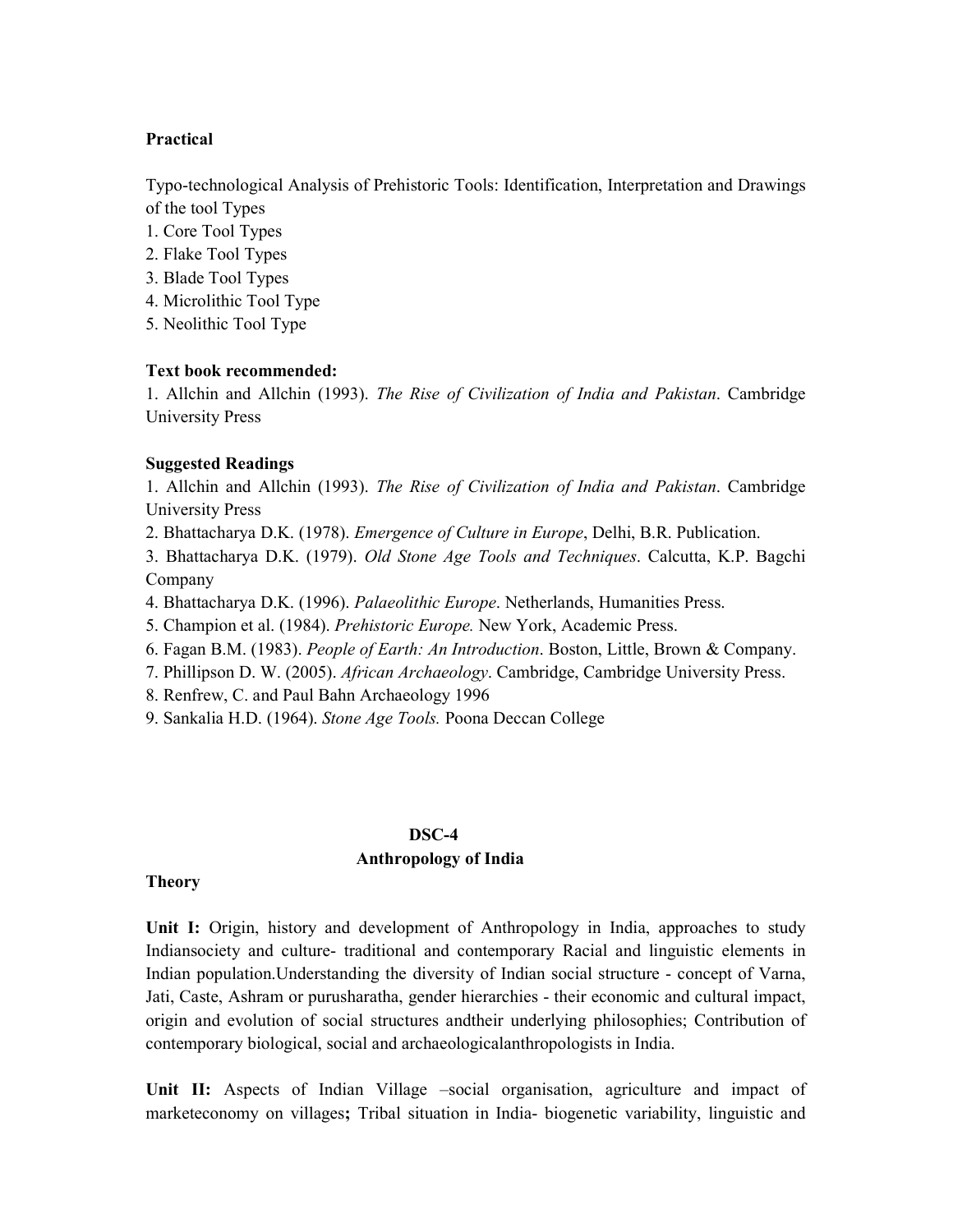socio-economiccharacteristics; Problems of tribal peoples, land-alienation, indebtedness, lack ofeducational facilities, shifting-cultivation, migration, forests and tribal unemployment,health and nutrition, tribal movement and quest for identity

**Unit-III:** Developmental projects- tribal displacements and rehabilitation problem; Impact of culture-contact, urbanization and industrialization on tribal and rural Population ; Basic concepts -Great tradition and little tradition, sacred complex, Universalization andparochialization, Sanskritization and Westernization, Dominant caste, Tribe-caste; continuum, Nature-Man-Spirit complex, pseudotribalism.

**Unit IV:** Problems of exploitation and deprivation of scheduled caste/ tribe and Other Backward

Classes. Constitutional Provisions for the Scheduled caste and scheduled tribes, Evaluation and Development of Indian Population; Human Rights, Protection and enforcement of human rights, Human rights of special category and marginal groups, Emerging trends of human rights with respect to terrorism, globalization and environment.

# **Practical**

1. Identify various traits/variables which can be used in racial classification and comment on its relevance.

2. Review a book/edited volume on Indian social structure such as caste, religion, tribe or rural population and give its salient features.

3. Explore the biological diversity of any population group considering a minimum of five genetic traits.

4. Highlight the contributions of any two contemporary Indian anthropologists.

# **Suggested Reading**

1. Nicholas D. (2001). Castes of Mind: Colonialism and the Making of Modern India. Princeton University Press.

2. Bernard CS. (2000). India: The Social Anthropology of Civilization. Delhi: Oxford University Press.

3. Bhasin MK, Watter H and Danker-Hopfe H. (1994). People of India – An Investigation of Biological variability in Ecological, Ethno-economic and Linguistic Groups. Kamla Raj Enterprises, Delhi

4. Lopez DS. (1995). Religions of India in Practice. Princeton University Press

5. Gupta D. Social Stratification. Delhi: Oxford University Press.

6. Karve I. (1961). Hindu Society: An Interpretation. Poona : Deccan College

7. Guha BS. (1931). The racial attributes of people of India. In: Census of India, 1931, vol I, Part III (BPO, Simla)

8. Trautmann TR (2011). India: Brief history of Civilization. Oxford University Press : Delhi

9. Vidyarthi LP and Rai BK. (1976). The tribal culture of India. Concept Publishing Co,Delhi.

10. Haddon AC. (1929). Races of man. Cambridge University, London.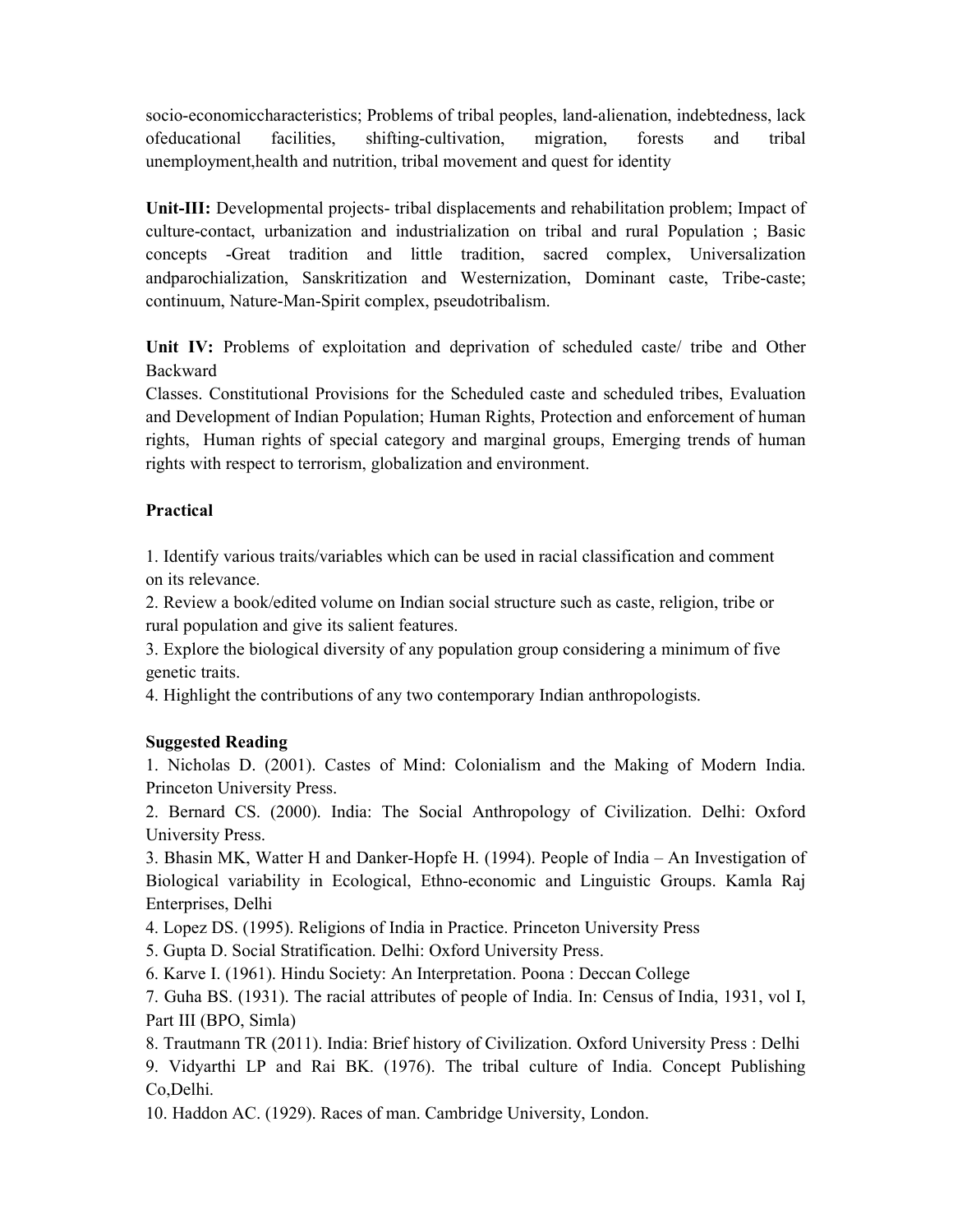11. Kapoor A.K. (1992). Genetic Diversity among Himalayan Human Populations. M/S Vinod Publishers, Jammu

12. Majumdar DN. (1901). Races and Culture of India. Asia Publishing House, Bombay

13. Dube SC. (1992). Indian Society. National Book Trust, India : New Delhi.

14. Dumont L. (1980). Homo Hierachicus. University of Chicagon Press.

15. Guha B.S. (1931). The racial attributes of people of India. In : Census of India, 1931, vol I, Part III (BPO, Simla)

16. Malhotra K.C. (1978). Morphological Composition of people of India. J. Human Evolution

# **DSE 1 Anthropology of Religion, Politics and Economy**

# **Theory**

Unit I: Anthropological approaches to understand religion- magic, animism, animatism,totemism, naturism; witchcraft and sorcery; Religious specialists: shaman, priests,mystics; Overview of Anthropological Theories of Religion; Religion as the sacralityof ecological adaptation and socialness

**Unit II:** Economic institutions: principles of production, distribution, and consumption insimple and complex societies; critical examination of relationship between economyand society through neo-classical, substantivist, and neo-marxist approaches, variousforms of exchange: barter, trade and market; Forms of currencies; reciprocities:generalized, balanced and negative.

Unit III: Political institutions: concepts of power and authority; types of authority; state andstatelesssocieties; law and justice in simple and complex societies; the prospects fordemocracy and tolerance among and within the world's diverse civilizations; themeaning and sources of identity in complex contemporary societies; the origins ofmodern politics, its institutions, and cultures, both Western and non-Western.

**Unit IV:** Interrelationship between religion, politics and economy; religious conversion andmovements, emergence of new religious sects in the global orde

#### **Practical**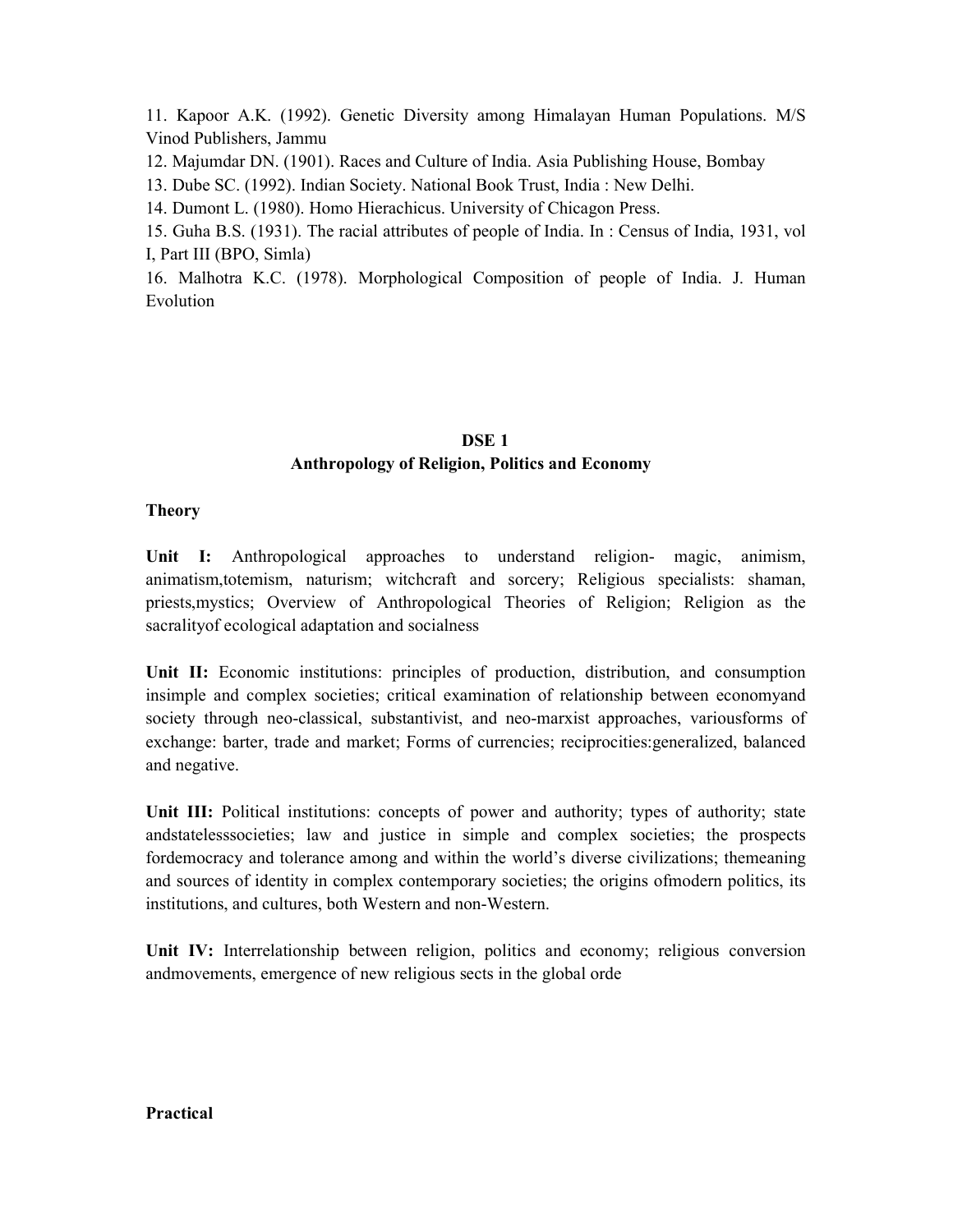1. Case study of any of the social institute (religion, economic, political) with respect to culture perspective

#### **Text book recommended:**

1. Barbara M. (2011). Cultural Anthropology. New Jersey: Pearson Education.

2. Ember C.R. (2011). Anthropology. New Delhi: Dorling Kinderslay.

#### **Suggested Readings:**

2. Durkheim E. (1986). The elementary forms of the religious life, a study in religious sociology. New York:Macmillan.

3. Benedict A. (2006). Imagined Communities: Reflections on the Origin and Spread ofNationalism. Verso

4. Gledhill J. (2000). Power and Its Disguises: Anthropological Perspectives on Politics. 2nd ed. London: Pluto Press.

5. Ellis F. (2000). A framework for livelihood analysis. In Rural Livelihoods and Diversity in Developing Countries . Oxford: Oxford University Press.

6. Henrich J, Boyd R, Bowles S, Camerer C, Fehr E, Gintis H, McElreath R, Alvard M et al. (2005). 'Economic Man' in cross-cultural perspective: Behavioral experiments in 15 smallscale societies. Behavior and Brain Science. 28(6):795-815;

7. Henrich J. (2002). Decision-making, cultural transmission, and adaptation in economic anthropology. In: J. Ensminger (Ed.), Theory in Economic Anthropology (pp. 251-295). Walnut Creek, CA: Altamira Press.

8. Lambek. M. (2008) A Reader in the Anthropology of Religion.

9. Eller JD. (2007). Introducing Anthropology of Religion. New York: Routledge.

10. Glazier SD. (1997). Anthropology of Religion: A Handbook. Westport, CT: Greenwood Press.

11. Frick GD and Langer R. (2010). Transfer and Spaces. Harrassowitz (Germany).

12. Evans-Pritchard EE. (1937). Witchcraft, Oracles and Magic among the Azande, Oxford: Clarendon Press.

13. Frazer JG. (1978). The Illustrated Golden Bough, London: Macmillan.

14. Barbara M. (2011). Cultural Anthropology. New Jersey: Pearson Education.

15. Ember CR. (2011). Anthropology. New Delhi: Dorling Kinderslay.

16. Herskovits MJ. (1952). Economic Anthropology: A Study in Comparative Economics. New York: Alfred A Knopf Inc.

17. Malinowski B. (1922) Argonauts of the Western Pacific. London: Routledge.

18. Polyani K. et al (1957), Trade and Market in the Early Empires. Chicago: Henry Regnery Company.

19. Balandier G. (1972). Political Anthropology. Middlesex: Penguine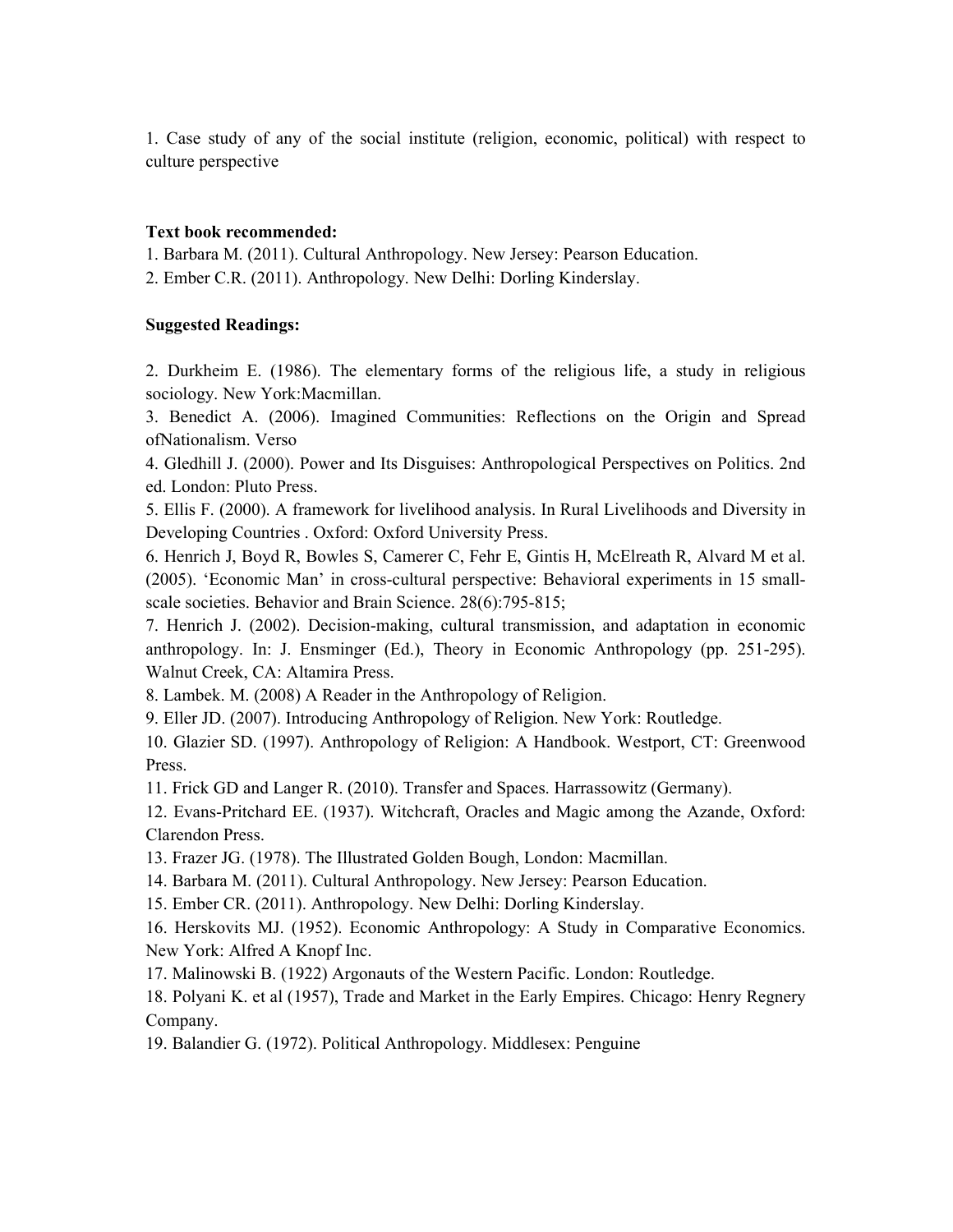# **DSE-2**

# **Tribal cultures of India**

# **Theory**

**Unit I**: Concept of tribes and its problematic nature, General and specific characteristics of tribes, Classification and distribution of tribes based on their economy, occupation and religion, Racial elements among the tribes, Scheduled and non-scheduled categories of tribes, Particularly Vulnerable Tribal Groups (PVTGs).

**Unit II**: Tribe- caste continuum, Gender and Tribe, Distribution of tribes in India.

**Unit III**: Tribes: Nomenclature- emic and etic differences; Tribal movements, Problems of tribal development.

**Unit IV**: Forest policies and tribes, Migration and occupational shift, Tribal arts and aesthetics Displacement, rehabilitation and social change Globalization among Indian tribes.

# **Practical**

- 1. Distribution of Indian Tribes: PVTGs, ST
- 2. Location of different tribes on the map of India
- 3. Write an annotated bibliography on any one tribe
- 4. Write the social structure of any one tribe of India

# **Text book recommended:**

1.Vidyarthi L.P and Rai B.K.. (1976). The tribal culture of India. Concept Publishing Co,Delhi

# **Suggested Readings:**

1. Behera, D.K and Georg pfeffer. Contemporary Society Tribal Studies, Volume I to VII. New Delhi: Concept Publishing Company

2. Georg Pfeffer. Hunters, Tribes and Peasant: Cultural Crisis and Comparison. Bhubaneswar: Niswas.

3. Vidarthy, L.P. and Rai. Applied Anthropology in India.

4. Vidarrthy.L.P. and B.N. Sahay . Applied Anthropology and Development in India. New Delhi: National Publishing House

# **Suggested Readings**

1. Bhende A. and Kaniikar, T. (2010) *Principles of Population Studies. Himalaya Publishing House.* Mumbai (All Units, It covers most topics)

2. Caldwell J.C. (2006). *Demographic Transition Theory*. Springer.

3. Census of India (2001,2011), SRS bulletin (2013), NFHS (2006 ), CRS, NSSO ( Can be